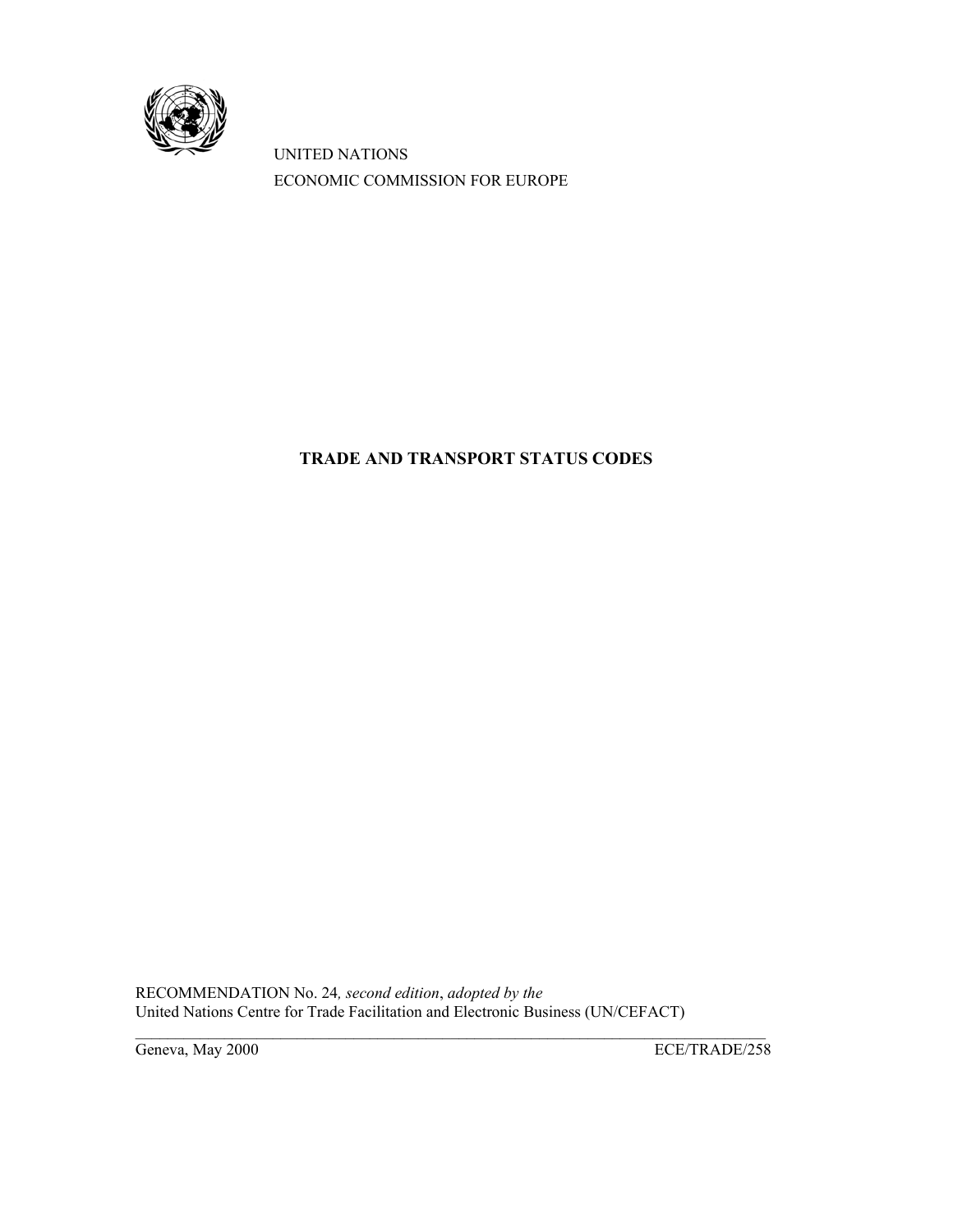### **Recommendation No. 24**

### *TRADE AND TRANSPORT STATUS CODES*

#### **I. PREAMBLE**

The United Nations through UN/CEFACT (United Nations Centre for Trade Facilitation and Electronic Business) supports activities dedicated to improving the ability of business, trade and administrative organizations, from developed, developing and transitional economies, to exchange products and relevant services effectively. Its principal focus is to facilitate international transactions, through the simplification and harmonization of procedures and information flows.<sup>1</sup>

Globalization of the marketplace is taking place rapidly, with companies sourcing components in one part of the world, assembling them in another part of the world and selling them in yet another. The trend towards transacting business through electronic means is leading to more physical goods flows with smaller and more frequent shipments of goods and commodities. This globalization of markets has resulted in the growing need for even more efficient and effective information flows. The solution to achieving effective information flows across international markets lies in the use of common procedures and processes based on the use of globally agreed standards. Inherent in this approach is the need for precise mechanisms to define the data and for common coding systems to represent specific data items.

Trade and transport status codes are a much needed and required tool to facilitate the exchange of status information on goods, consignments and/or equipment, whenever electronic reporting takes place.

The UN/CEFACT work programme emphasizes the need for developing recommendations, which simplify and harmonize the current practices and procedures used in international transactions. Within this context, the role of the UN/CEFACT Codes Working Group (CDWG) is to secure the quality, relevance and availability of code sets and code structures to support the objectives of UN/CEFACT, including managing the maintenance of UN/ECE Recommendations related to codes. The CDWG prepared this revision of Recommendation 24.

This second edition of Recommendation No. 24 supercedes and replaces the first edition

÷

(ECE/TRADE/WP.4/R.1067, September 1995).

#### **II. RECOMMENDATION**

At its sixth session in March 2000, UN/CEFACT agreed to adopt the following Recommendation. A list of the countries and organizations represented at this session can be found in Annex 1.

*The United Nations Centre for Trade Facilitation and Electronic Business (UN/CEFACT) recommends that Governments and business do implement the Trade and Transport Status Codes in support of a common approach to trade facilitation.*

#### **III. SCOPE**

1. This Recommendation establishes a common code list for the identification of status information on goods, consignments and/or equipment.

#### **IV. FIELD OF APPLICATION**

2. This Recommendation applies in cases where a coded representation is required for the description of trade and transport status codes, for information exchange between parties involved in international trade and transport. It may be applied to all modes of transport.

### **V. EXPLANATORY TEXT**

#### **A. Definitions**

3. The following definitions have been adopted for the purposes of this Recommendation:

**code:** character string that represents a member of a set of values.

**code list:** complete set of code values for a data item.

**consignment:** separately identifiable amount of goods (available to be) transported from one consignor to one consignee via one or more than one modes of transport

<sup>1</sup> From the mission statement of UN/CEFACT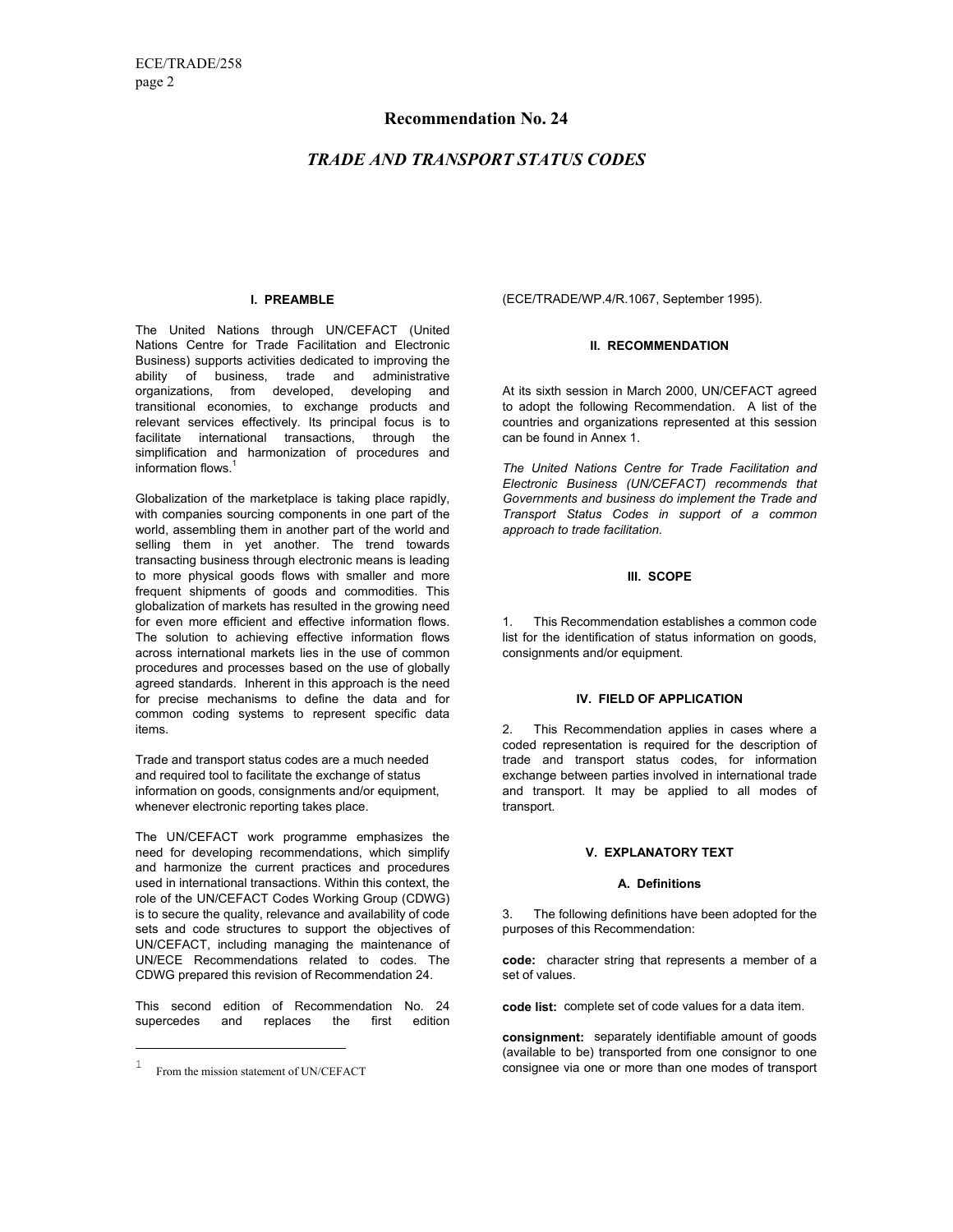as specified in one single transport document.

**data:** re-interpretable representation of information in a formalised manner suitable for communication, interpretation or processing.

**document:** recorded permanent data containing information.

**EDI (Electronic Data Interchange):** electronic transfer from computer application to computer application of commercial or administrative transactions using an agreed standard to structure the transaction or message data.

**EDI message:** approved, published, and maintained formal description of how to structure the data required to perform a specific business function, in such a way as to allow for the transfer and handling of this data by electronic means.

**electronic business:** process of transacting business electronically. This includes the sharing of unstructured or structured business information by any electronic means among suppliers, customers, governmental bodies, service providers and other parties in order to conduct and execute transactions in business, administrative and other activities.

**facilitation:** implementation of measures leading to the simplification, standardisation and harmonization of the formalities, procedures, documents and operations inherent to international trade transactions.

**goods:** all materials received from a shipper.

**procedure:** steps to be followed in order to comply with a formality, including the timing, format and transmission method for the submission of required information.

**standardization:** development of standards whose purpose is to align formalities, procedures, documents, information, and operations.

**status reason:** explanation or justification of the status of consignments, goods and/or equipment.

**transport status:** snapshot of the position and/or condition of consignments, goods and/or equipment at any point in time or place within the full transport or logistical chain.

#### **B. Specific Considerations**

4. In international trade there is a requirement to exchange information about the status of consignments, goods, equipment or means of transport at a certain time or place in the logistic chain.

5. More and more, Electronic Data Interchange is used as a means to convey information concerning the movement of goods throughout the transport chain.

6. For tracing and tracking purposes, the concept "trade and transport status codes" has been introduced and UN/EDIFACT messages have been developed to contain this information.

7. In order to ensure consistency in the exchange of information concerning the status of goods, consignments and/or equipment, a common understanding of the concepts "Transport status" and "Status reason" is necessary (see the definitions in section V. A).

8. Users of the trade and transport status codes may choose codes to fulfil the business requirements to suit Transport status or Status reason as they wish.

9. Parties responsible for each stage of a trade transaction in a value chain are encouraged to use the Trade and Transport Codes in conjunction with other applicable UN Recommendations. These include:

- UN Recommendation 8 Unique Identification Code Methodology - UNIC
- UN Recommendation 11 Documentary aspects of the international transport of dangerous goods
- UN Recommendation 16 UN/LOCODE Code for Ports and Other Locations
- UN Recommendation 18 Facilitation Measures related to International Trade Procedures
- UN Recommendation 19 Codes for Modes of **Transport**
- UN Recommendation 21 Codes for Types of Cargo, Packages and Packaging Materials.

#### **C. General Considerations**

10. Emerging technologies such as those offered through Electronic Business and the World Wide Web are having an increasing impact on the way business is being conducted.

11. The growth in the number of parties using the Internet for commercial or personal purposes will have significant impact on the level of goods being moved across international boundaries.

12. Despite increased numbers of consignments and goods, unnecessary delays can occur because of incorrect or insufficient information related to the clearance and handling of the goods. EDI is one application of information technology specifically designed to address this issue through the electronic exchange of information. International standards such as UN/EDIFACT incorporate the use of various international code lists, such as the Trade and Transport Status Codes. Similarly, other developments using the Internet such as electronic forms, may depend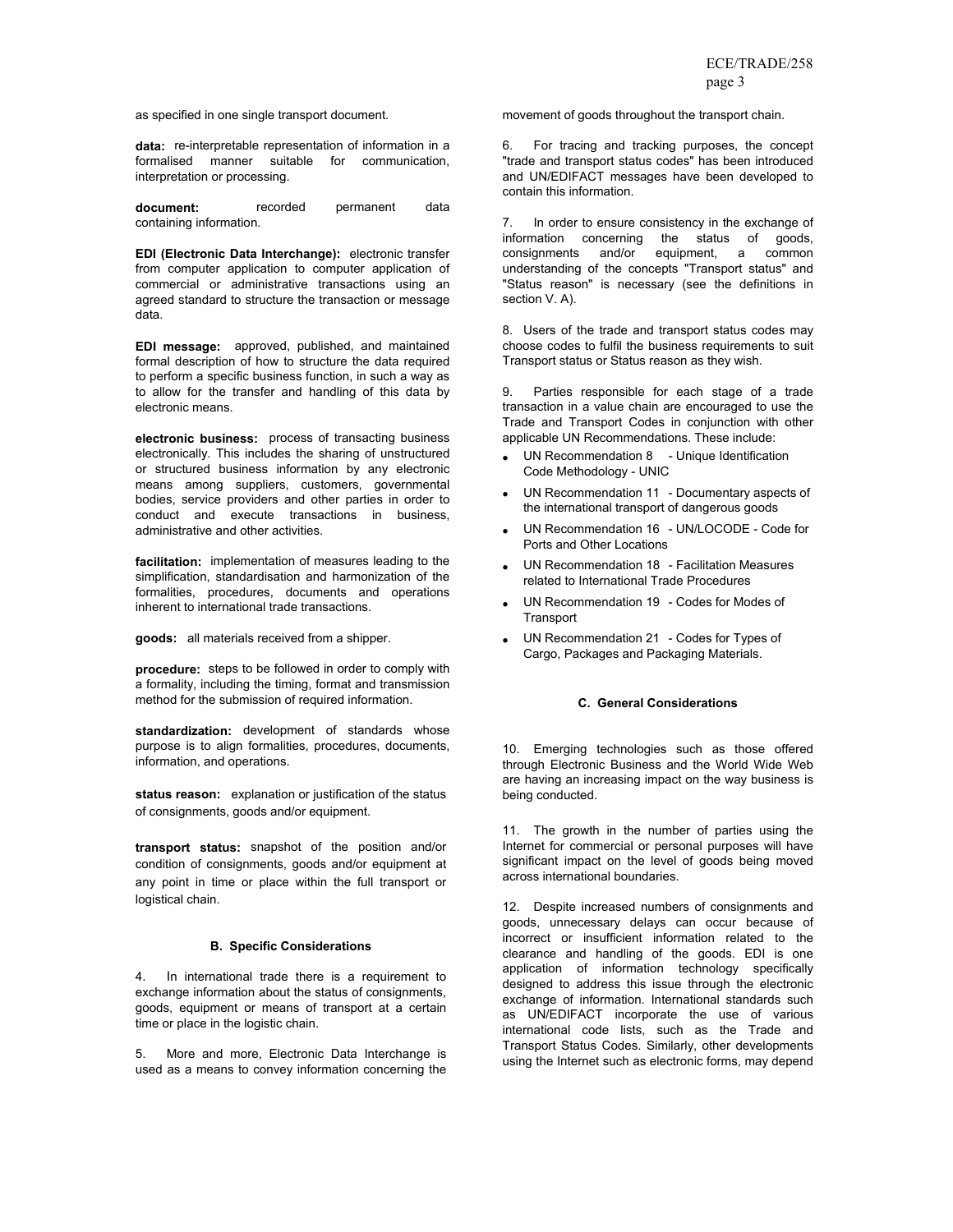on the use of an international code list.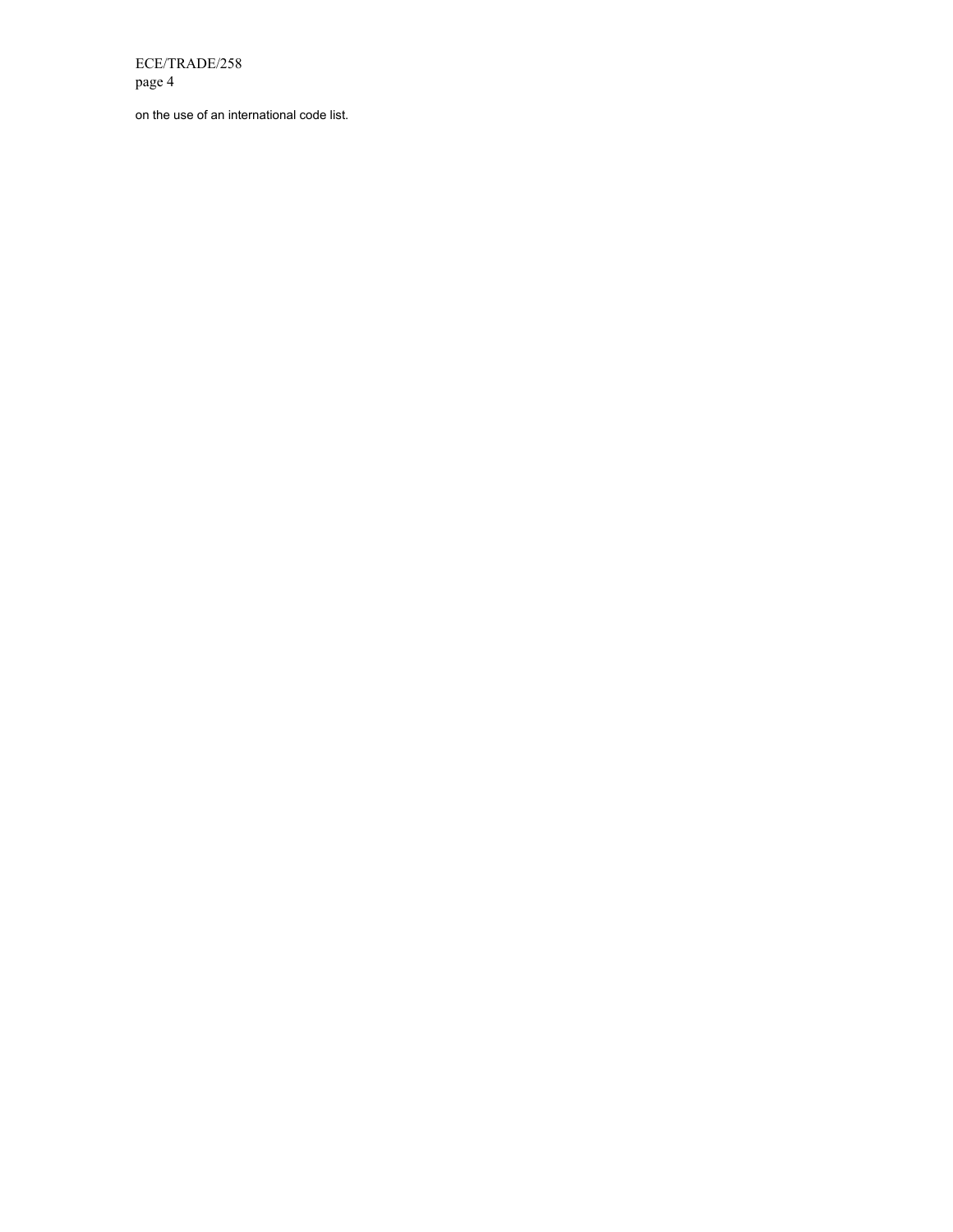#### **VI. MAINTENANCE AND UPDATING**

13. This Recommendation shall be maintained on behalf of UN/CEFACT by the UN/CEFACT Codes Working Group (CDWG).

14. Proposals for updating this Recommendation should be addressed to the Trade Facilitation Section, United Nations Economic Commission for Europe, Palais des Nations, CH-1211 Geneva 10, Switzerland.

15. Draft revisions to the body text and/or code list of this Recommendation shall be issued by the CDWG when required and shall be made available on the CDWG Web page on the UN/CEFACT website at this address: http://www.uncefact.org/.

16. Draft revisions shall be subject to a public comment period of at least two months. UN/CEFACT Heads of Delegation shall be notified of the availability of a draft revision and the period for comment. Following the conclusion of the comment period, the CDWG shall address all comments received. Depending on the comments received, the CDWG shall issue a new draft revision or shall prepare a final revision for approval.

17. Final revisions of the body text of this Recommendation shall be approved by the UN/CEFACT Plenary.

18. Final revisions of the code list of this Recommendation shall be approved by the CDWG Plenary or in the case where the body text has also been revised, by the UN/CEFACT Plenary.

### **VII. CODE LIST PRESENTATION**

19. The trade and transport code lists are annexed to this Recommendation, as follows:

- Annex 2 Trade and transport status codes, listed in code value order.
- Annex 3 Trade and transport status codes, listed in code name order.
- 20. The code lists are presented with the following columns:

#### **Change indicator (CI)**

| a plus sign (+)    | for an addition                                                                     |
|--------------------|-------------------------------------------------------------------------------------|
| a hash sign (#)    | for changes to the code name                                                        |
| a vertical bar ( ) | for changes to the code<br>description                                              |
| a letter X (X)     | for marked for deletion in this<br>edition (will not appear in the<br>next edition) |

#### **Code value**

3 alphanumeric code value

**Code name**  Code value name

**Code description** 

Code value description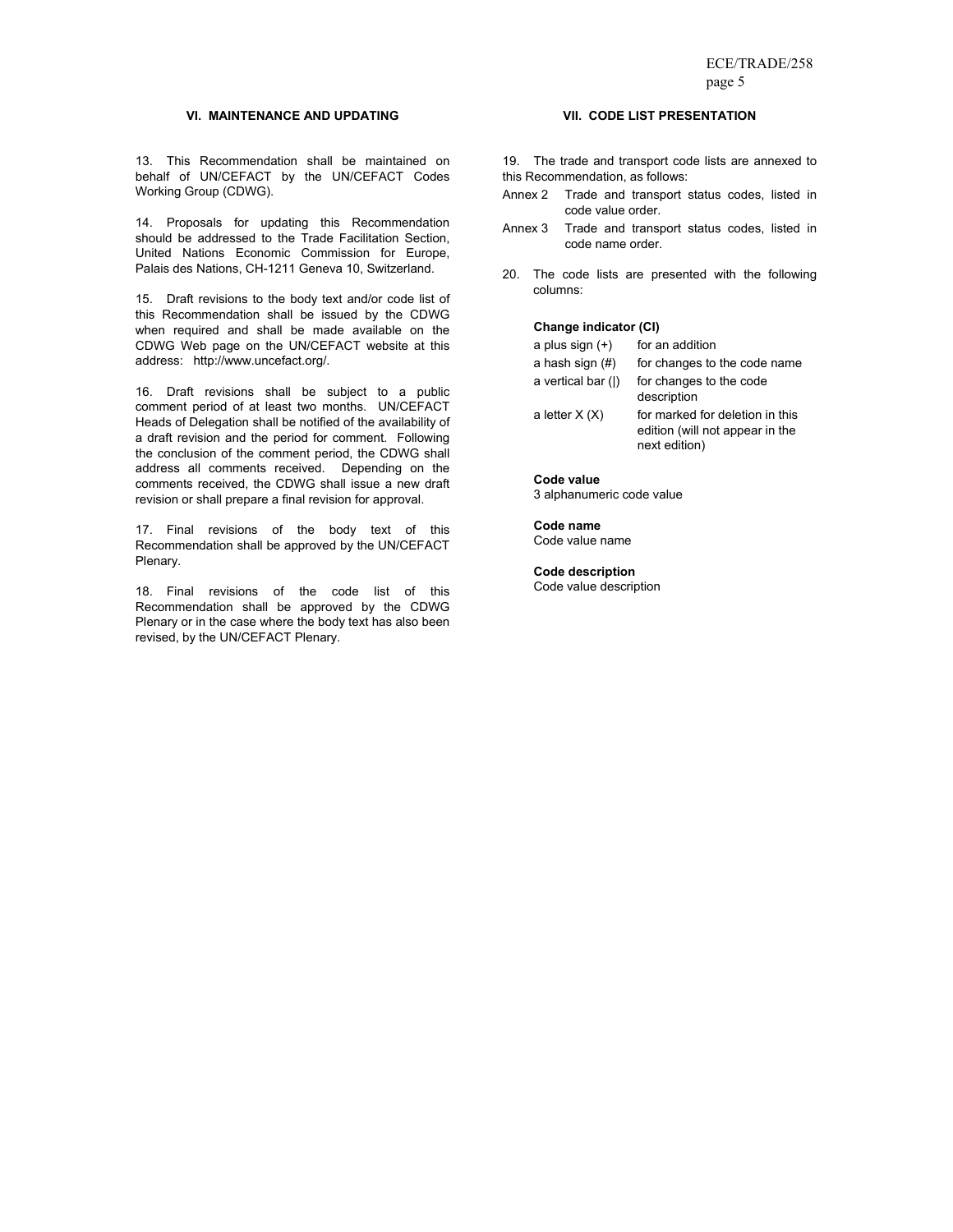### **ANNEX 1**

### **COUNTRIES AND ORGANIZATIONS IN ATTENDANCE**

Countries and organizations in attendance at the UN/CEFACT session where this recommendation was approved.

Participants in the sixth UN/CEFACT session in March 2000 included representatives of the following countries: Albania, Australia, Austria, Azerbaijan, Belarus, Belgium, Brazil, Bulgaria, Canada, Chile, Croatia, Cuba, Czech Republic, Denmark, Egypt, Finland, France, Germany, Guatemala, Hungary, Iceland, India, Iran (Islamic Republic of), Ireland, Israel, Italy, Japan, Kenya, Kyrgyzstan, Lithuania, Luxembourg, Malaysia, Mongolia, Nepal, Netherlands, Philippines, Poland, Republic of Korea, Romania, Russian Federation, Senegal, Singapore, Slovakia, Slovenia, Spain, Sweden, Switzerland, Syrian Arab Republic, The former Yugoslav Republic of Macedonia, Turkey, Ukraine, United Kingdom, United States. The European Union (EU) was also represented.

The following intergovernmental organizations participated: the Bank for International Settlements (BIS), the Danube Commission (CD), the European Free Trade Association (EFTA), the League of Arab States, the Universal Postal Union (UPU), the World Customs Organization (WCO), and the World Trade Organization (WTO).

The following United Nations bodies were also represented: the United Nations Office for Drug Control and Crime Prevention (UN/ODCCP), the United Nations Commission on International Trade Law (UNCITRAL), the United Nations Conference on Trade and Development (UNCTAD), and the World Bank.

The following non-governmental organizations participated: the United Towns Agency for North-South Cooperation, the International Railway Transport Committee (CIT), the International Article Numbering Association (EAN), the European Electronic Messaging Association (EEMA), the International Association of Ports and Harbours (IAPH), the International Chamber of Commerce (ICC), the International Electrotechnical Commission (IEC), the International Multimodal Transport Association (IMTA), the International Organization for Standardization (ISO), and the Society for Worldwide Interbank Financial Telecommunications (S.W.I.F.T).

Observers present at the invitation of the secretariat included representatives of the Electronic Commerce Code Management Association (ECCMA), the Electronic Commerce Europe Association (ECEA), the Organization for the Advancement of Structured Information Standards (OASIS), the Taipei EDIFACT Committee, and the Webforce International.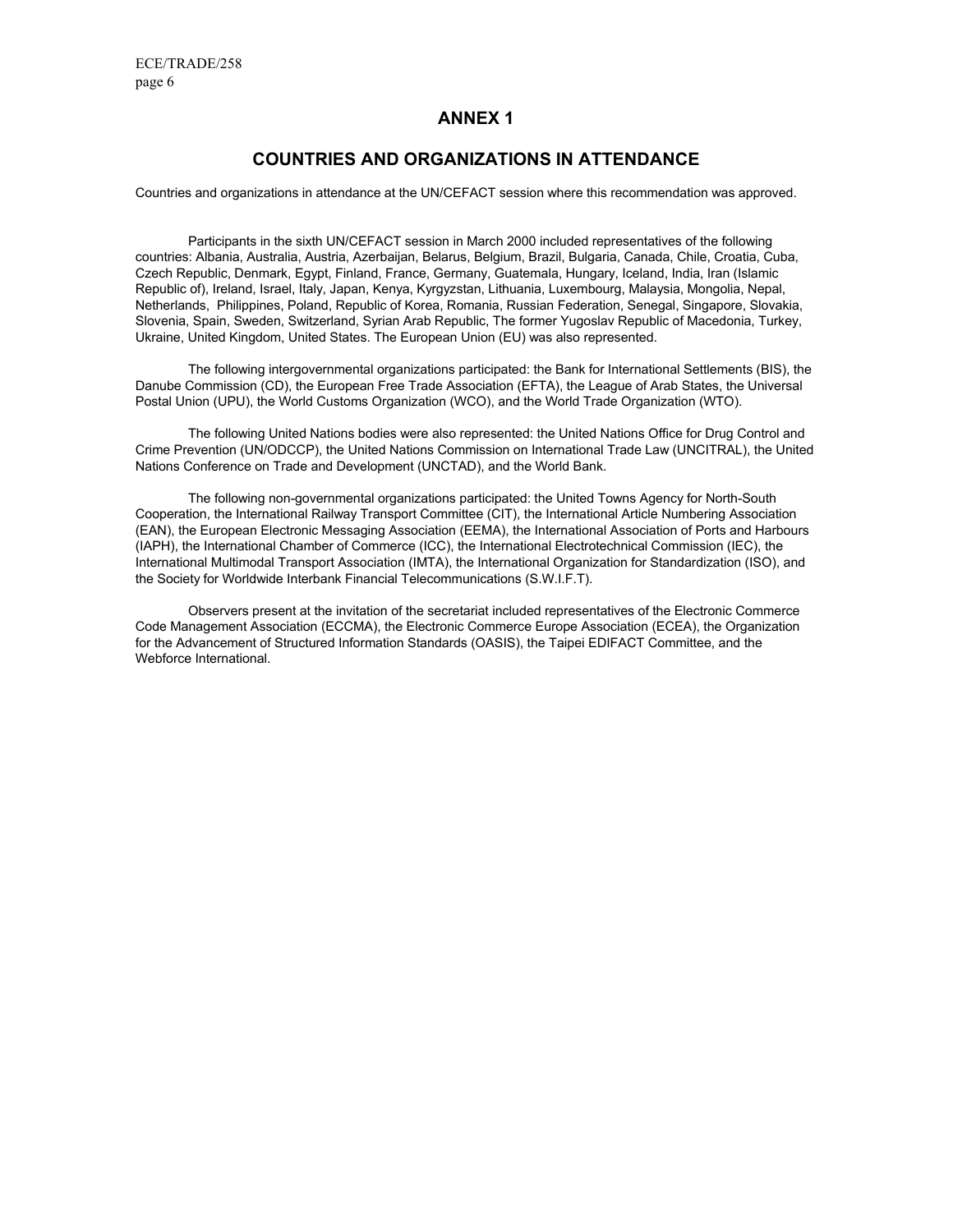## **ANNEX 2**

## **TRADE AND TRANSPORT STATUS CODES**

## **Listed in code value order**

| <b>CI</b>                      | Code | <b>Name</b><br><b>Description</b>                                                                                                                                               |
|--------------------------------|------|---------------------------------------------------------------------------------------------------------------------------------------------------------------------------------|
| #                              | 1    | Arrival, completed<br>The goods/consignment/equipment/means of transport has arrived.                                                                                           |
| $\mathsf{I}$                   | 2    | Loading, authorized<br>Authorisation to load has been given.                                                                                                                    |
| #                              | 3    | Arrival, in defective condition<br>The goods/consignment/equipment or a means of transport has arrived in a defective<br>condition.                                             |
| #                              | 4    | Defective equipment returned to service<br>The equipment previously the subject of a 'defective condition' status has been<br>returned to service.                              |
|                                | 5    | Process, begun<br>The process has begun.                                                                                                                                        |
| $\overline{\phantom{a}}$       | 6    | Booking, completed<br>The goods/consignment/equipment or means of transport has been booked.                                                                                    |
| $\overline{1}$                 | 7    | Booking, cancelled<br>The booking of goods/consignment/equipment or means of transport has been<br>cancelled.                                                                   |
| $\overline{\phantom{a}}$       | 8    | Cleared, import restrictions<br>The goods/consignment/equipment/means of transport held for import restriction<br>purposes, has been released for import.                       |
| $\overline{\phantom{a}}$       | 9    | Cleared, export restrictions<br>The goods/consignment/equipment/means of transport held for export restriction<br>purposes, has been released for export.                       |
| $\overline{\phantom{a}}$       | 10   | Cleared, by agriculture, food or fisheries authorities<br>The goods/consignment/equipment/means of transport has been cleared by<br>agriculture, food or fisheries authorities. |
| $\overline{\phantom{a}}$       | 11   | Cleared, by port authority<br>The goods/consignment/equipment/means of transport has been cleared by port<br>authority.                                                         |
| $\begin{array}{c} \end{array}$ | 12   | Cleared, by customs<br>The goods/consignment/equipment/means of transport has been cleared by customs.                                                                          |
| #                              | 13   | Collection/pick-up, completed<br>The goods/consignment/equipment has been collected/picked-up.                                                                                  |
|                                | 14   | Process, completed<br>The process has been completed.                                                                                                                           |
| I                              | 15   | Consolidated<br>The goods/consignments have been consolidated.                                                                                                                  |
| $\overline{\phantom{a}}$       | 16   | Crossed border                                                                                                                                                                  |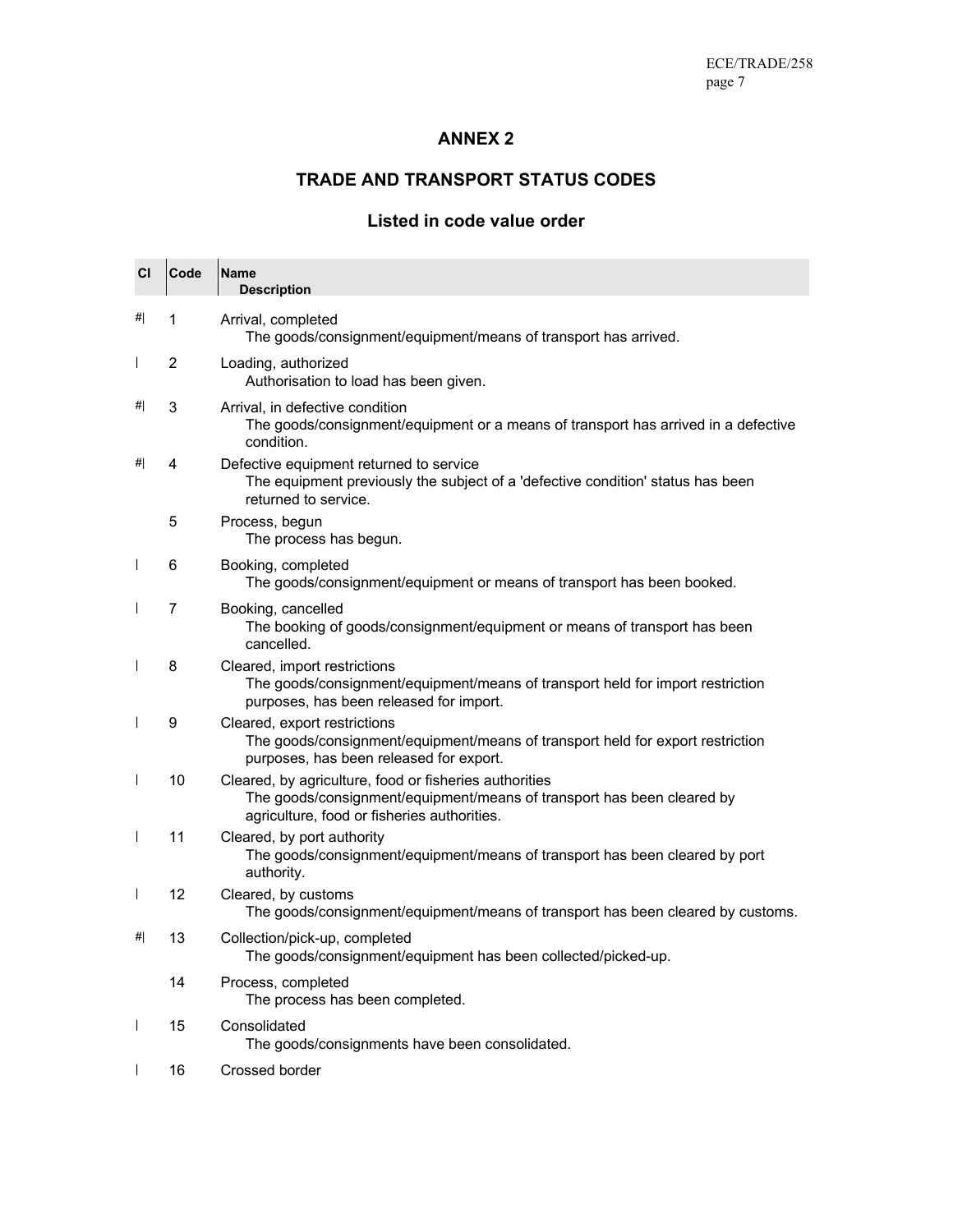| CI                       | Code | <b>Name</b><br><b>Description</b>                                                                                                                   |
|--------------------------|------|-----------------------------------------------------------------------------------------------------------------------------------------------------|
|                          |      | The goods/consignments/equipment/means of transport has crossed a border.                                                                           |
| #                        | 17   | Customs clearance, refused<br>The goods/consignment/equipment/means of transport has been refused to be cleared<br>by the customs authorities.      |
| $\overline{\phantom{a}}$ | 18   | Damaged in the course of transportation<br>The goods/consignment/equipment has been damaged in the course of transportation.                        |
| #                        | 19   | Equipment, damage quoted for<br>Damaged equipment has been assessed and a repair quotation has been sent.                                           |
| $\mathsf{I}$             | 20   | Delayed, in the course of transportation<br>The goods/consignment/equipment/means of transport has been delayed in the course<br>of transportation. |
| $\mathsf{I}$             | 21   | Delivery, completed<br>The goods/consignment/equipment has been delivered.                                                                          |
| $\overline{\phantom{a}}$ | 22   | Delivery, completed as per instruction<br>Delivery of the goods/consignment/equipment has been completed as per instruction.                        |
| #                        | 23   | Delivery, not completed<br>Delivery of the goods/consignment/equipment has not been completed.                                                      |
| I                        | 24   | Departure, completed<br>The means of transport has departed.                                                                                        |
| #                        | 25   | Departure, delayed<br>The means of transport has been delayed in departure.                                                                         |
| $\overline{\phantom{a}}$ | 26   | Deramped<br>The equipment has been removed from a position above another type of equipment<br>and/or on a means of transport.                       |
| $\overline{1}$           | 27   | Despatch, completed<br>The goods/consignment/equipment has been despatched.                                                                         |
| $\overline{\phantom{a}}$ | 28   | Stripped<br>The goods/consignment/equipment has been unloaded from a piece of equipment in<br>which they were transported.                          |
| $\overline{\phantom{a}}$ | 29   | Discharged<br>The goods/consignment/equipment has been unloaded from a means of transport.                                                          |
| $\overline{\phantom{a}}$ | 30   | Empty on inspection<br>The package/equipment has been found to be empty on inspection.                                                              |
| $\overline{\phantom{a}}$ | 31   | En route<br>The goods/consignment/equipment/means of transport is moving to destination.                                                            |
| #                        | 32   | Equipment, returned from repair<br>The equipment has been returned from repair.                                                                     |
| #                        | 33   | Equipment, sent for repair<br>The equipment has been sent for repair.                                                                               |
| I                        | 34   | Equipment, repaired<br>The equipment has been repaired.                                                                                             |
| $\mathsf{I}$             | 35   | Expedited to destination<br>The goods/consignment/equipment has been expedited to a destination.                                                    |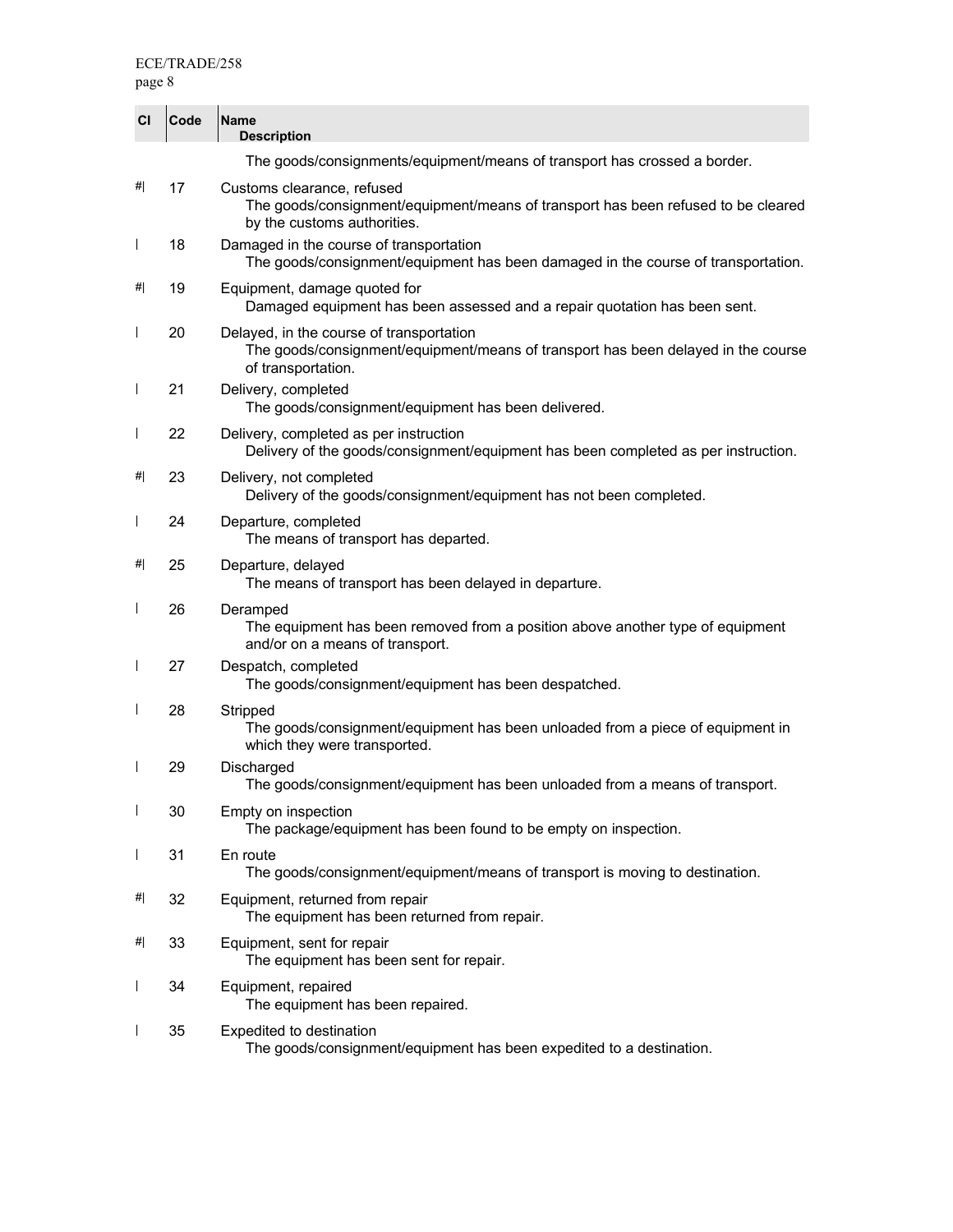| CI                       | Code | <b>Name</b><br><b>Description</b>                                                                                                                            |
|--------------------------|------|--------------------------------------------------------------------------------------------------------------------------------------------------------------|
| $\overline{1}$           | 36   | Not found<br>The goods/consignment/equipment/means of transport has not been found.                                                                          |
| $\overline{\phantom{a}}$ | 37   | Found<br>The goods/consignment/equipment/means of transport has been found.                                                                                  |
| $\overline{\phantom{a}}$ | 38   | Freight paid<br>The freight charges have been paid.                                                                                                          |
| #                        | 39   | Released from bond<br>The goods/consignment/equipment has been released from bond.                                                                           |
| #                        | 40   | Arrival, at port<br>The goods/consignment/equipment has arrived at the port.                                                                                 |
| #                        | 41   | Handed over under continued responsibility<br>The goods/consignment/equipment has been handed over under responsibility of the<br>same transport operator.   |
| x                        | 42   | Handover delivered<br>The goods/consignments/equipment from one transport operator have been passed to<br>another transport operator. (see also 'handover'.) |
| X                        | 43   | Handover received<br>The goods/consignments/equipment have been received by one transport operator<br>from another transport operator.                       |
| #                        | 44   | Miss-routed consignment corrected<br>The goods/consignment/equipment/means of transport has been re-routed to the<br>correct destination.                    |
| #                        | 45   | Arrival, consignee informed<br>The consignee has been informed of the arrival of the<br>goods/consignments/equipment/means of transport.                     |
| #                        | 46   | Moved, into bond<br>The goods/consignment/equipment has been moved into bond.                                                                                |
| #                        | 47   | Moved, into packing depot<br>The goods/consignment/equipment has been moved into a packing depot.                                                            |
| #                        | 48   | Loading, completed onto a means of transport<br>The goods/consignment/equipment has been loaded onto a means of transport.                                   |
|                          | 49   | Lost<br>The goods/consignment/equipment/means of transport has been lost.                                                                                    |
| $\overline{\phantom{a}}$ | 50   | Manifested<br>The goods/consignment/equipment has been included on a manifest.                                                                               |
| #                        | 51   | Offloaded from a means of transport<br>The consignment has been offloaded from a means of transport.                                                         |
| #                        | 53   | Collection/pick-up, not completed<br>The goods/consignment/equipment expected has not been collected/picked-up.                                              |
| #                        | 54   | Unidentifiable<br>The goods/consignment/equipment/means of transport cannot be identified.                                                                   |
| х                        | 55   | Not collected<br>The goods/consignments/equipment have not been collected.                                                                                   |
| X                        | 56   | Delivery, not completed                                                                                                                                      |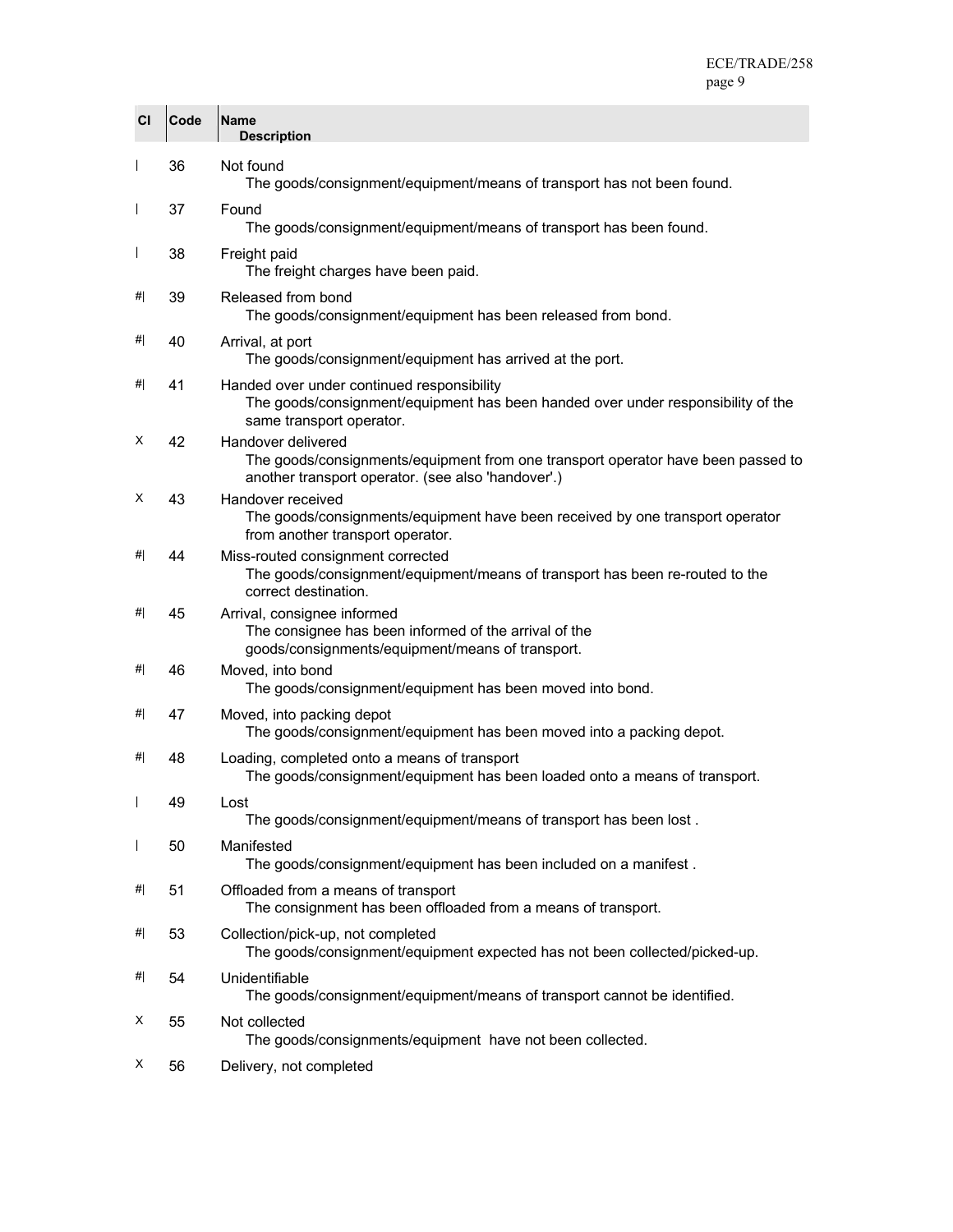page 10

| CI                       | Code | <b>Name</b><br><b>Description</b>                                                                                           |
|--------------------------|------|-----------------------------------------------------------------------------------------------------------------------------|
|                          |      | The goods/consignment/equipment has not been delivered.                                                                     |
| #                        | 57   | Not loaded onto a means of transport<br>The goods/consignment/equipment has not been loaded onto a means of transport.      |
| #                        | 58   | Equipment, off hire<br>The equipment is no longer under lease.                                                              |
| $\mathsf{I}$             | 59   | Premature off load<br>The goods/consignment/equipment has been offloaded prematurely from a means of<br>transport.          |
| #                        | 60   | Equipment, on hire<br>The equipment has been leased.                                                                        |
|                          | 61   | Outstanding claims settled<br>Outstanding claims in respect of the goods/consignment/equipment have been settled.           |
| $\overline{\phantom{a}}$ | 62   | Over landed<br>Unmanifested goods/consignments/equipment have been discharged.                                              |
| #                        | 63   | Package not available for collection/pick-up<br>The package is not available for collection/pick-up.                        |
| #                        | 64   | Collection/pick-up, awaited<br>The goods/consignment/equipment is awaiting collection/pick-up.                              |
| #                        | 65   | Equipment, plugged-in<br>The equipment has been plugged into a power source.                                                |
| $\mathsf{I}$             | 66   | Plundered<br>The goods/consignment/equipment/means of transport has been plundered.                                         |
| #                        | 67   | Positioned<br>The goods/consignment/equipment has been positioned.                                                          |
| $\mathsf{I}$             | 68   | Pre-informed<br>The party has been informed in advance                                                                      |
| #                        | 69   | Disposed of<br>The goods/consignment/equipment has been disposed of.                                                        |
| $\mathsf{I}$             | 70   | Ramped equipment<br>The equipment has been placed above another type of equipment and/or placed on a<br>means of transport. |
| $\overline{1}$           | 71   | Ready for transportation<br>The goods/consignment/equipment is ready for transportation.                                    |
| #                        | 72   | Receipt of goods fully acknowledged<br>The receipt of goods has been fully acknowledged.                                    |
| #                        | 73   | Receipt of goods partially acknowledged<br>The receipt of goods has been partially acknowledged.                            |
| $\mathsf{I}$             | 74   | Received<br>The goods/consignment/equipment have been received.                                                             |
| #                        | 75   | Consignee changed<br>The consignee has been changed.                                                                        |
| #                        | 76   | Transport re-arranged<br>The transport of the goods/consignment/equipment has been re-arranged.                             |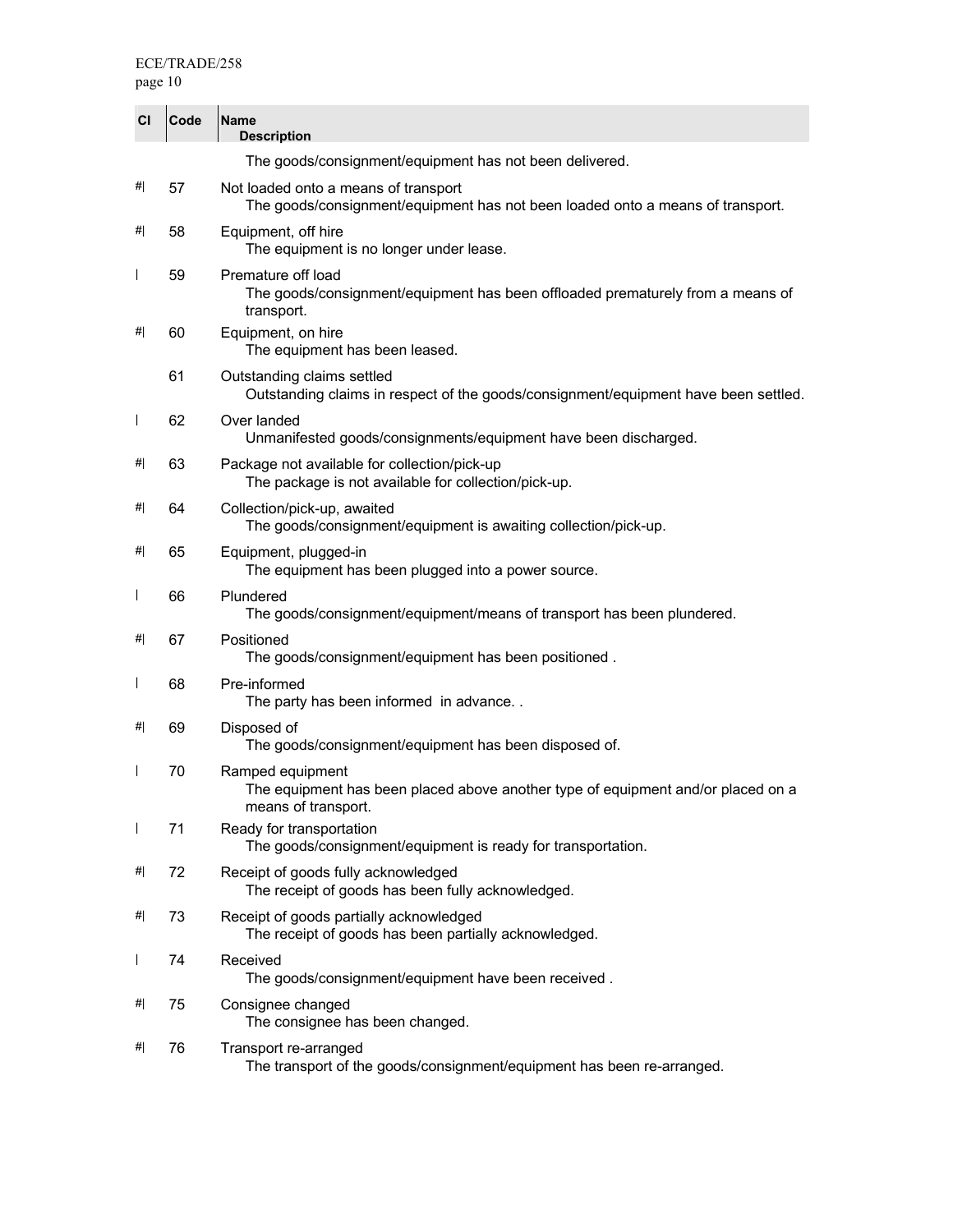| CI                       | Code | <b>Name</b><br><b>Description</b>                                                                                             |
|--------------------------|------|-------------------------------------------------------------------------------------------------------------------------------|
|                          | 77   | Refused, action<br>The transport action has been refused.                                                                     |
| $\overline{1}$           | 78   | Released<br>The goods/consignment/equipment has been released.                                                                |
| #                        | 79   | Reloaded onto a means of transport<br>The goods/consignment/equipment has been reloaded onto a means of transport.            |
| #                        | 80   | Returned as instructed<br>The goods/consignment/equipment has been returned as instructed.                                    |
| #                        | 81   | Returned wrecked<br>The goods/consignment/equipment/means of transport has been returned in a<br>wrecked condition.           |
| $\overline{1}$           | 82   | Returned<br>The goods/consignment/equipment has been returned.                                                                |
| $\overline{1}$           | 83   | Sealed equipment<br>The equipment has been sealed.                                                                            |
| $\overline{1}$           | 84   | Service ordered<br>A service has been ordered.                                                                                |
| $\overline{1}$           | 85   | Short landed<br>Goods/consignments/equipment manifested for discharge have not been discharged.                               |
| $\overline{1}$           | 86   | Short shipped<br>The goods/consignment/equipment expected to be sent has not been fully loaded onto<br>a means of transport.  |
| #                        | 87   | Despatched, completed via a wrong route<br>The goods/consignment/equipment has been despatched via a wrong route.             |
| #                        | 88   | Split consignment<br>The consignment of goods has been split                                                                  |
| $\overline{\phantom{a}}$ | 89   | Steam cleaned<br>The goods/equipment has been steam cleaned.                                                                  |
| #                        | 90   | Movement stopped<br>The movement of the goods/consignment/equipment has been stopped.                                         |
| $\overline{\phantom{a}}$ | 91   | Stored<br>The goods/consignment/equipment has been placed into storage.                                                       |
| $\overline{\phantom{a}}$ | 92   | Stowed<br>The goods/consignment/equipment has been placed on a means of transport.                                            |
| $\overline{1}$           | 93   | Stuffed<br>The goods/consignments have been loaded into a piece of equipment.                                                 |
| $\overline{1}$           | 94   | Stuffed and sealed<br>The goods/consignments have been loaded into a piece of equipment and the<br>equipment has been sealed. |
| #                        | 95   | Sub-lease notice in<br>A sub-lease notice has been sent to the lessor.                                                        |
| #                        | 96   | Sub-lease notice out<br>A sub-lease notice has been sent by the lessee.                                                       |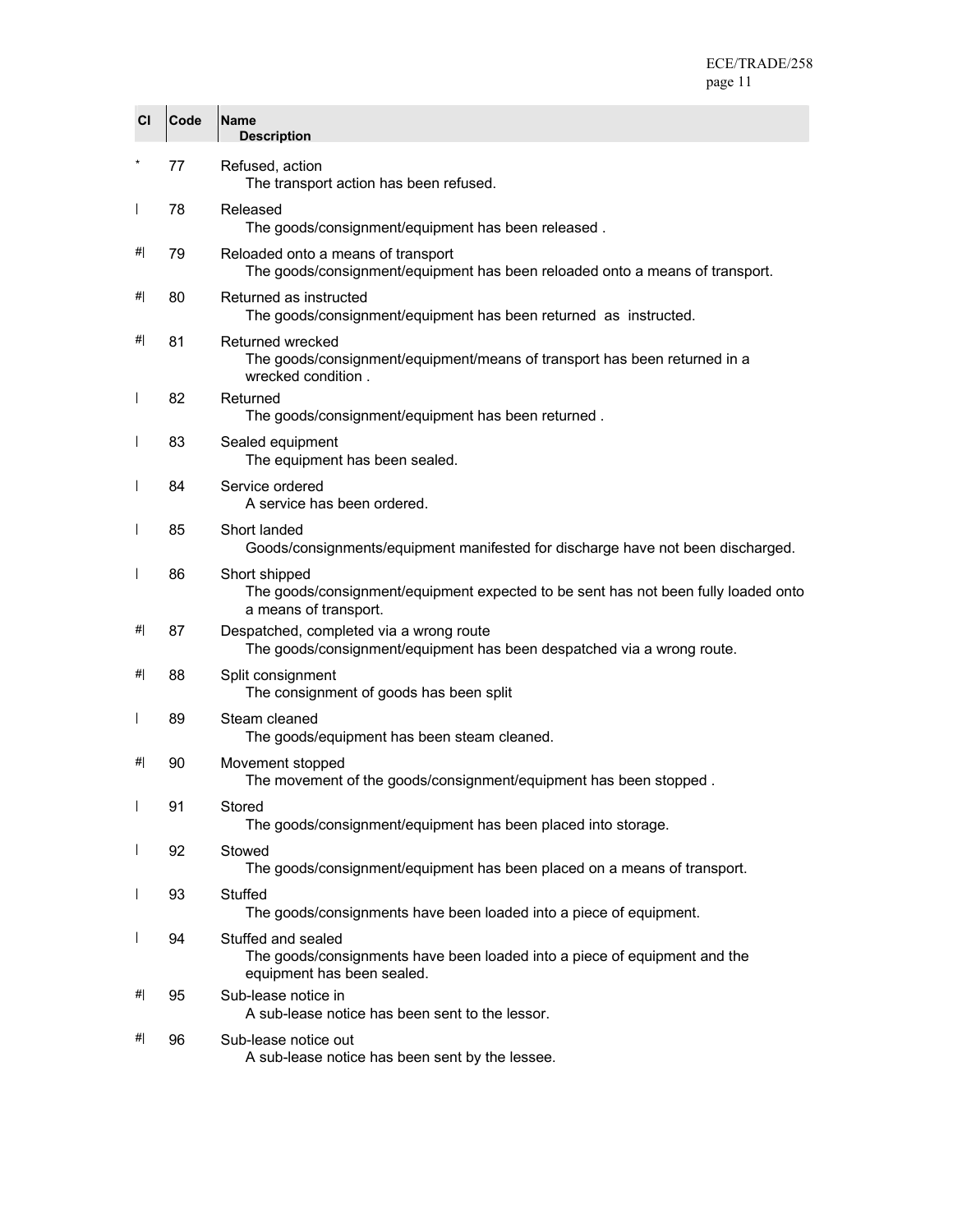| CI                       | Code | <b>Name</b><br><b>Description</b>                                                                                  |
|--------------------------|------|--------------------------------------------------------------------------------------------------------------------|
| #                        | 97   | Damage surveyed<br>The goods/consignment/equipment has been surveyed to assess the damage.                         |
| $\overline{1}$           | 98   | Transferred in<br>The goods/consignment/equipment has been transferred in.                                         |
| $\overline{\phantom{a}}$ | 99   | Transferred out<br>The goods/consignment/equipment has been transferred out.                                       |
| #                        | 100  | Transshipment<br>The goods/consignment/equipment has been transferred to another means of<br>transport.            |
| $\overline{1}$           | 101  | <b>Transit delay</b><br>The goods/consignment/equipment/means of transport has been delayed in transit.            |
| $\overline{1}$           | 102  | Unknown<br>The goods/consignment/equipment/means of transport is not known.                                        |
| #                        | 103  | Equipment, unplugged<br>The equipment has been removed from the power source.                                      |
| #                        | 104  | Delivery refused, to be re-arranged<br>The delivery of the goods has been refused and is to be re-arranged.        |
| #                        | 105  | Delivery, postponed<br>A part or the whole of the delivery is postponed.                                           |
| #                        | 106  | Delivery refused<br>A part or the whole of the delivery is refused.                                                |
| $\overline{1}$           | 107  | Anomaly on arrival<br>An anomaly has been found on arrival.                                                        |
| #                        | 108  | Delivery claim<br>A claim has been made at delivery.                                                               |
| #                        | 109  | Delivery, impossible, delivery notice left<br>Delivery has not been possible; a delivery notice has been left.     |
| #                        | 110  | Delivery, impossible, no delivery notice left<br>Delivery has not been possible; no delivery notice has been left. |
|                          | 111  | <b>Transport terminated</b><br>The transport has been terminated.                                                  |
| $\overline{1}$           | 112  | Held, at consignee's disposal<br>The goods/consignment is held at consignee's disposal                             |
| #                        | 113  | Delivery, in progress<br>The delivery of the goods/consignment is in progress.                                     |
| $\overline{1}$           | 114  | Delivery, accepted subject to further inspection<br>Delivery accepted subject to further inspection.               |
| #                        | 115  | Discrepancy<br>There is a discrepancy in the details.                                                              |
| #                        | 116  | <b>Export inhibited</b><br>Export is inhibited.                                                                    |
| $\overline{1}$           | 117  | Missing                                                                                                            |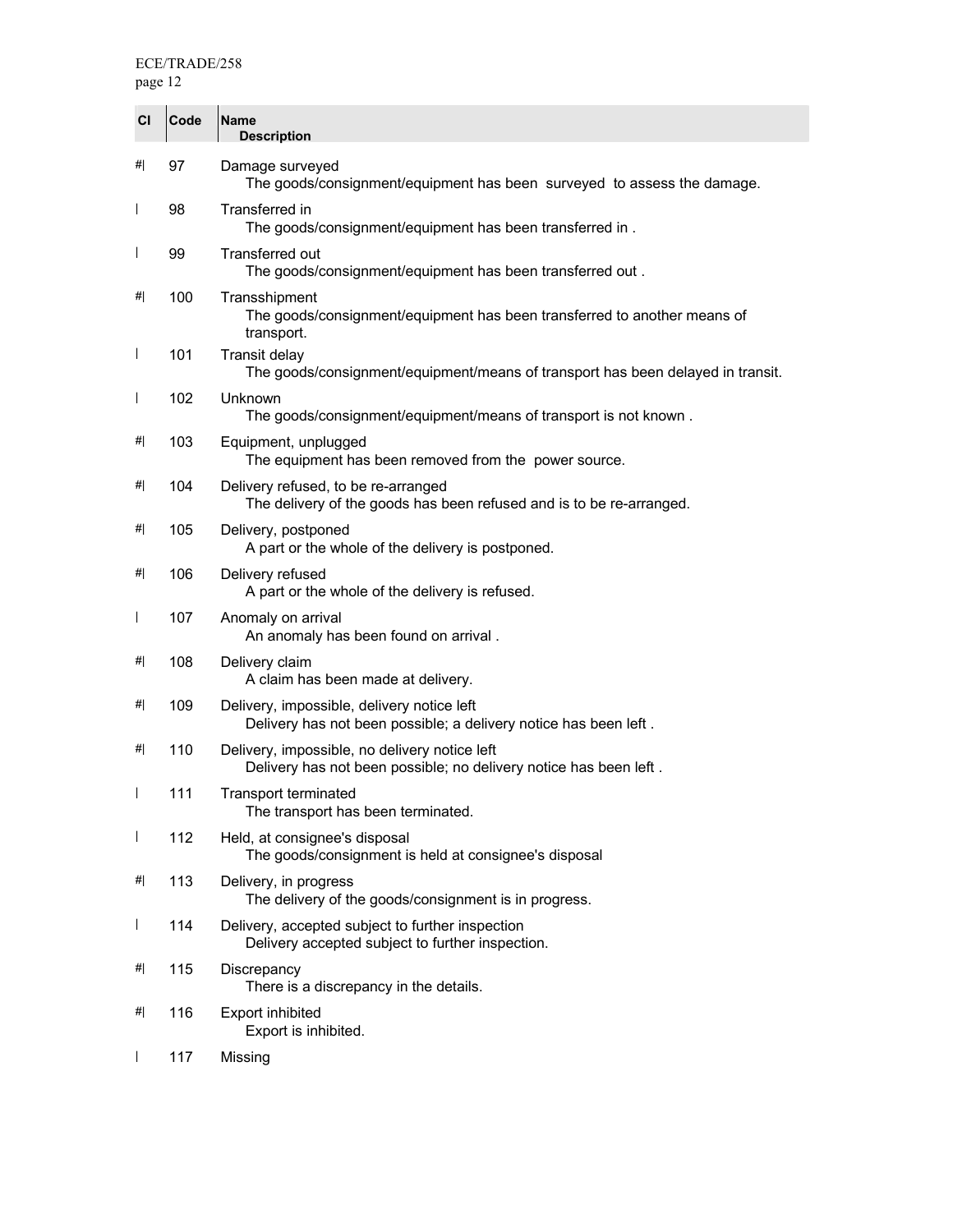| CI             | Code | <b>Name</b><br><b>Description</b>                                                                                    |
|----------------|------|----------------------------------------------------------------------------------------------------------------------|
|                |      | The goods/consignment/equipment is missing.                                                                          |
| #              | 118  | Stowed on deck<br>The goods/consignment/equipment has been stowed on/above deck.                                     |
| #              | 119  | Unable to be located<br>The goods/consignment/equipment cannot be located.                                           |
| $\overline{1}$ | 120  | Unacceptable condition<br>The goods/consignment/equipment/means of transport is in an unacceptable condition         |
| #              | 121  | Stowed under deck<br>The goods/consignment/equipment has been stowed under/below deck.                               |
| X              | 122  | Pick-up<br>The goods/consignments/equipment have been picked-up.                                                     |
| #              | 123  | Accompanying documents delivered<br>All documents accompanying the cargo have been delivered.                        |
| #              | 124  | For transfer<br>The consignment is to be transferred.                                                                |
| $\overline{1}$ | 125  | No status<br>No status information is available.                                                                     |
| $\overline{1}$ | 126  | Customs clearance, in progress<br>Customs clearance is in progress.                                                  |
| #              | 127  | Departed, completed on a means of transport<br>The goods/consignment/equipment has departed on a means of transport. |
| #              | 128  | Awaiting customs import release<br>Awaiting customs release for import.                                              |
| $\overline{1}$ | 129  | In-bond movement<br>The goods/consignment/equipment are moving under bond.                                           |
| $\overline{1}$ | 130  | Consignment received from shipper<br>The consignment has been received from shipper.                                 |
| #              | 131  | For transfer, to another carrier<br>The consignment is to be transferred to another carrier.                         |
| #              | 132  | Loading, in progress<br>The goods/consignment/equipment is being loaded onto a means of transport.                   |
| #              | 133  | Special loading operations<br>Operations related to special loading of goods/consignment/equipment.                  |
| $\mathsf{l}$   | 134  | <b>Embarking passengers</b><br>The embarkation of passengers.                                                        |
| #              | 135  | Unloading, in progress<br>The goods/consignment/equipment is being unloaded from a means of transport.               |
| #              | 136  | Special unloading<br>Operations related to special unloading of goods/consignment/equipment.                         |
| $\overline{1}$ | 137  | Disembarking passengers<br>The disembarkation of passengers.                                                         |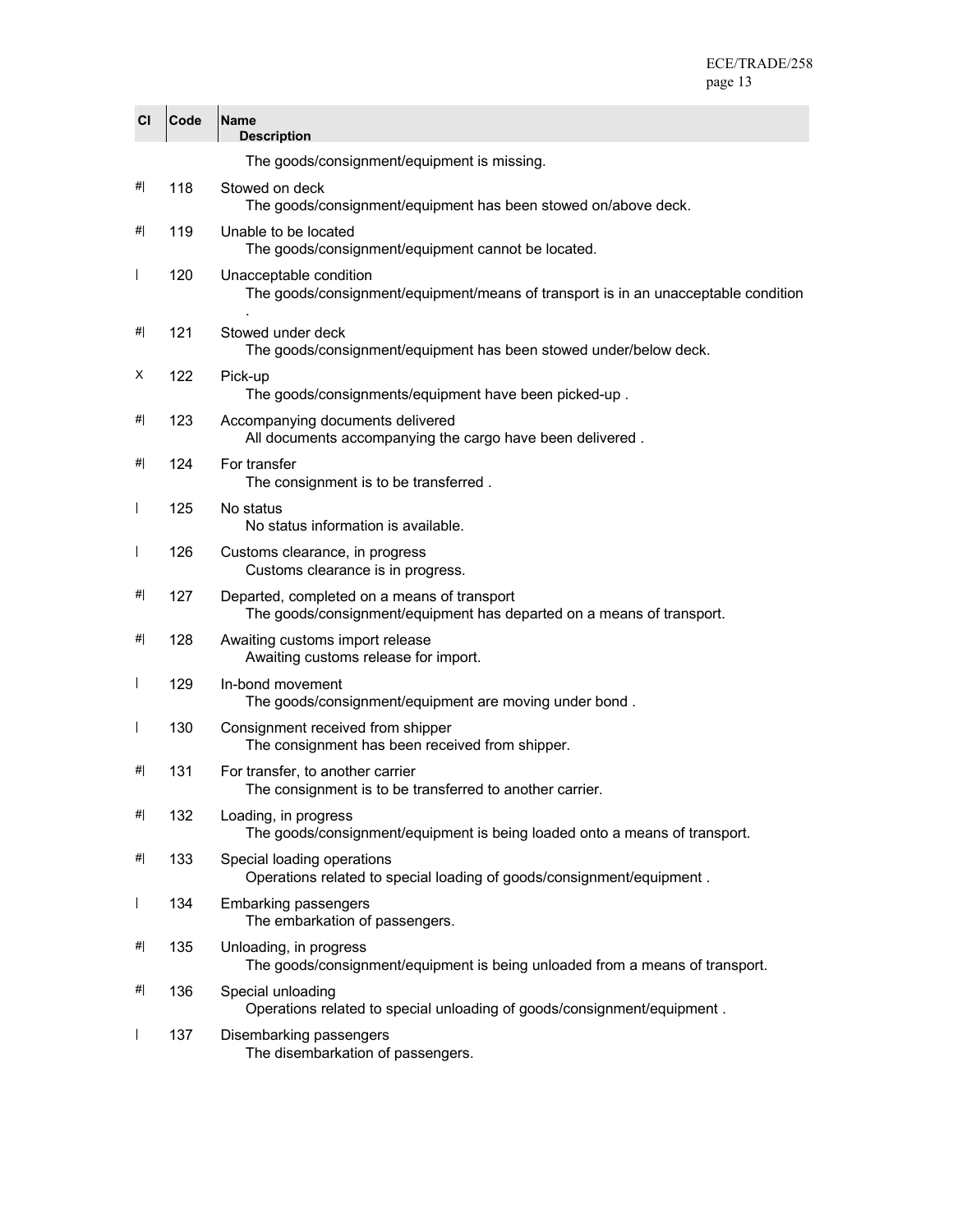| CI                       | Code | <b>Name</b><br><b>Description</b>                                                                          |
|--------------------------|------|------------------------------------------------------------------------------------------------------------|
| #                        | 138  | Relocation of a means of transport<br>Relocating of a means of transport.                                  |
| #                        | 139  | Manoeuvring operations, entering port<br>Manoeuvring operations connected with entering the port.          |
| #                        | 140  | Manoeuvring operations, leaving port<br>Manoeuvring operations connected with leaving the port.            |
| #                        | 141  | Manoeuvring operations, within the port<br>Manoeuvring operations connected with movement within the port. |
| #                        | 142  | Means of transport, under preparation<br>Preparation for handling of the means of transport.               |
| $\mathsf{l}$             | 143  | <b>Ballast loading</b><br>Loading of ballast.                                                              |
| $\overline{\phantom{a}}$ | 144  | <b>Ballast unloading</b><br>Unloading of ballast.                                                          |
| #                        | 145  | Cargo space under preparation<br>Preparation of the cargo space of the means of transport.                 |
| $\overline{\phantom{a}}$ | 146  | Provisioning<br>Provision of supplies for a means of transport.                                            |
| #                        | 147  | Provisioning, fuel<br>Provision of fuel for a means of transport.                                          |
| #                        | 148  | Provisioning, water<br>Provision of water for a means of transport.                                        |
| #                        | 149  | Provisioning, oil<br>Provision of oil for a means of transport.                                            |
| #                        | 150  | Provisioning, food<br>Provision of food for a means of transport.                                          |
| #                        | 151  | Sanitary operations<br>Operations related to sanitary conditions.                                          |
| #                        | 152  | Fumigation operations<br>Operations related to fumigation of the means of transport                        |
| #                        | 153  | Disinfestation operations<br>Operations related to disinfestation of the means of transport.               |
| #                        | 154  | Deratization operations<br>Operations related to deratization of the means of transport.                   |
| #                        | 155  | Degasation operations<br>Operations related to the removal of unwanted gas.                                |
| #                        | 156  | Crew recruitment operation<br>Operation related to recruitment of crew.                                    |
| #                        | 157  | Training operations<br>Operations related to training.                                                     |
| #                        | 158  | Salvage operations<br>Operations related to salvage work.                                                  |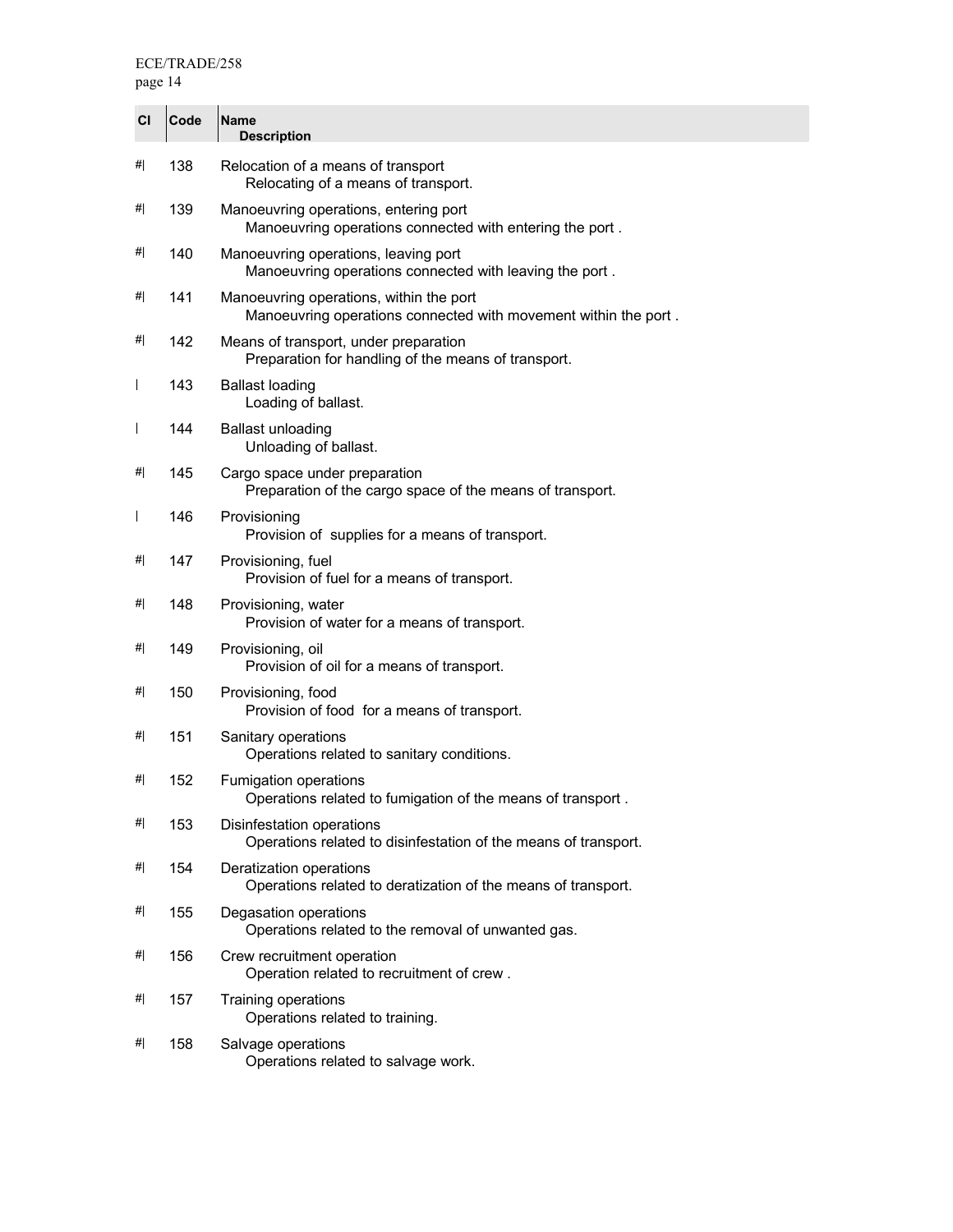| CI             | Code | <b>Name</b><br><b>Description</b>                                                                                   |
|----------------|------|---------------------------------------------------------------------------------------------------------------------|
| #              | 159  | Loading, alongside<br>Loading the goods when the means of transport is alongside.                                   |
| X              | 160  | Loading, on board<br>Loading the goods on board.                                                                    |
| #              | 161  | Loading, at anchor<br>Loading the goods when the means of transport is at anchor.                                   |
| #              | 162  | Unloading, at wharf<br>Unloading the goods when the means of transport is at the wharf.                             |
| X              | 163  | Unloading on board<br>Unloading the goods from the vessel.                                                          |
| #              | 164  | Unloading, at anchor<br>Unloading the goods when the means of transport is at anchor.                               |
| #              | 165  | Loading and unloading, simultaneously<br>Loading and unloading operations simultaneously.                           |
| #              | 166  | Idle time operations<br>Operations during idle time pending a scheduled event.                                      |
| $\overline{1}$ | 167  | <b>Technical operations</b><br>Operations of a technical nature.                                                    |
| $\overline{1}$ | 168  | Compass calibration<br>Operations related to calibration of a compass.                                              |
| #              | 169  | Document, clearance operation<br>Operation related to clearance of a document.                                      |
| #              | 170  | Customs formalities operation<br>Operation related to customs formalities.                                          |
| #              | 171  | Medical control operations<br>Medical control operations related to the crew.                                       |
| #              | 172  | Loading, preparation for<br>Preparation for the loading of the goods.                                               |
| #              | 174  | Unloading, preparation for<br>Preparation for the unloading of the goods.                                           |
| #              | 175  | Unloading, polluted ballast<br>Unloading of polluted ballast.                                                       |
| #              | 176  | Obtaining documents from shipping register<br>Operations related to obtaining documents from the shipping register. |
| #              | 177  | Obtaining wreckage documentation<br>Operations related to obtaining documents for a wrecked means of transport.     |
| $\mathsf{I}$   | 178  | Waiting, to enter or leave<br>Waiting to enter or leave.                                                            |
|                | 179  | Waiting, for a pilot<br>Waiting for an available pilot.                                                             |
|                | 180  | Waiting, for a tug<br>Waiting for an available tug.                                                                 |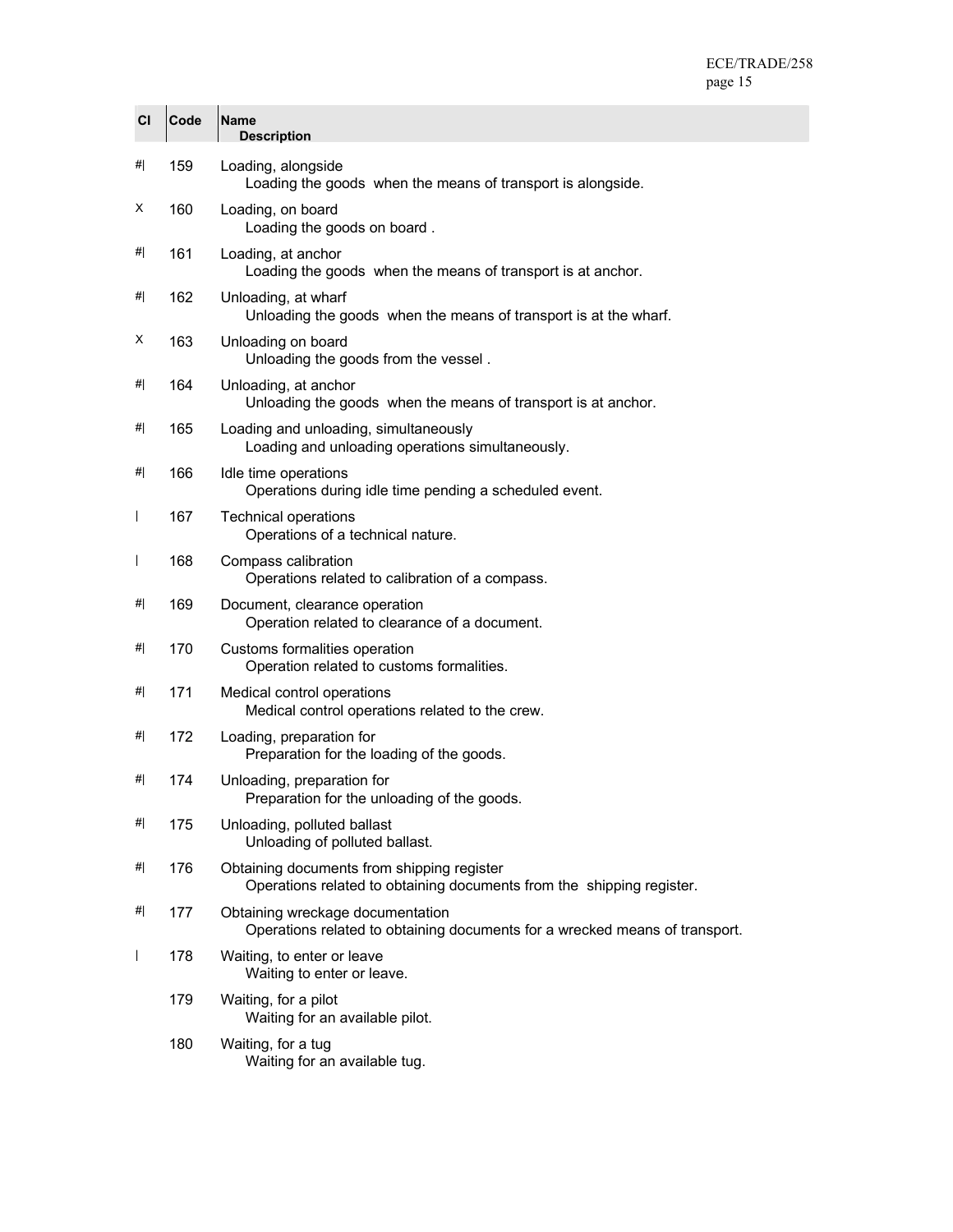page 16

| CI                       | Code | <b>Name</b><br><b>Description</b>                                                                                                        |
|--------------------------|------|------------------------------------------------------------------------------------------------------------------------------------------|
| #                        | 181  | Waiting, for day light<br>Waiting for day light hours.                                                                                   |
| #                        | 182  | Waiting, due to meteorological circumstances<br>Waiting due to meteorological circumstances.                                             |
|                          | 183  | Waiting, to form a convoy<br>Waiting to form a convoy.                                                                                   |
| #                        | 184  | Waiting, for action by authorities<br>Waiting for action to be taken by authorities.                                                     |
|                          | 185  | Waiting, due to a ban<br>Waiting due to a ban.                                                                                           |
| #                        | 186  | Waiting, for entry permission<br>Waiting for entry permission from the authorities.                                                      |
|                          | 187  | Waiting, due to an action taken by authorities<br>Waiting due to an action taken by the authorities                                      |
| #                        | 188  | Waiting, due to the terms of charter<br>Waiting due to terms of the charter.                                                             |
| $\overline{\phantom{a}}$ | 189  | Waiting, for a location<br>Waiting for a location.                                                                                       |
| #                        | 190  | Waiting, for cargo<br>Waiting for cargo.                                                                                                 |
| #                        | 191  | Waiting, for workers<br>Waiting for workers.                                                                                             |
| #                        | 192  | Waiting, for storage area<br>Waiting for a storage area.                                                                                 |
| $\overline{1}$           | 193  | Waiting, for equipment<br>Waiting for equipment.                                                                                         |
| $\overline{\phantom{a}}$ | 194  | Waiting, for other means of transport<br>Waiting for other means of transport.                                                           |
| #                        | 195  | Waiting, for handling equipment<br>Waiting for handling equipment.                                                                       |
| #                        | 196  | Waiting, for on board handling equipment<br>Waiting for onboard handling equipment.                                                      |
| #                        | 197  | Waiting, for cargo to be ready for loading<br>Waiting due to the cargo not being ready to be loaded/handled.                             |
| #                        | 198  | Waiting, for means of transport to be ready<br>Waiting due to the means of transport not being ready.                                    |
| #                        | 199  | Waiting, due to damaged cargo<br>Waiting because cargo was damaged.                                                                      |
| #                        | 200  | Waiting, for operational periods<br>Waiting due to being outside the period of operation.                                                |
| #                        | 201  | Waiting, for repair and/or maintenance of the means of transport<br>Waiting due to repairs and/or maintenance to the means of transport. |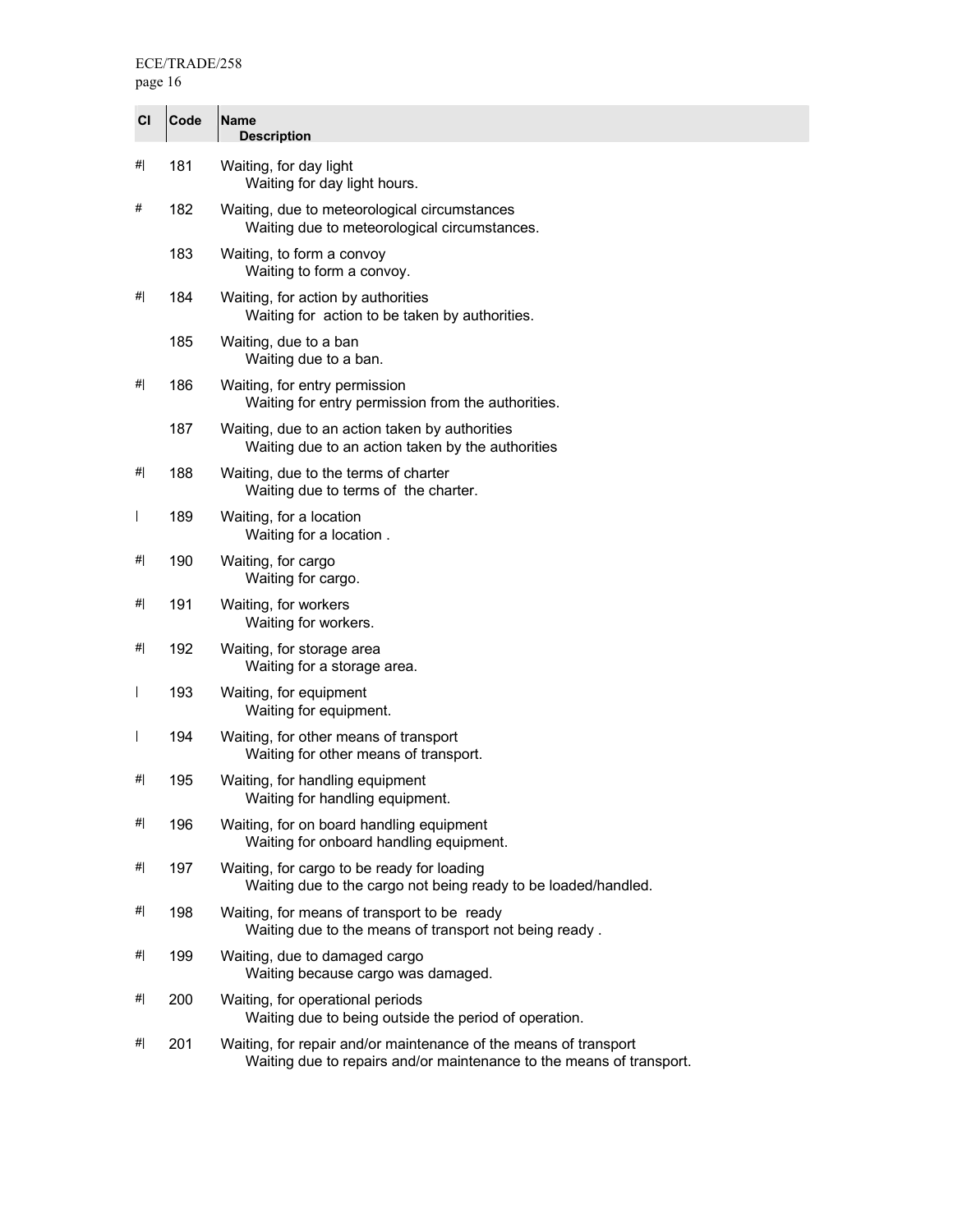| CI             | Code | <b>Name</b><br><b>Description</b>                                                                                                           |
|----------------|------|---------------------------------------------------------------------------------------------------------------------------------------------|
| #              | 202  | Waiting, for repair and/or maintenance of handling equipment<br>Waiting due to repairs and/or maintenance of handling equipment.            |
| #              | 203  | Embarking passengers from tender<br>The embarkation of passengers from a tender.                                                            |
| $\overline{1}$ | 204  | Waiting, for a counter convoy to pass<br>Waiting due to passage of counter convoy.                                                          |
| #              | 205  | Delivery address outside delivery area<br>The address for delivery is outside the area of the carrier/transport operator.                   |
| #              | 206  | Arrival, after means of transport departed<br>The goods/consignment/equipment has arrived after the means of transport has<br>departed.     |
| #              | 207  | Delivery refused, agent<br>The agent refused to accept delivery.                                                                            |
| $\star$        | 208  | Seals, replaced<br>The seals on the equipment have been replaced.                                                                           |
| #              | 209  | Delivery, scheduled<br>The delivery has been scheduled.                                                                                     |
| #              | 210  | Delivery, unsuccessful attempt<br>An unsuccessful attempt has been made to deliver the goods/consignment/equipment.                         |
| #              | 211  | Delivery, business closed<br>The goods/consignment/equipment could not be delivered as the business was closed.                             |
| #              | 212  | Delivery, changed schedule<br>The goods/consignment/equipment cannot be delivered at the arranged time because<br>of a change of schedule.  |
| #              | 213  | Delivery, further address needed<br>A further address is needed to effect delivery of the goods/consignment/ equipment.                     |
| #              | 214  | Computer system not in operation<br>The computer system is not in operation.                                                                |
| #              | 215  | Delivery, awaiting credit approval<br>Delivery on a credit base is requested.                                                               |
| #              | 216  | Delivery, awaiting customer arrangements<br>The goods/consignment/equipment require delivery arrangements by the customer.                  |
| X              | 218  | Damaged<br>The goods/consignments/equipment have been damaged.                                                                              |
| #              | 219  | Delivery, at specified dates/times/periods<br>Delivery of the goods/consignment/equipment is requested at specified<br>dates/times/periods. |
| $\overline{1}$ | 220  | <b>Destination incorrect</b><br>The goods/consignment/equipment has been sent to an incorrect destination.                                  |
| $\mathsf{l}$   | 222  | Derailment<br>The train has been derailed.                                                                                                  |
| х              | 223  | Discrepancy<br>There is a discrepancy in the details of goods/equipment.                                                                    |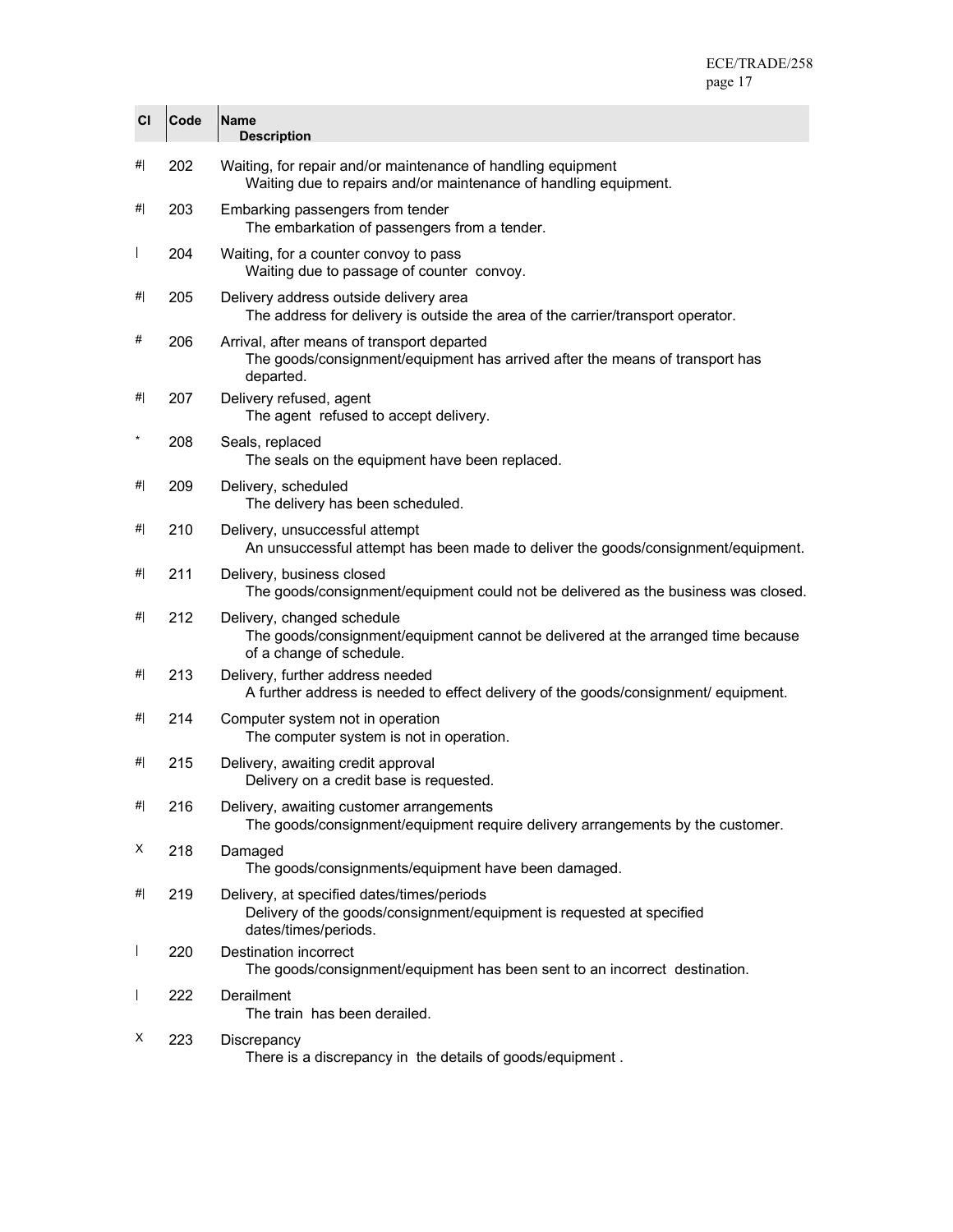| CI           | Code | Name<br><b>Description</b>                                                                                               |
|--------------|------|--------------------------------------------------------------------------------------------------------------------------|
| #            | 224  | Delivery, industrial dispute<br>The goods/consignment/equipment cannot be delivered due to an industrial dispute.        |
| #            | 225  | Operation affected by customer action<br>An operation has been affected by an action of the customer.                    |
| #            | 227  | Delivery, equipment failure<br>The goods/consignment/equipment cannot be delivered due to a failure in the<br>equipment. |
| #            | 228  | Inspection required by authority<br>An inspection of the goods/equipment is required by an authority.                    |
| #            | 229  | Export suspended<br>The goods/consignment/equipment has been suspended from export pending further<br>investigation.     |
| $\mathsf{I}$ | 231  | Missing, goods unit<br>The goods unit is missing.                                                                        |
| #            | 232  | Import suspended<br>The goods/consignment/equipment has been suspended from import pending further<br>investigation.     |
| #            | 233  | Incorrect picklist<br>The goods/consignment/equipment was not collection/pick-up due to an incorrect<br>picklist.        |
| х            | 234  | Incorrect address<br>The address given was incorrect.                                                                    |
| #            | 235  | Industrial dispute<br>An industrial dispute has happened.                                                                |
| #            | 236  | Waiting, for instructions<br>Waiting for further instructions.                                                           |
| #            | 238  | Means of transport, damaged<br>The means of transport has been damaged.                                                  |
| $\mathsf{I}$ | 239  | Mechanical breakdown<br>There has been a mechanical breakdown of the means of transport/equipment.                       |
| #            | 240  | Mechanical inspection required<br>A mechanical inspection of the means of transport/equipment is required.               |
| $\star$      | 241  | Missing, document<br>The document for the goods/consignments/equipment is missing.                                       |
| #            | 242  | New delivery arrangements advised<br>New delivery arrangements have been advised.                                        |
| $\mathsf{I}$ | 243  | No recipient contact information<br>No contact information available concerning the recipient                            |
| #            | 247  | Collection/pick-up, package not available<br>The package is not available for collection/pick-up.                        |
| $\mathsf{I}$ | 248  | Package tracking number unknown<br>The package tracking number is unknown.                                               |
| #            | 250  | Transport payment not received                                                                                           |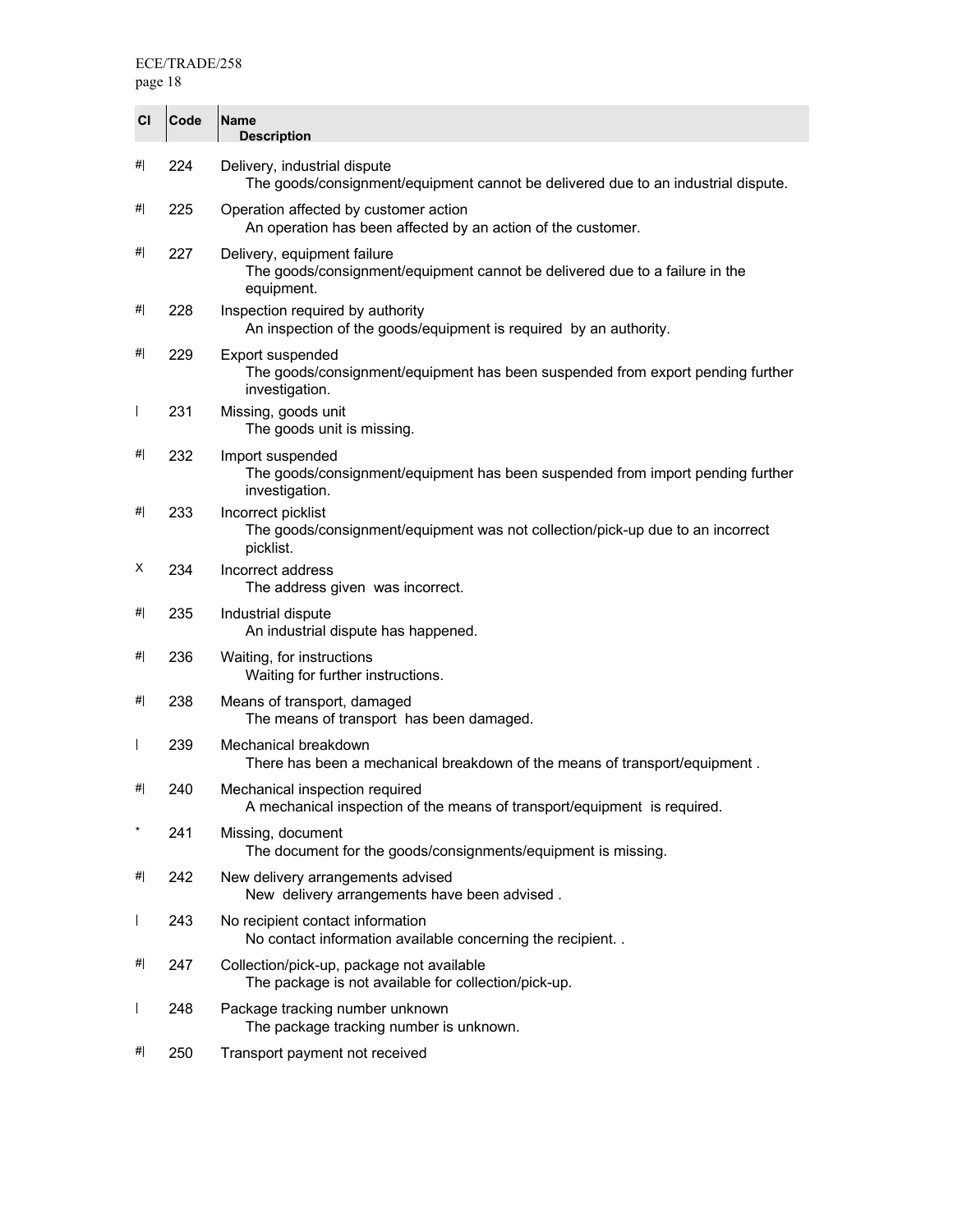| CI                       | Code | Name<br><b>Description</b>                                                                                                                      |
|--------------------------|------|-------------------------------------------------------------------------------------------------------------------------------------------------|
|                          |      | The transport payment has not been received.                                                                                                    |
| #                        | 251  | Refused, non-payment by payer<br>Payer refused to make the payment.                                                                             |
| #                        | 253  | Refused, no reason given<br>The transport action/documentation has been refused without a reason given.                                         |
| $\ast$                   | 254  | Delivery, scheduled past cut-off time<br>The goods/consignment/equipment to be delivered has been scheduled past the cut-<br>off time.          |
| $\overline{1}$           | 255  | Shunted to siding<br>The means of transport has been shunted to a siding.                                                                       |
|                          | 256  | Signature not required<br>A signature is not required.                                                                                          |
| $\mathsf{l}$             | 258  | Special service required<br>A special service is required.                                                                                      |
| $\overline{\phantom{a}}$ | 260  | Tracking information unavailable<br>The tracking information is unavailable.                                                                    |
| #                        | 265  | Reason unknown<br>The reason is unknown.                                                                                                        |
| $\star$                  | 266  | Delivery, adverse weather conditions<br>Adverse weather conditions have affected delivery.                                                      |
| #                        | 267  | Free storage time expired<br>The goods/consignment/equipment has been in a storage facility for longer than the<br>permitted free time.         |
| #                        | 269  | Delivery, consignee absent<br>The goods/consignment/equipment cannot be delivered as the consignee was absent.                                  |
| #                        | 270  | Delayed operation, local circumstances<br>The operation is delayed due to local circumstances.                                                  |
| #                        | 271  | Delayed operation, consignee's instructions<br>The operation is delayed awaiting consignee's instructions.                                      |
| #                        | 272  | Delayed operation, consignor's instructions<br>The operation is delayed awaiting consignor's instructions.                                      |
| #                        | 273  | Delayed operation, various reasons<br>The operation is delayed due to various reasons.                                                          |
| $\overline{1}$           | 274  | Incomplete address<br>The address is incomplete.                                                                                                |
| #                        | 275  | Delivery refused, purchase order cancelled<br>The delivery was refused as the purchase order has been cancelled.                                |
| #                        | 276  | Delivery refused, return to the consignor<br>The delivery was refused and the goods/consignment/equipment will be returned to the<br>consignor. |
| #                        | 277  | Delivery refused, inconsistent with purchase order<br>The delivery was refused as an inconsistency with the purchase order was found.           |
| #                        | 278  | Delivery refused, incorrect delivery date                                                                                                       |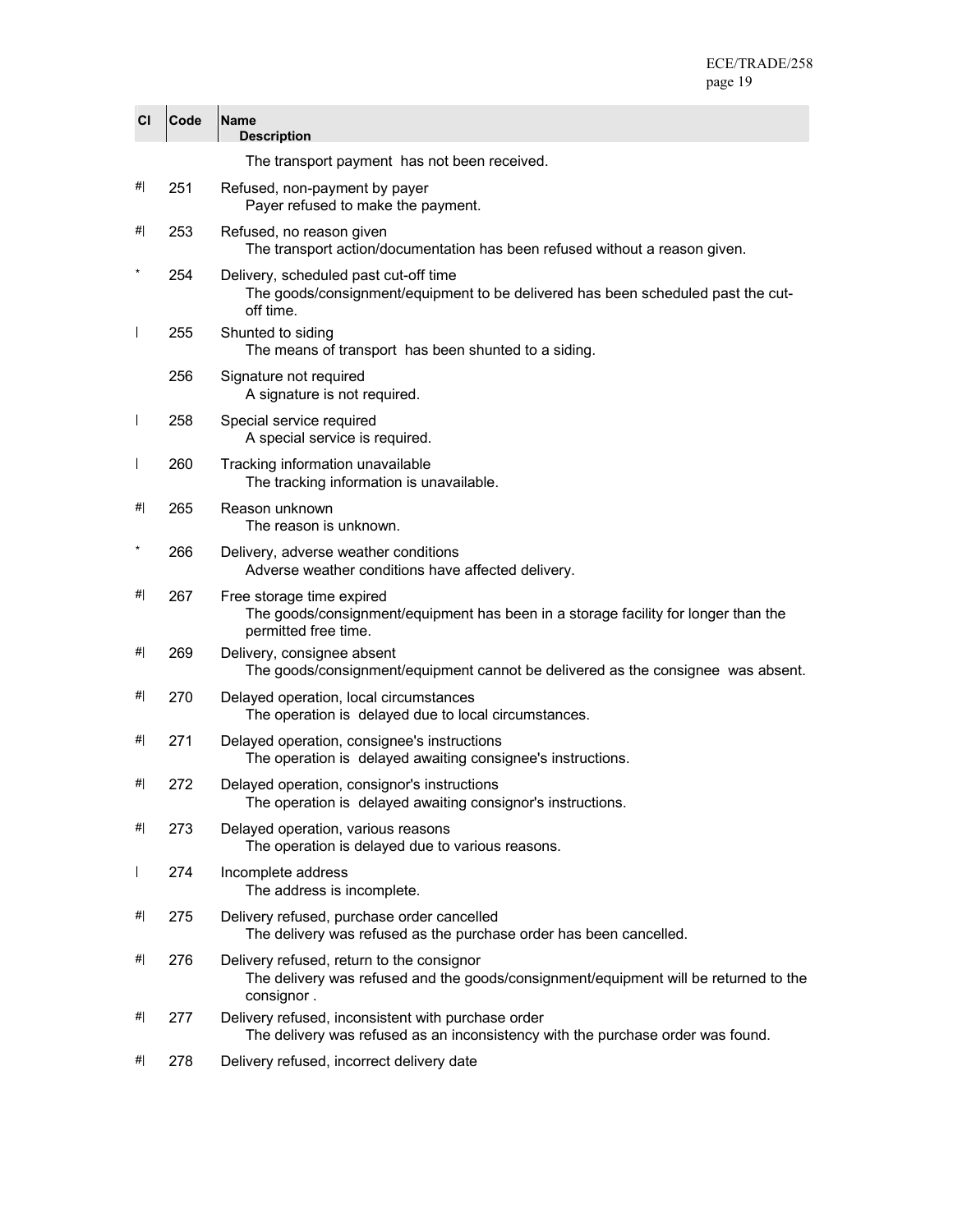| <b>CI</b> | Code | <b>Name</b><br><b>Description</b>                                                                                                              |
|-----------|------|------------------------------------------------------------------------------------------------------------------------------------------------|
|           |      | The delivery was refused as the delivery date was incorrect.                                                                                   |
| #         | 279  | Delivery refused, automatic return<br>The delivery was refused and the goods/consignment/equipment is automatically<br>returned as instructed. |
| #         | 280  | Delivery refused, duplicate delivery<br>The delivery was refused because of duplicate delivery.                                                |
| #         | 281  | Delivery refused, instructions requested<br>The delivery was refused and instructions are requested.                                           |
| #         | 282  | Delivery refused, consignee's condition<br>The delivery was refused due to the consignee's condition.                                          |
| #         | 283  | Delivery refused, delivery incomplete<br>The delivery was refused due to incomplete delivery.                                                  |
| #         | 284  | Delivery refused, not ordered<br>The delivery was refused as the goods/consignment/equipment had not been ordered.                             |
| #         | 285  | Delivery refused, remainder not accepted<br>The delivery of the remaining goods was not accepted.                                              |
| #         | 286  | Delivery refused, spoilt state<br>The delivery was refused as the goods/consignment/equipment was in a spoilt state.                           |
| I         | 287  | Missing, content<br>The content is missing.                                                                                                    |
| #         | 288  | Not on package list<br>The goods/consignment is not on the package list                                                                        |
| x         | 290  | Unidentified parcel<br>A parcel cannot be identified.                                                                                          |
| #         | 291  | Delivery refused, collect freight charges not paid<br>The delivery was refused as the collect freight charge were not paid.                    |
| #         | 292  | Delivery refused, reimbursement not paid<br>The delivery was refused as the reimbursement was not paid.                                        |
| х         | 293  | Instructions awaited: supply not ordered<br>Instructions are awaited as the supply was not ordered                                             |
| X         | 294  | Instructions awaited: too late<br>Instructions are awaited as the goods were presented too late.                                               |
| #         | 295  | Delivery refused, opened<br>The delivery was refused as the goods/consignment was found to be opened.                                          |
| X         | 296  | Refused internally wet parcel<br>A parcel was refused as it spoiled internally by a liquid.                                                    |
| #         | 297  | Delivery refused, commercial dispute<br>The delivery was refused because of a commercial dispute.                                              |
| #         | 298  | Delivery refused, error on product or packaging<br>The delivery was refused as an error was found on product or packaging.                     |
| #         | 299  | Delivery refused, delivery date/time changed<br>The delivery was refused as the delivery date or time has been changed.                        |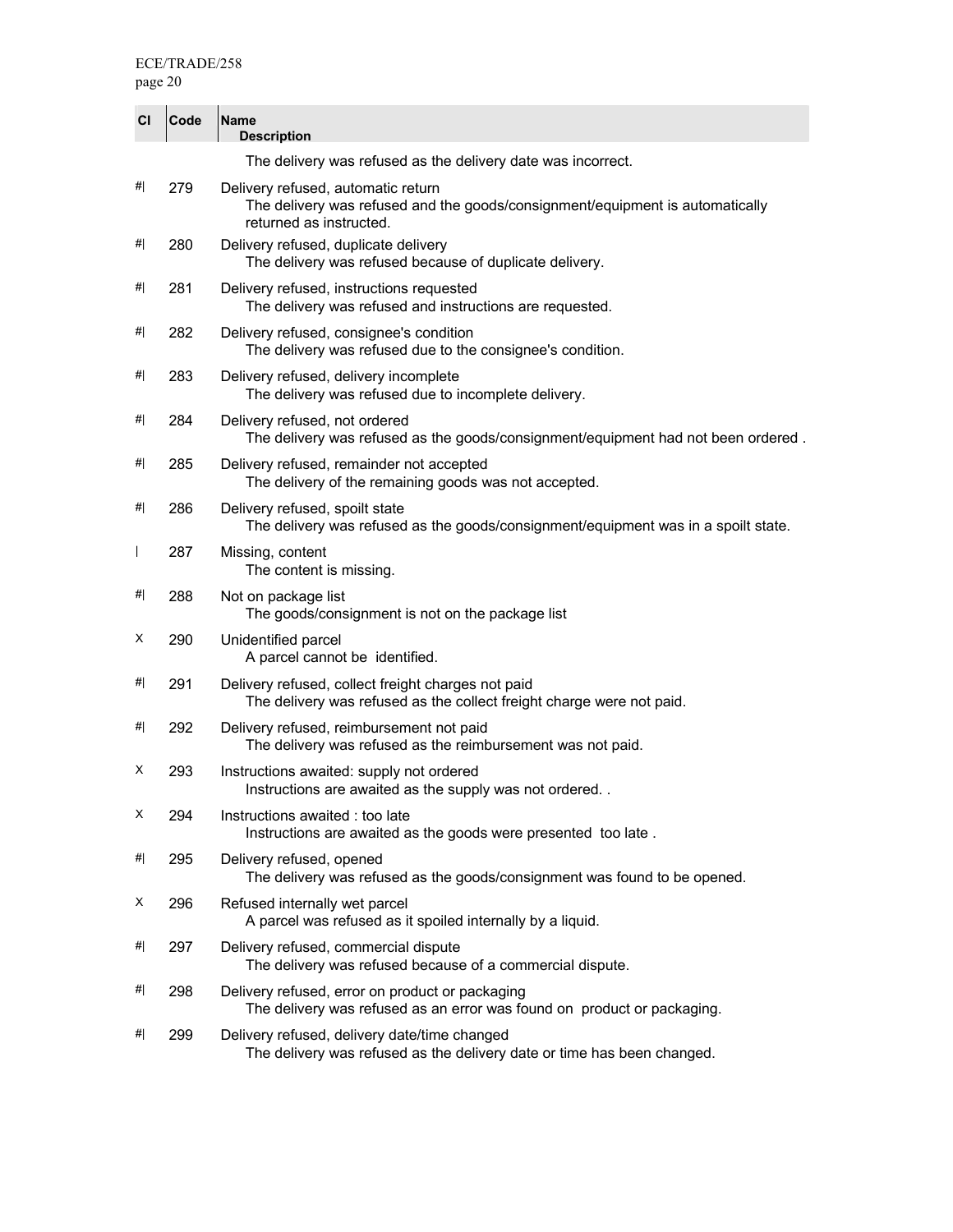| CI           | Code | <b>Name</b><br><b>Description</b>                                                                                                                                 |
|--------------|------|-------------------------------------------------------------------------------------------------------------------------------------------------------------------|
| #            | 300  | Document, received without goods<br>A document for a consignment has been received without the corresponding goods.                                               |
| #            | 301  | Goods, received without documentation<br>Goods/consignment has been received without the corresponding documentation.                                             |
| #            | 302  | Overcarried consignment<br>The consignment has been overcarried.                                                                                                  |
| $\mathsf{I}$ | 306  | Document, found<br>The document has been found.                                                                                                                   |
| +            | 307  | Damaged but deliverable<br>The goods/consignment/equipment has been damaged but delivery can be completed.                                                        |
| $\ddot{}$    | 308  | Spoilt<br>The goods/consignment/equipment is spoilt.                                                                                                              |
| $\ddot{}$    | 309  | Packaging/equipment opened<br>The packaging/equipment has been opened.                                                                                            |
| $\ddot{}$    | 310  | Processed as contractually agreed<br>The goods/consignment/equipment has been processed as contractually agreed.                                                  |
| $\ddot{}$    | 311  | Claim folder opened<br>A claim folder has been opened.                                                                                                            |
| $\ddot{}$    | 312  | Moved, completed<br>The goods/consignment/equipment has been moved.                                                                                               |
| $\ddot{}$    | 313  | Returned by recipient<br>The goods/consignment/equipment has been returned by the recipient.                                                                      |
| +            | 314  | Delayed, at origin<br>The goods/consignment/equipment/means of transport has been delayed at the origin.                                                          |
| $\ddot{}$    | 315  | Held, by logistic service provider<br>The goods/consignment/equipment has been held by the logistic service provider.                                             |
| $\ddot{}$    | 316  | Incident occurred but accepted by ordering party<br>An incident has occurred but has been accepted by the ordering party.                                         |
| +            | 317  | Delivery party' premises closed during normal hours<br>The premises of the delivery party were closed during normal hours.                                        |
| $\ddot{}$    | 318  | Delivery incomplete, time shortage<br>The delivery of the goods/consignment/equipment could not be completed due to a<br>shortage of time to handle the delivery. |
| +            | 319  | Despatch, preparation error<br>An error occurred during the preparation of the despatch.                                                                          |
| $\ddot{}$    | 320  | Undefined incident attributed to logistic server provider<br>An undefined incident has occurred which has been attributed to the logistic service<br>provider.    |
| $\ddot{}$    | 321  | Instruction to despatch, received<br>The instruction to despatch has been received.                                                                               |
| +            | 322  | Despatch, under preparation<br>The despatch of the goods/consignment/equipment is in preparation.                                                                 |
|              | nno  |                                                                                                                                                                   |

+ 323 Return in progress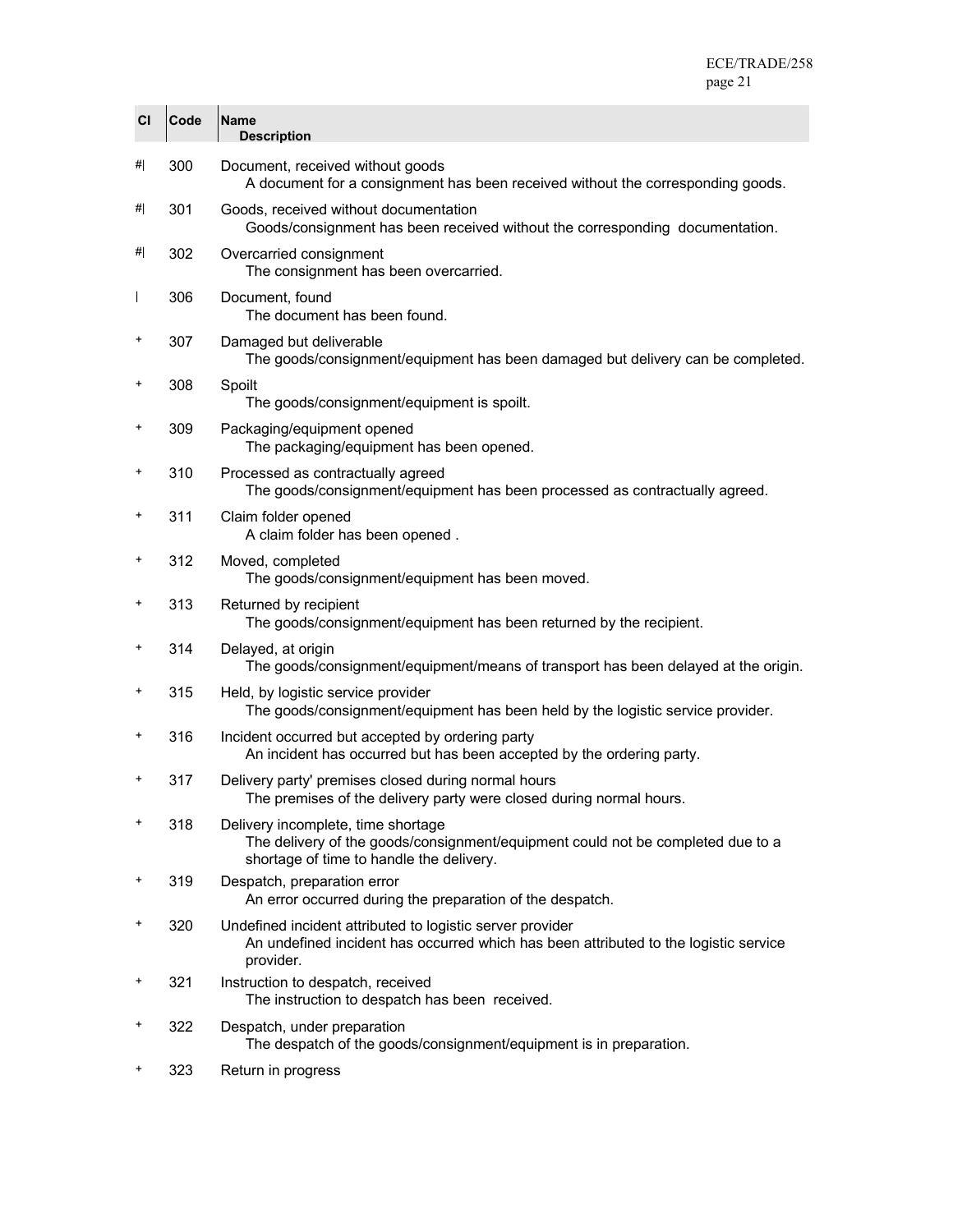| <b>CI</b> | Code | <b>Name</b><br><b>Description</b>                                                                                                                              |
|-----------|------|----------------------------------------------------------------------------------------------------------------------------------------------------------------|
|           |      | The goods/consignment/equipment is being returned.                                                                                                             |
| +         | 324  | Instruction to despatch, cancelled<br>The instruction to despatch has been cancelled.                                                                          |
| $\ddot{}$ | 325  | Delivery refused, by recipient<br>The delivery of the goods/consignment/equipment has been refused by the recipient.                                           |
| $\ddot{}$ | 326  | Goods, held by third party on instruction from owner<br>Goods are held under control of a third party following an instruction from the owner of<br>the goods. |
| +         | 327  | Weight or volume loss<br>The goods have suffered a weight or volume loss.                                                                                      |
| +         | 328  | Moved, internally<br>The goods/consignment/equipment has been moved internally.                                                                                |
| $\ddot{}$ | 329  | Consignment partially stolen<br>The consignment has been partially stolen.                                                                                     |
| +         | 330  | Consignment partially lost or missing<br>The consignment is partially lost or missing.                                                                         |
| +         | 331  | Destroyed<br>The goods/consignment/equipment has been destroyed.                                                                                               |
| $\ddot{}$ | 332  | Action by logistics service provider<br>An action was taken by the logistics service provider.                                                                 |
| $\ddot{}$ | 333  | Action by logistics service provider on instruction by owner<br>An action was taken by the logistics service provider as instructed by owner of the<br>goods.  |
| +         | 334  | Document, refused<br>The document has been refused.                                                                                                            |
| +         | 335  | Seals, damaged<br>The seals on the equipment have been damaged.                                                                                                |
| +         | 336  | Seals, broken<br>The seals on the equipment have been broken.                                                                                                  |
| $\ddot{}$ | 337  | Seals, tampered<br>The seals on the equipment have been tampered.                                                                                              |
| $\ddot{}$ | 338  | Collection/pick-up, business closed<br>The goods/consignment/equipment could not be collected/picked-up as the business<br>was closed.                         |
| +         | 339  | Collection/pick-up, changed schedule<br>The goods/consignment/equipment cannot be collected/picked-up at the arranged time<br>because of a change of schedule. |
| $\ddot{}$ | 340  | Collection/pick-up, further address needed<br>A further address is needed to effect collection/pick-up of the goods/consignment/<br>equipment.                 |
| +         | 341  | Collection/pick-up, industrial dispute<br>The goods/consignment/equipment cannot be collected/picked-up due to an industrial<br>dispute.                       |
| +         | 342  | Collection/pick-up, equipment failure                                                                                                                          |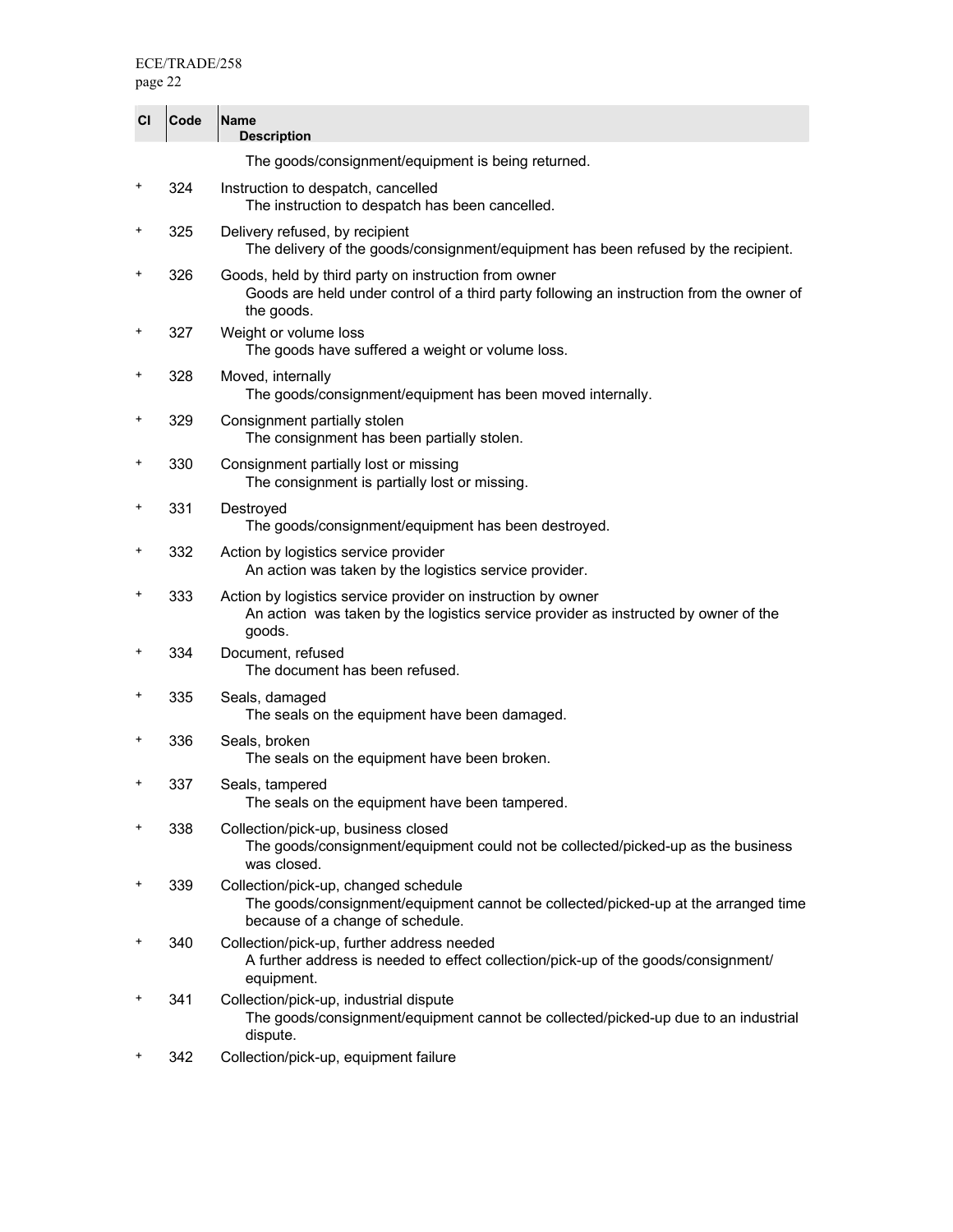| <b>CI</b> | Code | <b>IName</b><br><b>Description</b>                                                                                                                        |
|-----------|------|-----------------------------------------------------------------------------------------------------------------------------------------------------------|
|           |      | The goods/consignment/equipment cannot be collected/picked-up due to a failure in<br>the equipment.                                                       |
| $\ddot{}$ | 343  | Document, incorrect<br>The document for the goods/consignments/equipment is incorrect.                                                                    |
| $\ddot{}$ | 344  | Collection/pick-up, scheduled past cut-off time<br>The goods/consignment/equipment to be collected/picked-up has been scheduled past<br>the cut-off time. |
| $\ddot{}$ | 345  | Collection/pick-up, adverse weather conditions<br>Adverse weather conditions have affected collection/pick-up.                                            |
| $\ddot{}$ | 346  | Unloading, completed from a means of transport<br>The goods/consignment/equipment has been unloaded from a means of transport.                            |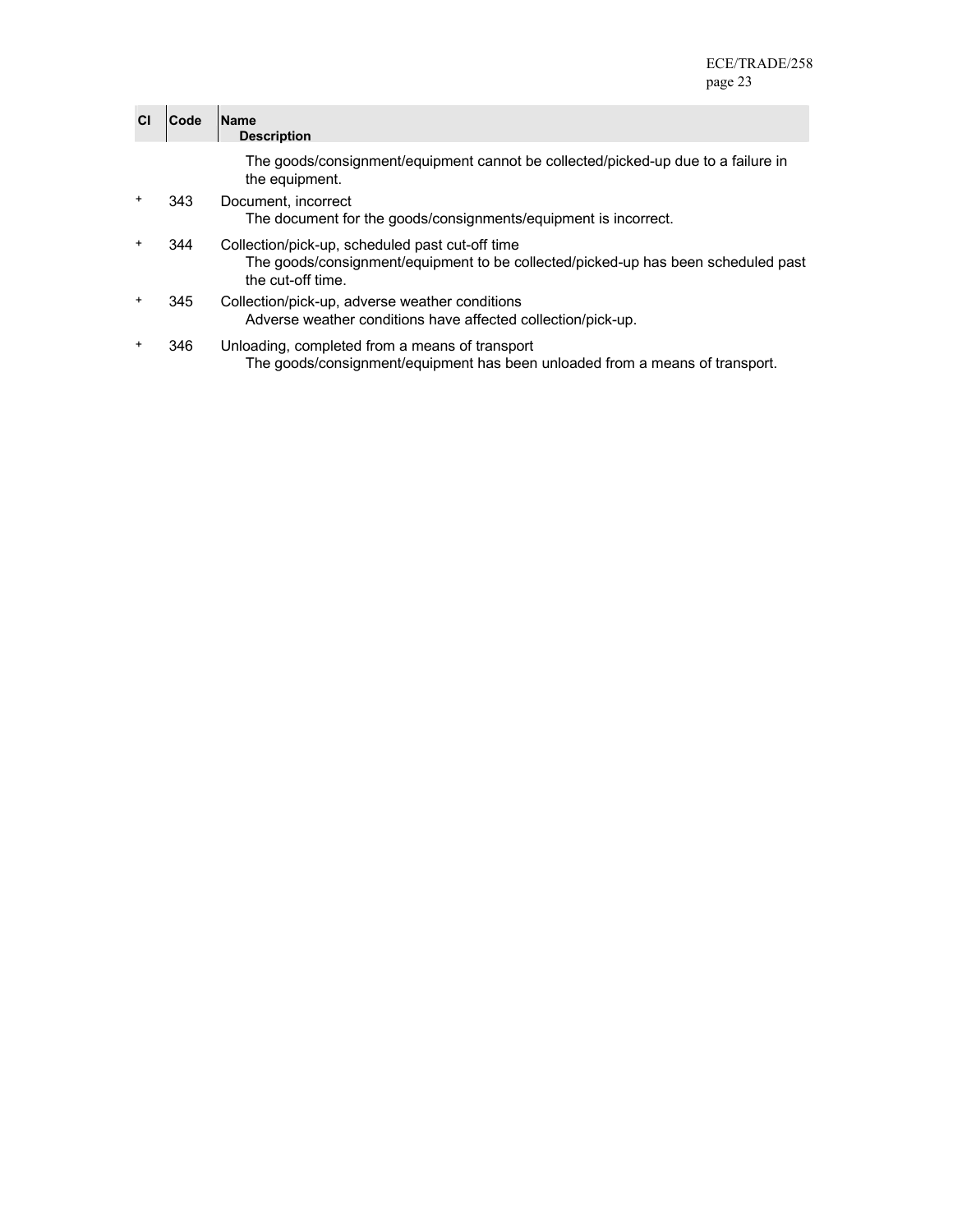### **ANNEX 3**

## **TRADE AND TRANSPORT STATUS CODES**

## **Listed in code name order**

| CI             | Name<br><b>Description</b>                                                                                                                                    | Code           |
|----------------|---------------------------------------------------------------------------------------------------------------------------------------------------------------|----------------|
| #              | Accompanying documents delivered<br>All documents accompanying the cargo have been delivered.                                                                 | 123            |
| +              | Action by logistics service provider<br>An action was taken by the logistics service provider.                                                                | 332            |
| +              | Action by logistics service provider on instruction by owner<br>An action was taken by the logistics service provider as instructed by owner of the<br>goods. | 333            |
| $\overline{1}$ | Anomaly on arrival<br>An anomaly has been found on arrival.                                                                                                   | 107            |
| #              | Arrival, after means of transport departed<br>The goods/consignment/equipment has arrived after the means of transport has<br>departed.                       | 206            |
| #              | Arrival, at port<br>The goods/consignment/equipment has arrived at the port.                                                                                  | 40             |
| #              | Arrival, completed<br>The goods/consignment/equipment/means of transport has arrived.                                                                         | 1              |
| #              | Arrival, consignee informed<br>The consignee has been informed of the arrival of the<br>goods/consignments/equipment/means of transport.                      | 45             |
| #              | Arrival, in defective condition<br>The goods/consignment/equipment or a means of transport has arrived in a defective<br>condition.                           | 3              |
| #              | Awaiting customs import release<br>Awaiting customs release for import.                                                                                       | 128            |
| $\mathbf{I}$   | <b>Ballast loading</b><br>Loading of ballast.                                                                                                                 | 143            |
| $\mathbf{I}$   | <b>Ballast unloading</b><br>Unloading of ballast.                                                                                                             | 144            |
| $\overline{1}$ | Booking, cancelled<br>The booking of goods/consignment/equipment or means of transport has been<br>cancelled.                                                 | $\overline{7}$ |
|                | Booking, completed<br>The goods/consignment/equipment or means of transport has been booked.                                                                  | 6              |
| <br>#          | Cargo space under preparation<br>Preparation of the cargo space of the means of transport.                                                                    | 145            |
| $\ddot{}$      | Claim folder opened<br>A claim folder has been opened.                                                                                                        | 311            |
|                | Cleared, by agriculture, food or fisheries authorities                                                                                                        | 10             |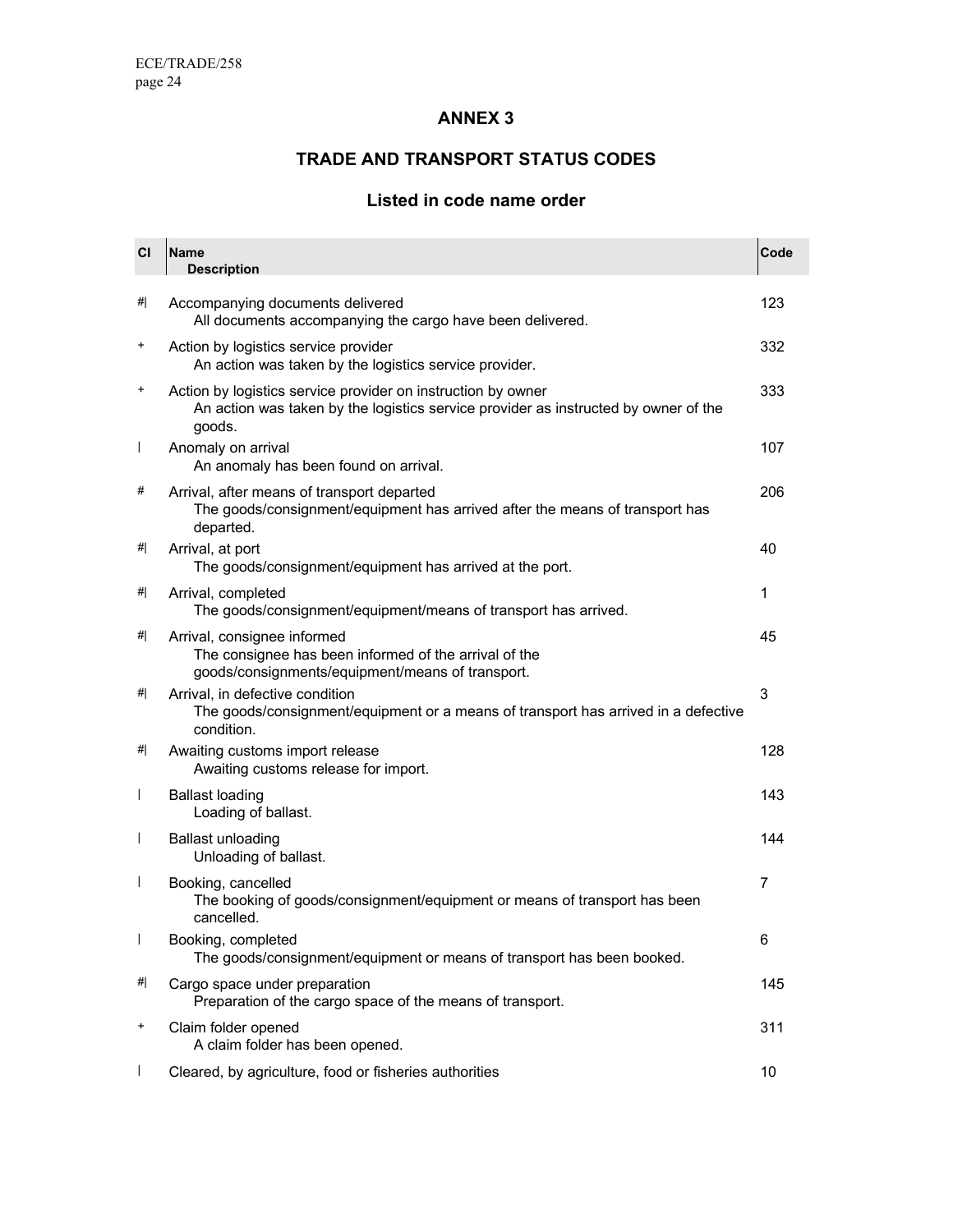| CI                       | Name<br><b>Description</b>                                                                                                                                     | Code |
|--------------------------|----------------------------------------------------------------------------------------------------------------------------------------------------------------|------|
|                          | The goods/consignment/equipment/means of transport has been cleared by<br>agriculture, food or fisheries authorities.                                          |      |
| $\overline{\phantom{a}}$ | Cleared, by customs<br>The goods/consignment/equipment/means of transport has been cleared by customs.                                                         | 12   |
|                          | Cleared, by port authority<br>The goods/consignment/equipment/means of transport has been cleared by port<br>authority.                                        | 11   |
|                          | Cleared, export restrictions<br>The goods/consignment/equipment/means of transport held for export restriction<br>purposes, has been released for export.      | 9    |
|                          | Cleared, import restrictions<br>The goods/consignment/equipment/means of transport held for import restriction<br>purposes, has been released for import.      | 8    |
| +                        | Collection/pick-up, adverse weather conditions<br>Adverse weather conditions have affected collection/pick-up.                                                 | 345  |
| #                        | Collection/pick-up, awaited<br>The goods/consignment/equipment is awaiting collection/pick-up.                                                                 | 64   |
| $\ddot{}$                | Collection/pick-up, business closed<br>The goods/consignment/equipment could not be collected/picked-up as the business<br>was closed.                         | 338  |
| +                        | Collection/pick-up, changed schedule<br>The goods/consignment/equipment cannot be collected/picked-up at the arranged time<br>because of a change of schedule. | 339  |
| #                        | Collection/pick-up, completed<br>The goods/consignment/equipment has been collected/picked-up.                                                                 | 13   |
| +                        | Collection/pick-up, equipment failure<br>The goods/consignment/equipment cannot be collected/picked-up due to a failure in<br>the equipment.                   | 342  |
| +                        | Collection/pick-up, further address needed<br>A further address is needed to effect collection/pick-up of the goods/consignment/<br>equipment.                 | 340  |
| +                        | Collection/pick-up, industrial dispute<br>The goods/consignment/equipment cannot be collected/picked-up due to an industrial<br>dispute.                       | 341  |
| <br>#                    | Collection/pick-up, not completed<br>The goods/consignment/equipment expected has not been collected/picked-up.                                                | 53   |
| 삐                        | Collection/pick-up, package not available<br>The package is not available for collection/pick-up.                                                              | 247  |
| +                        | Collection/pick-up, scheduled past cut-off time<br>The goods/consignment/equipment to be collected/picked-up has been scheduled past<br>the cut-off time.      | 344  |
|                          | Compass calibration<br>Operations related to calibration of a compass.                                                                                         | 168  |
| 삐                        | Computer system not in operation<br>The computer system is not in operation.                                                                                   | 214  |
| #                        | Consignee changed                                                                                                                                              | 75   |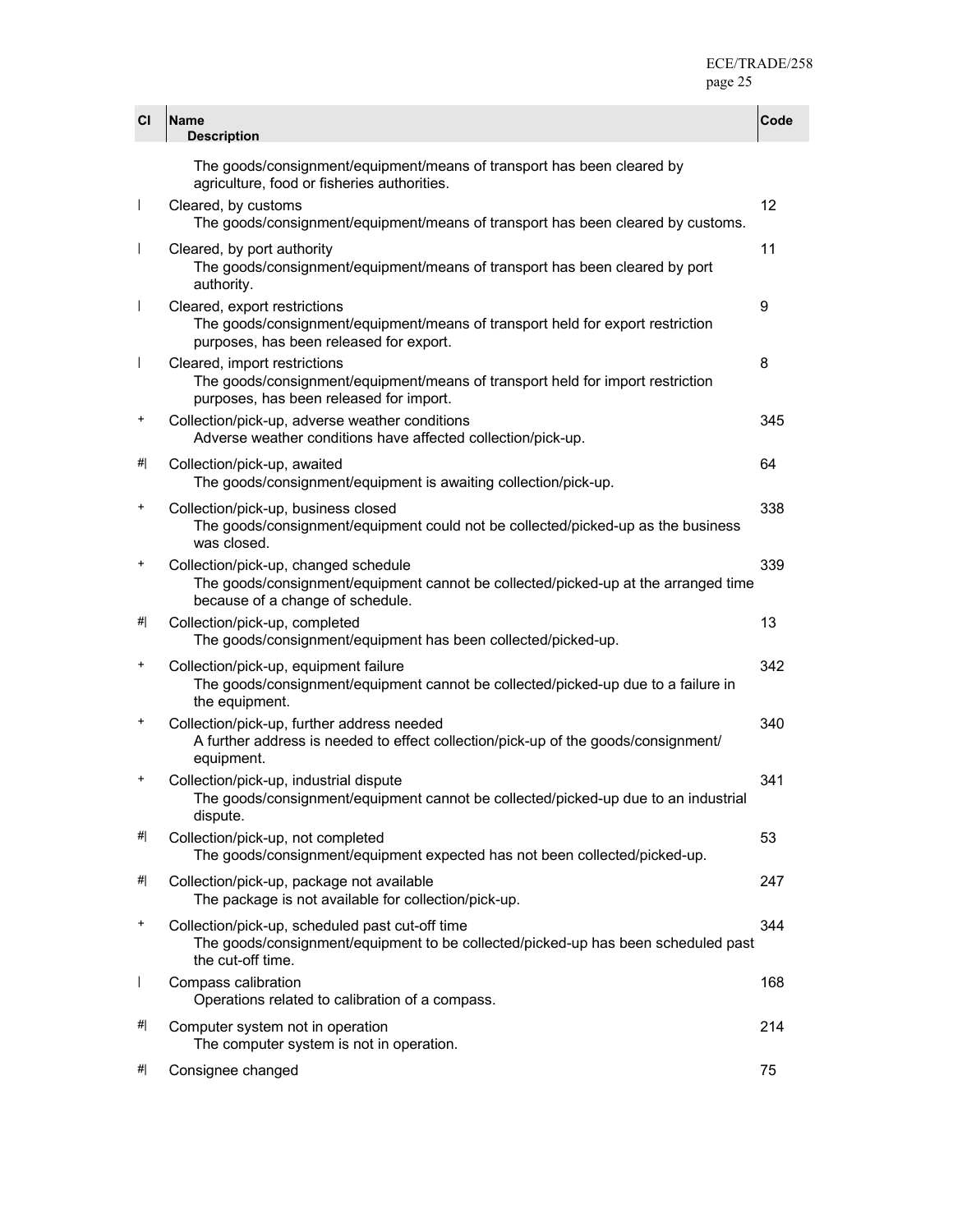| CI                       | <b>Name</b><br><b>Description</b>                                                                                                                  | Code |
|--------------------------|----------------------------------------------------------------------------------------------------------------------------------------------------|------|
|                          | The consignee has been changed.                                                                                                                    |      |
| $\ddot{}$                | Consignment partially lost or missing<br>The consignment is partially lost or missing.                                                             | 330  |
| $\ddot{}$                | Consignment partially stolen<br>The consignment has been partially stolen.                                                                         | 329  |
| $\overline{\phantom{a}}$ | Consignment received from shipper<br>The consignment has been received from shipper.                                                               | 130  |
| $\overline{1}$           | Consolidated<br>The goods/consignments have been consolidated.                                                                                     | 15   |
| #                        | Crew recruitment operation<br>Operation related to recruitment of crew.                                                                            | 156  |
| $\overline{\phantom{a}}$ | Crossed border<br>The goods/consignments/equipment/means of transport has crossed a border.                                                        | 16   |
| $\overline{\phantom{a}}$ | Customs clearance, in progress<br>Customs clearance is in progress.                                                                                | 126  |
| #                        | Customs clearance, refused<br>The goods/consignment/equipment/means of transport has been refused to be cleared<br>by the customs authorities.     | 17   |
| <br>#                    | Customs formalities operation<br>Operation related to customs formalities.                                                                         | 170  |
| 삐                        | Damage surveyed<br>The goods/consignment/equipment has been surveyed to assess the damage.                                                         | 97   |
| х                        | Damaged<br>The goods/consignments/equipment have been damaged.                                                                                     | 218  |
| $\ddot{}$                | Damaged but deliverable<br>The goods/consignment/equipment has been damaged but delivery can be completed.                                         | 307  |
| $\mathsf{l}$             | Damaged in the course of transportation<br>The goods/consignment/equipment has been damaged in the course of transportation.                       | 18   |
| 삐                        | Defective equipment returned to service<br>The equipment previously the subject of a 'defective condition' status has been<br>returned to service. | 4    |
| <br>#                    | Degasation operations<br>Operations related to the removal of unwanted gas.                                                                        | 155  |
| #                        | Delayed operation, consignee's instructions<br>The operation is delayed awaiting consignee's instructions.                                         | 271  |
| 삐                        | Delayed operation, consignor's instructions<br>The operation is delayed awaiting consignor's instructions.                                         | 272  |
| 삐                        | Delayed operation, local circumstances<br>The operation is delayed due to local circumstances.                                                     | 270  |
| #                        | Delayed operation, various reasons<br>The operation is delayed due to various reasons.                                                             | 273  |
| $\ddot{}$                | Delayed, at origin                                                                                                                                 | 314  |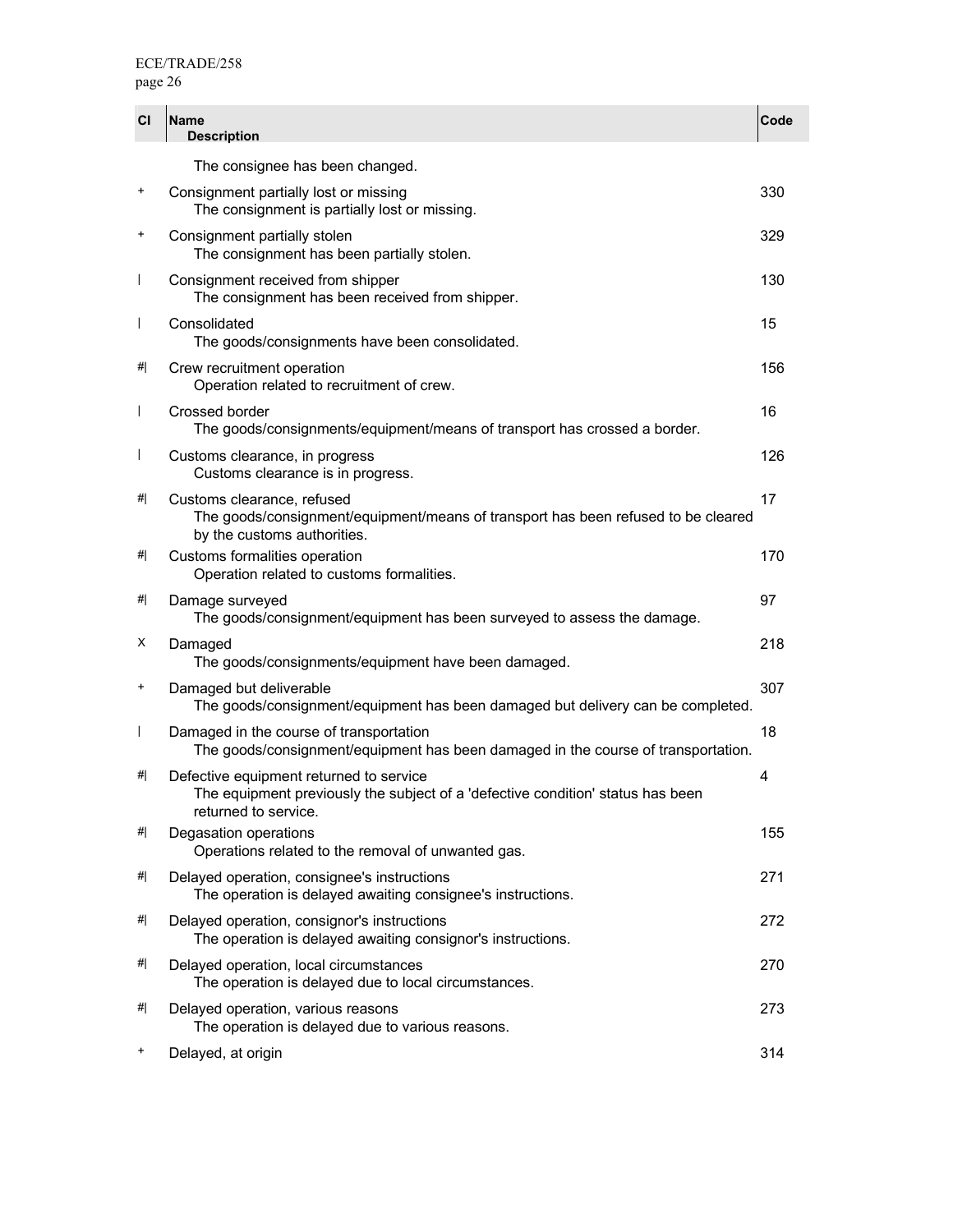| CI           | <b>Name</b><br><b>Description</b>                                                                                                                                 | Code |
|--------------|-------------------------------------------------------------------------------------------------------------------------------------------------------------------|------|
|              | The goods/consignment/equipment/means of transport has been delayed at the origin.                                                                                |      |
| $\mathbf{I}$ | Delayed, in the course of transportation<br>The goods/consignment/equipment/means of transport has been delayed in the course<br>of transportation.               | 20   |
| #            | Delivery address outside delivery area<br>The address for delivery is outside the area of the carrier/transport operator.                                         | 205  |
| #            | Delivery claim<br>A claim has been made at delivery.                                                                                                              | 108  |
| +            | Delivery incomplete, time shortage<br>The delivery of the goods/consignment/equipment could not be completed due to a<br>shortage of time to handle the delivery. | 318  |
| $\ddot{}$    | Delivery party' premises closed during normal hours<br>The premises of the delivery party were closed during normal hours.                                        | 317  |
| 삐            | Delivery refused<br>A part or the whole of the delivery is refused.                                                                                               | 106  |
| 삐            | Delivery refused, agent<br>The agent refused to accept delivery.                                                                                                  | 207  |
| #            | Delivery refused, automatic return<br>The delivery was refused and the goods/consignment/equipment is automatically<br>returned as instructed.                    | 279  |
| +            | Delivery refused, by recipient<br>The delivery of the goods/consignment/equipment has been refused by the recipient.                                              | 325  |
| 삐            | Delivery refused, collect freight charges not paid<br>The delivery was refused, as the collect freight charges were not paid.                                     | 291  |
| #            | Delivery refused, commercial dispute<br>The delivery was refused because of a commercial dispute.                                                                 | 297  |
| 삐            | Delivery refused, consignee's condition<br>The delivery was refused due to the consignee's condition.                                                             | 282  |
| #            | Delivery refused, delivery date/time changed<br>The delivery was refused as the delivery date or time has been changed.                                           | 299  |
| #            | Delivery refused, delivery incomplete<br>The delivery was refused due to incomplete delivery.                                                                     | 283  |
| <br>#        | Delivery refused, duplicate delivery<br>The delivery was refused because of duplicate delivery.                                                                   | 280  |
| 삐            | Delivery refused, error on product or packaging<br>The delivery was refused, as an error was found on product or packaging.                                       | 298  |
| #            | Delivery refused, inconsistent with purchase order<br>The delivery was refused as an inconsistency with the purchase order was found.                             | 277  |
| #            | Delivery refused, incorrect delivery date<br>The delivery was refused, as the delivery date was incorrect.                                                        | 278  |
| #            | Delivery refused, instructions requested<br>The delivery was refused and instructions are requested.                                                              | 281  |
| #            | Delivery refused, not ordered                                                                                                                                     | 284  |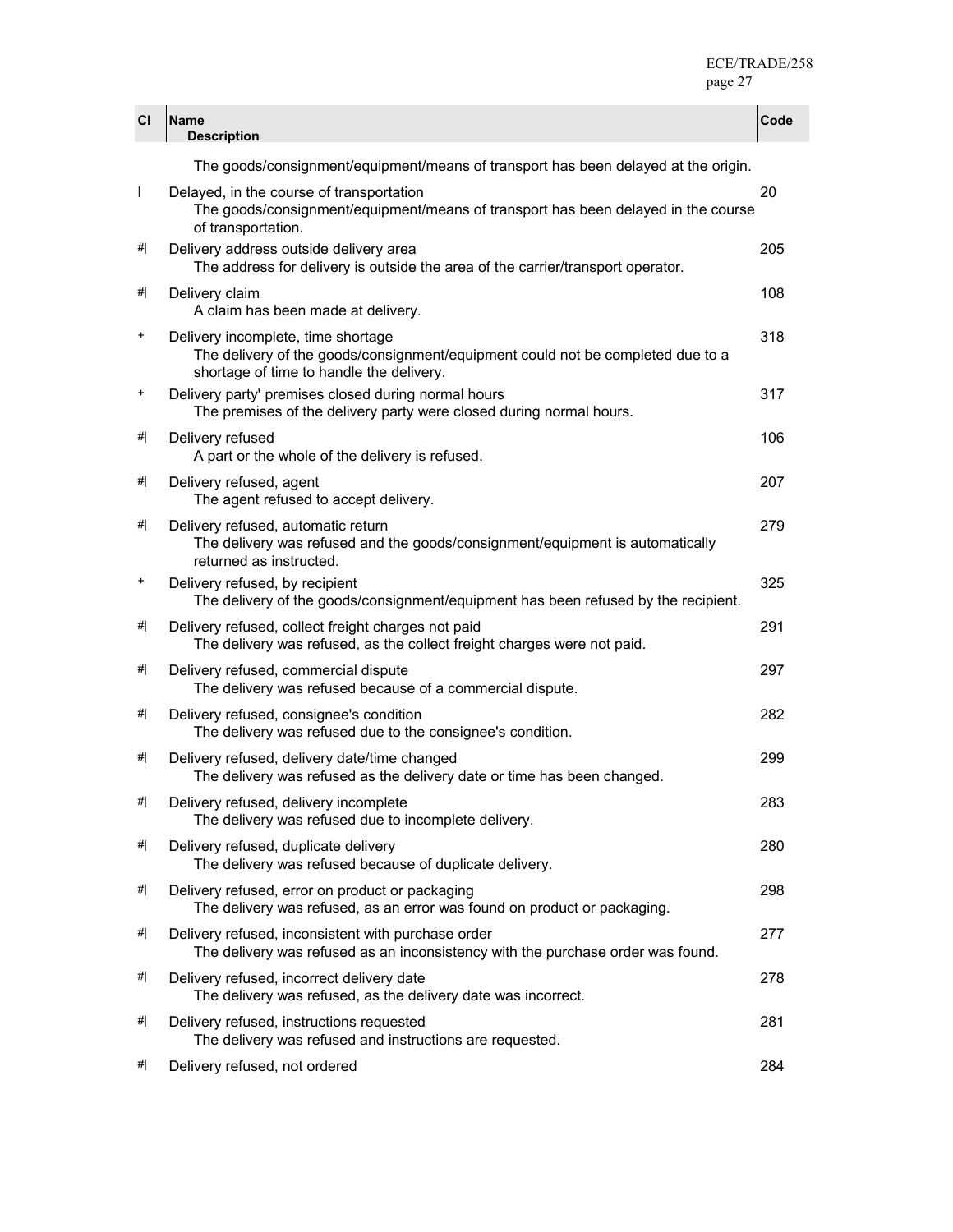| CI                       | <b>Name</b><br><b>Description</b>                                                                                                               | Code |
|--------------------------|-------------------------------------------------------------------------------------------------------------------------------------------------|------|
|                          | The delivery was refused, as the goods/consignment/equipment had not been ordered.                                                              |      |
| <br>#                    | Delivery refused, opened<br>The delivery was refused as the goods/consignment was found to be opened.                                           | 295  |
| #                        | Delivery refused, purchase order cancelled<br>The delivery was refused as the purchase order has been cancelled.                                | 275  |
| 삐                        | Delivery refused, reimbursement not paid<br>The delivery was refused, as the reimbursement was not paid.                                        | 292  |
| 삐                        | Delivery refused, remainder not accepted<br>The delivery of the remaining goods was not accepted.                                               | 285  |
| #                        | Delivery refused, return to the consignor<br>The delivery was refused and the goods/consignment/equipment will be returned to the<br>consignor. | 276  |
| #                        | Delivery refused, spoilt state<br>The delivery was refused as the goods/consignment/equipment was in a spoilt state.                            | 286  |
| <br>#                    | Delivery refused, to be re-arranged<br>The delivery of the goods has been refused and is to be re-arranged.                                     | 104  |
| $\overline{\phantom{a}}$ | Delivery, accepted subject to further inspection<br>Delivery accepted subject to further inspection.                                            | 114  |
| $\star$                  | Delivery, adverse weather conditions<br>Adverse weather conditions have affected delivery.                                                      | 266  |
| #                        | Delivery, at specified dates/times/periods<br>Delivery of the goods/consignment/equipment is requested at specified<br>dates/times/periods.     | 219  |
| 삐                        | Delivery, awaiting credit approval<br>Delivery on a credit base is requested.                                                                   | 215  |
| #                        | Delivery, awaiting customer arrangements<br>The goods/consignment/equipment require delivery arrangements by the customer.                      | 216  |
| 삐                        | Delivery, business closed<br>The goods/consignment/equipment could not be delivered as the business was closed.                                 | 211  |
| <br>#                    | Delivery, changed schedule<br>The goods/consignment/equipment cannot be delivered at the arranged time because<br>of a change of schedule.      | 212  |
| $\overline{\phantom{a}}$ | Delivery, completed<br>The goods/consignment/equipment has been delivered.                                                                      | 21   |
| $\mathsf{I}$             | Delivery, completed as per instruction<br>Delivery of the goods/consignment/equipment has been completed as per instruction.                    | 22   |
| <br>#                    | Delivery, consignee absent<br>The goods/consignment/equipment cannot be delivered as the consignee was absent.                                  | 269  |
| <br>#                    | Delivery, equipment failure<br>The goods/consignment/equipment cannot be delivered due to a failure in the<br>equipment.                        | 227  |
| #                        | Delivery, further address needed<br>A further address is needed to effect delivery of the goods/consignment/ equipment.                         | 213  |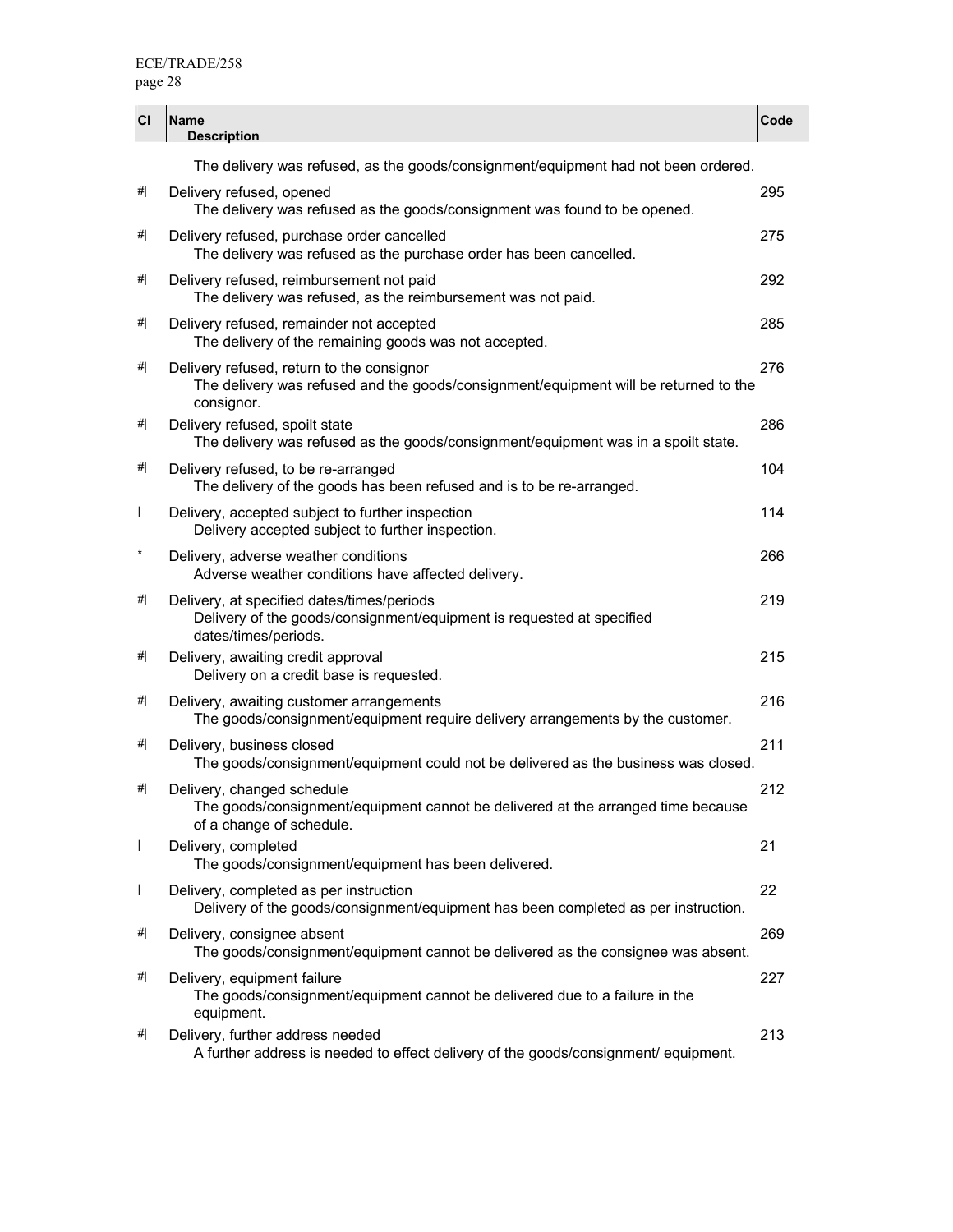| <b>CI</b>                | <b>Name</b><br><b>Description</b>                                                                                                      | Code |
|--------------------------|----------------------------------------------------------------------------------------------------------------------------------------|------|
| <br>#                    | Delivery, impossible, delivery notice left<br>Delivery has not been possible; a delivery notice has been left.                         | 109  |
| #                        | Delivery, impossible, no delivery notice left<br>Delivery has not been possible; no delivery notice has been left.                     | 110  |
| #                        | Delivery, in progress<br>The delivery of the goods/consignment is in progress.                                                         | 113  |
| #                        | Delivery, industrial dispute<br>The goods/consignment/equipment cannot be delivered due to an industrial dispute.                      | 224  |
| #                        | Delivery, not completed<br>Delivery of the goods/consignment/equipment has not been completed.                                         | 23   |
| х                        | Delivery, not completed<br>The goods/consignment/equipment has not been delivered.                                                     | 56   |
| #                        | Delivery, postponed<br>A part or the whole of the delivery is postponed.                                                               | 105  |
| #                        | Delivery, scheduled<br>The delivery has been scheduled.                                                                                | 209  |
| $\ast$                   | Delivery, scheduled past cut-off time<br>The goods/consignment/equipment to be delivered has been scheduled past the cut-<br>off time. | 254  |
| #                        | Delivery, unsuccessful attempt<br>An unsuccessful attempt has been made to deliver the goods/consignment/equipment.                    | 210  |
| #                        | Departed, completed on a means of transport<br>The goods/consignment/equipment has departed on a means of transport.                   | 127  |
| $\overline{\phantom{a}}$ | Departure, completed<br>The means of transport has departed.                                                                           | 24   |
| #                        | Departure, delayed<br>The means of transport has been delayed in departure.                                                            | 25   |
| $\overline{\phantom{a}}$ | Derailment<br>The train has been derailed.                                                                                             | 222  |
|                          | Deramped<br>The equipment has been removed from a position above another type of equipment<br>and/or on a means of transport.          | 26   |
| #                        | Deratization operations<br>Operations related to deratization of the means of transport.                                               | 154  |
| <br>#                    | Disinfestation operations<br>Operations related to disinfestation of the means of transport.                                           | 153  |
| $\mathsf{I}$             | Despatch, completed<br>The goods/consignment/equipment has been despatched.                                                            | 27   |
| +                        | Despatch, preparation error<br>An error occurred during the preparation of the despatch.                                               | 319  |
| $\ddot{}$                | Despatch, under preparation<br>The despatch of the goods/consignment/equipment is in preparation.                                      | 322  |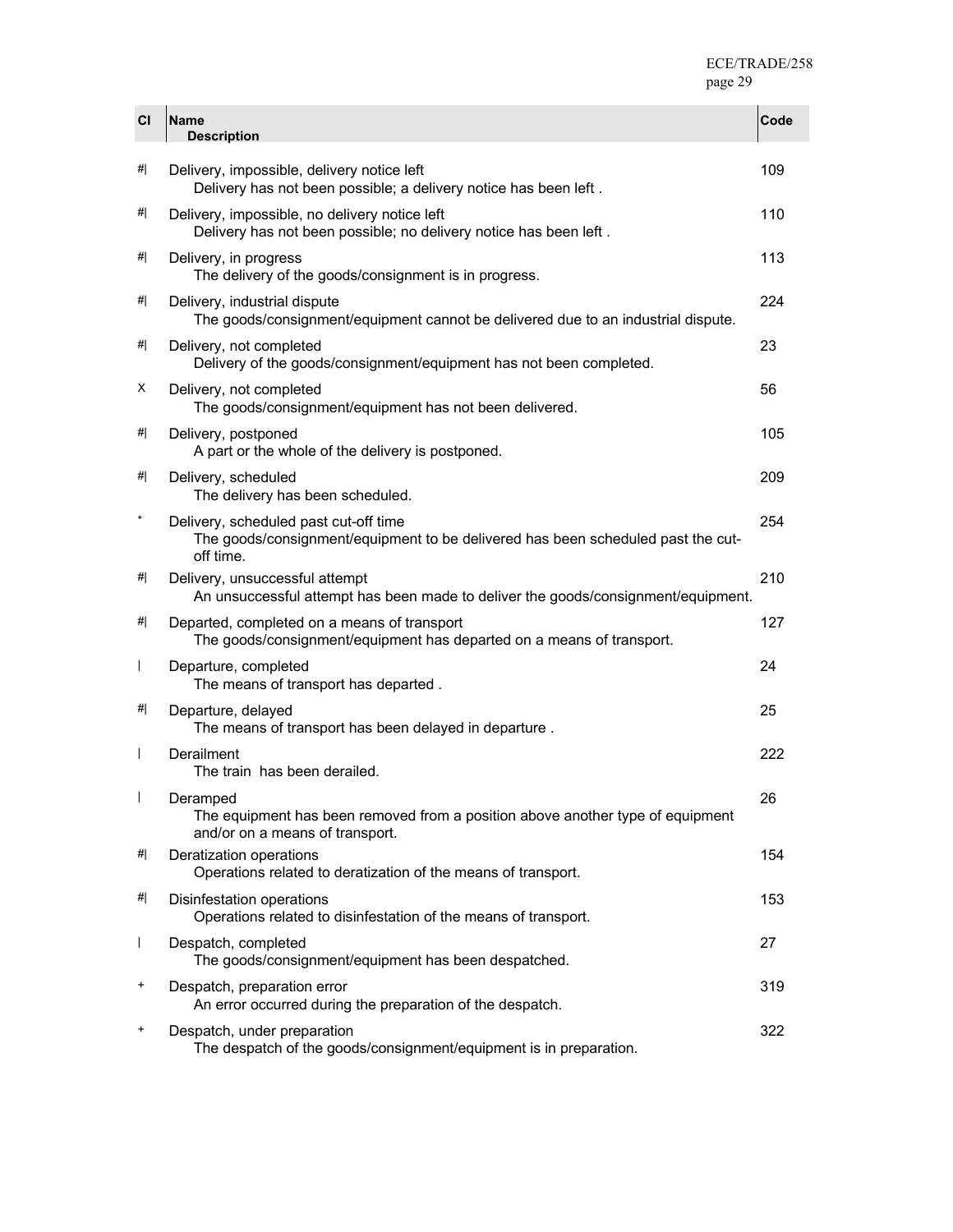| <b>CI</b>                | <b>Name</b><br><b>Description</b>                                                                                   | Code |
|--------------------------|---------------------------------------------------------------------------------------------------------------------|------|
| <br>#                    | Despatched, completed via a wrong route<br>The goods/consignment/equipment has been despatched via a wrong route.   | 87   |
| $\overline{\phantom{a}}$ | Destination incorrect<br>The goods/consignment/equipment has been sent to an incorrect destination.                 | 220  |
| $\ddot{}$                | Destroyed<br>The goods/consignment/equipment has been destroyed.                                                    | 331  |
| $\overline{1}$           | Discharged<br>The goods/consignment/equipment has been unloaded from a means of transport.                          | 29   |
| 삐                        | Discrepancy<br>There is a discrepancy in the details.                                                               | 115  |
| Х                        | Discrepancy<br>There is a discrepancy in the details of goods/equipment.                                            | 223  |
| $\overline{1}$           | Disembarking passengers<br>The disembarkation of passengers.                                                        | 137  |
| 삐                        | Disposed of<br>The goods/consignment/equipment has been disposed of.                                                | 69   |
| 삐                        | Document, clearance operation<br>Operation related to clearance of a document.                                      | 169  |
| $\overline{\phantom{a}}$ | Document, found<br>The document has been found.                                                                     | 306  |
| $\ddot{}$                | Document, incorrect<br>The document for the goods/consignments/equipment is incorrect.                              | 343  |
| 삐                        | Document, received without goods<br>A document for a consignment has been received without the corresponding goods. | 300  |
| $\ddot{}$                | Document, refused<br>The document has been refused.                                                                 | 334  |
| $\overline{1}$           | <b>Embarking passengers</b><br>The embarkation of passengers.                                                       | 134  |
| #                        | Embarking passengers from tender<br>The embarkation of passengers from a tender.                                    | 203  |
| $\overline{1}$           | Empty on inspection<br>The package/equipment has been found to be empty on inspection.                              | 30   |
| $\overline{1}$           | En route<br>The goods/consignment/equipment/means of transport is moving to destination.                            | 31   |
| 삐                        | Equipment, damage quoted for<br>Damaged equipment has been assessed and a repair quotation has been sent.           | 19   |
| 삐                        | Equipment, off hire<br>The equipment is no longer under lease.                                                      | 58   |
| 삐                        | Equipment, on hire<br>The equipment has been leased.                                                                | 60   |
| #                        | Equipment, plugged-in<br>The equipment has been plugged into a power source.                                        | 65   |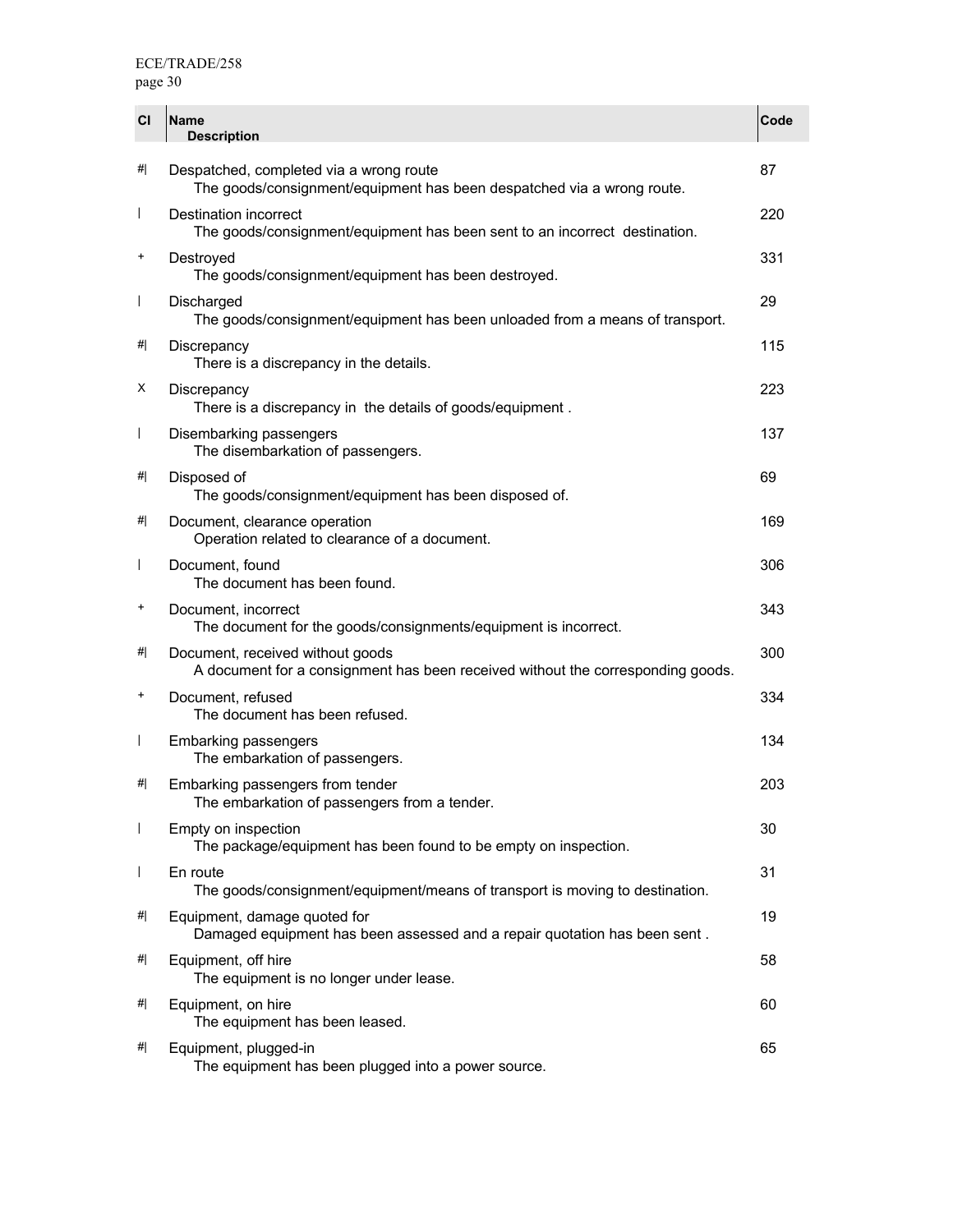| <b>CI</b>                | <b>Name</b><br><b>Description</b>                                                                                                                              | Code |
|--------------------------|----------------------------------------------------------------------------------------------------------------------------------------------------------------|------|
| $\mathsf{I}$             | Equipment, repaired<br>The equipment has been repaired.                                                                                                        | 34   |
| #                        | Equipment, returned from repair<br>The equipment has been returned from repair.                                                                                | 32   |
| #                        | Equipment, sent for repair<br>The equipment has been sent for repair.                                                                                          | 33   |
| #                        | Equipment, unplugged<br>The equipment has been removed from the power source.                                                                                  | 103  |
| $\mathsf{I}$             | <b>Expedited to destination</b><br>The goods/consignment/equipment has been expedited to a destination.                                                        | 35   |
| #                        | <b>Export inhibited</b><br>Export is inhibited.                                                                                                                | 116  |
| #                        | Export suspended<br>The goods/consignment/equipment has been suspended from export pending further<br>investigation.                                           | 229  |
| #                        | For transfer<br>The consignment is to be transferred.                                                                                                          | 124  |
| #                        | For transfer, to another carrier<br>The consignment is to be transferred to another carrier.                                                                   | 131  |
| $\mathsf{I}$             | Found<br>The goods/consignment/equipment/means of transport has been found.                                                                                    | 37   |
| #                        | Free storage time expired<br>The goods/consignment/equipment has been in a storage facility for longer than the<br>permitted free time.                        | 267  |
| $\overline{\phantom{a}}$ | Freight paid<br>The freight charges have been paid.                                                                                                            | 38   |
| #                        | Fumigation operations<br>Operations related to fumigation of the means of transport.                                                                           | 152  |
| +                        | Goods, held by third party on instruction from owner<br>Goods are held under control of a third party following an instruction from the owner of<br>the goods. | 326  |
| #                        | Goods, received without documentation<br>Goods/consignment has been received without the corresponding documentation.                                          | 301  |
| #                        | Handed over under continued responsibility<br>The goods/consignment/equipment has been handed over under responsibility of the<br>same transport operator.     | 41   |
| х                        | Handover delivered<br>The goods/consignments/equipment from one transport operator have been passed to<br>another transport operator. (see also 'handover'.)   | 42   |
| х                        | Handover received<br>The goods/consignments/equipment have been received by one transport operator<br>from another transport operator.                         | 43   |
| I                        | Held, at consignee's disposal<br>The goods/consignment is held at consignee's disposal                                                                         | 112  |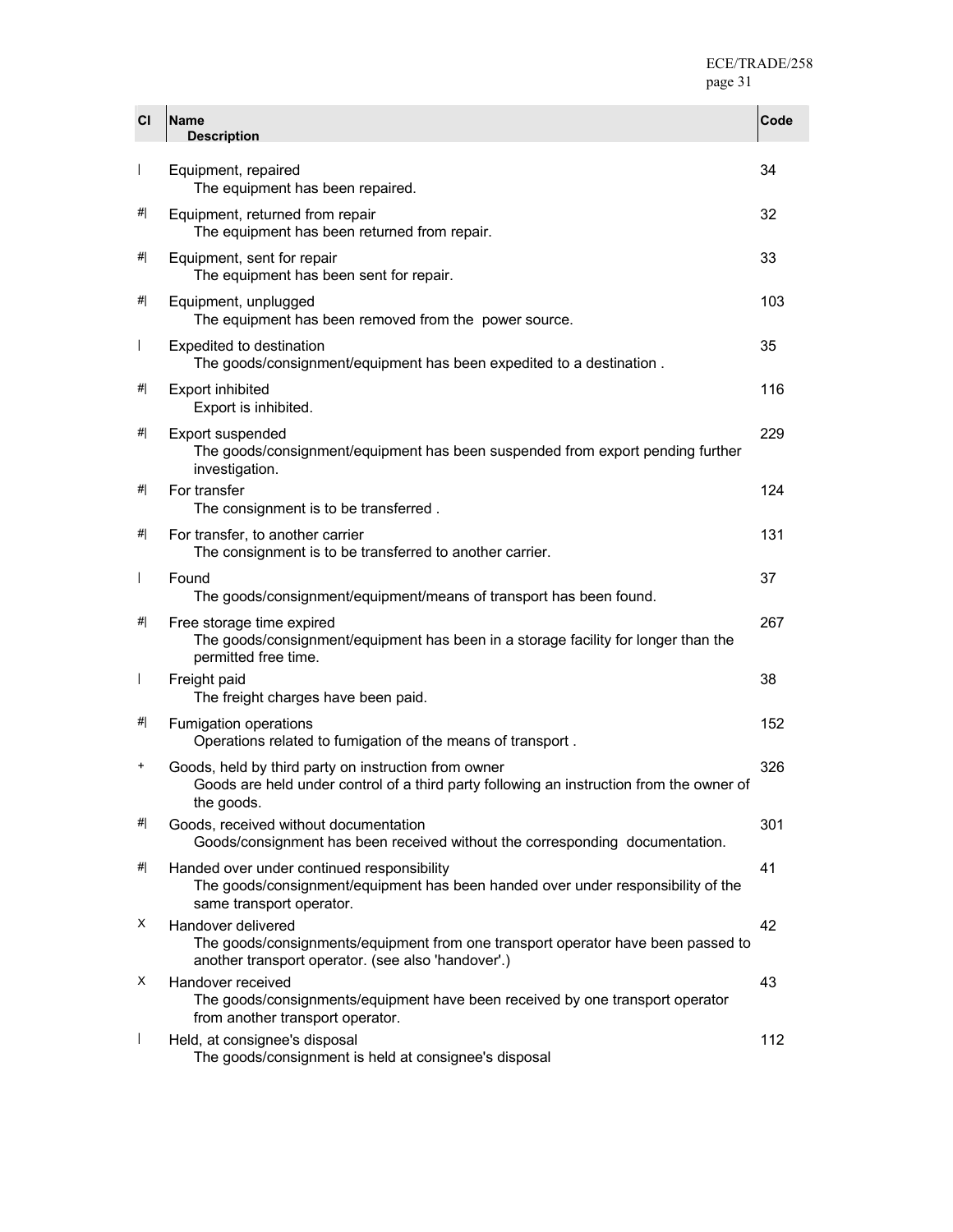| <b>CI</b>      | <b>Name</b><br><b>Description</b>                                                                                          | Code           |
|----------------|----------------------------------------------------------------------------------------------------------------------------|----------------|
| $\ddot{}$      | Held, by logistic service provider<br>The goods/consignment/equipment has been held by the logistic service provider.      | 315            |
| 삐              | Idle time operations<br>Operations during idle time pending a scheduled event.                                             | 166            |
| #              | Import suspended<br>The goods/consignment/equipment has been suspended from import pending further<br>investigation.       | 232            |
| $\mathbf{I}$   | In-bond movement<br>The goods/consignment/equipment are moving under bond.                                                 | 129            |
| $^{+}$         | Incident occurred but accepted by ordering party<br>An incident has occurred but has been accepted by the ordering party.  | 316            |
| $\overline{1}$ | Incomplete address<br>The address is incomplete.                                                                           | 274            |
| Х              | Incorrect address<br>The address given was incorrect.                                                                      | 234            |
| 삐              | Incorrect picklist<br>The goods/consignment/equipment was not collection/pick-up due to an incorrect<br>picklist.          | 233            |
| 삐              | Industrial dispute<br>An industrial dispute has happened.                                                                  | 235            |
| 삐              | Inspection required by authority<br>An inspection of the goods/equipment is required by an authority.                      | 228            |
| $\ddot{}$      | Instruction to despatch, cancelled<br>The instruction to despatch has been cancelled.                                      | 324            |
| $\ddot{}$      | Instruction to despatch, received<br>The instruction to despatch has been received.                                        | 321            |
| х              | Instructions awaited : too late<br>Instructions are awaited as the goods were presented too late.                          | 294            |
| х              | Instructions awaited: supply not ordered<br>Instructions are awaited as the supply was not ordered                         | 293            |
| #              | Loading and unloading, simultaneously<br>Loading and unloading operations simultaneously.                                  | 165            |
| 삐              | Loading, alongside<br>Loading the goods when the means of transport is alongside.                                          | 159            |
| 삐              | Loading, at anchor<br>Loading the goods when the means of transport is at anchor.                                          | 161            |
| $\overline{1}$ | Loading, authorized<br>Authorisation to load has been given.                                                               | $\overline{2}$ |
| 삐              | Loading, completed onto a means of transport<br>The goods/consignment/equipment has been loaded onto a means of transport. | 48             |
| #              | Loading, in progress<br>The goods/consignment/equipment is being loaded onto a means of transport.                         | 132            |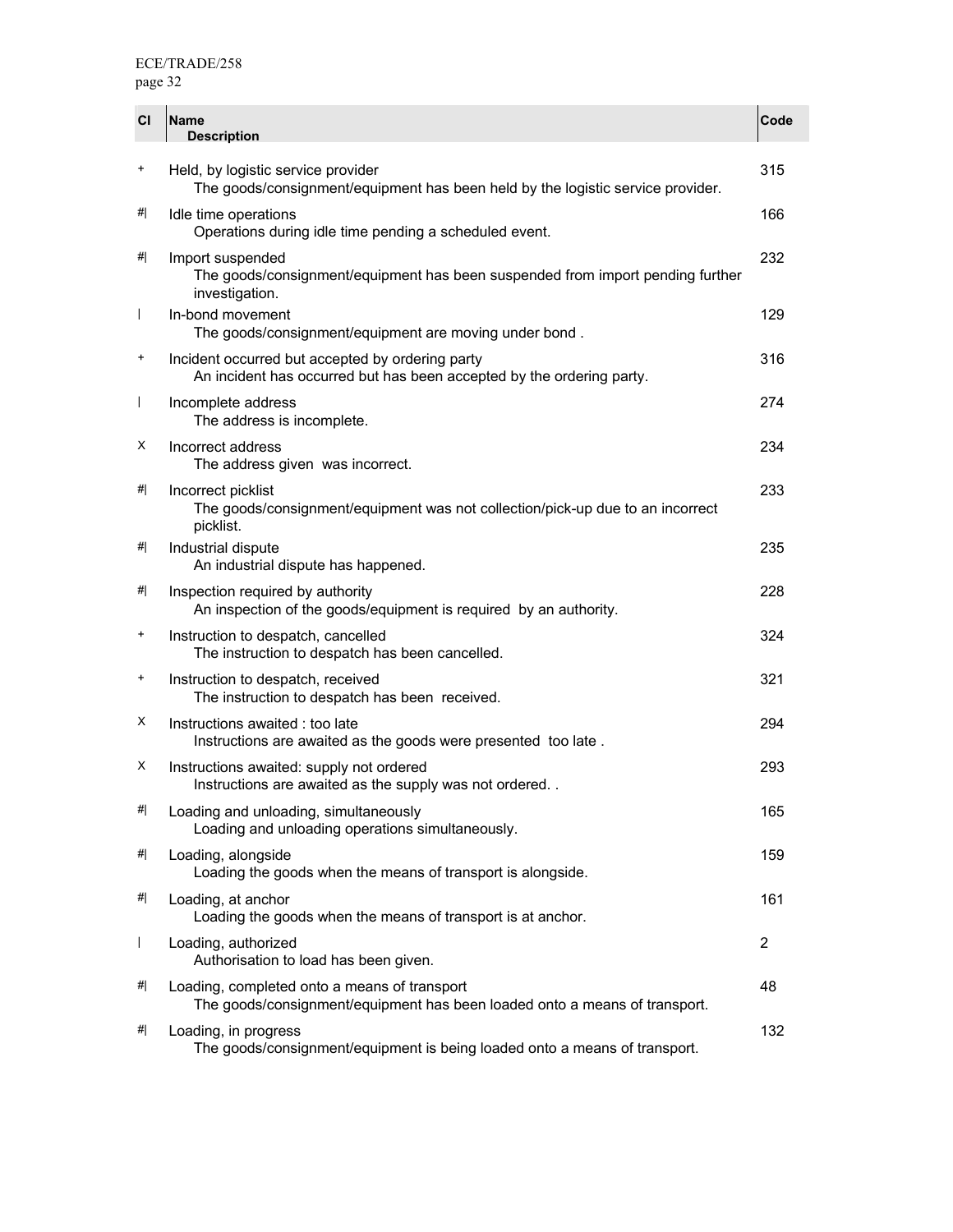| CI                       | <b>Name</b><br><b>Description</b>                                                                                                         | Code |
|--------------------------|-------------------------------------------------------------------------------------------------------------------------------------------|------|
| х                        | Loading, on board<br>Loading the goods on board.                                                                                          | 160  |
| #                        | Loading, preparation for<br>Preparation for the loading of the goods.                                                                     | 172  |
| $\overline{\phantom{a}}$ | Lost<br>The goods/consignment/equipment/means of transport has been lost.                                                                 | 49   |
| $\overline{\phantom{a}}$ | Manifested<br>The goods/consignment/equipment has been included on a manifest.                                                            | 50   |
| <br>#                    | Manoeuvring operations, entering port<br>Manoeuvring operations connected with entering the port.                                         | 139  |
| <br>#                    | Manoeuvring operations, leaving port<br>Manoeuvring operations connected with leaving the port.                                           | 140  |
| #                        | Manoeuvring operations, within the port<br>Manoeuvring operations connected with movement within the port.                                | 141  |
| <br>#                    | Means of transport, damaged<br>The means of transport has been damaged.                                                                   | 238  |
| <br>#                    | Means of transport, under preparation<br>Preparation for handling of the means of transport.                                              | 142  |
| $\mathsf{I}$             | Mechanical breakdown<br>There has been a mechanical breakdown of the means of transport/equipment.                                        | 239  |
| <br>#                    | Mechanical inspection required<br>A mechanical inspection of the means of transport/equipment is required.                                | 240  |
| #                        | Medical control operations<br>Medical control operations related to the crew.                                                             | 171  |
| $\overline{\phantom{a}}$ | Missing<br>The goods/consignment/equipment is missing.                                                                                    | 117  |
| $\overline{\phantom{a}}$ | Missing, content<br>The content is missing.                                                                                               | 287  |
| $\ast$                   | Missing, document<br>The document for the goods/consignments/equipment is missing.                                                        | 241  |
| $\overline{\phantom{a}}$ | Missing, goods unit<br>The goods unit is missing.                                                                                         | 231  |
| <br>#                    | Miss-routed consignment corrected<br>The goods/consignment/equipment/means of transport has been re-routed to the<br>correct destination. | 44   |
| $\ddot{}$                | Moved, completed<br>The goods/consignment/equipment has been moved.                                                                       | 312  |
| $\ddot{}$                | Moved, internally<br>The goods/consignment/equipment has been moved internally.                                                           | 328  |
| #                        | Moved, into bond<br>The goods/consignment/equipment has been moved into bond.                                                             | 46   |
| <br>#                    | Moved, into packing depot                                                                                                                 | 47   |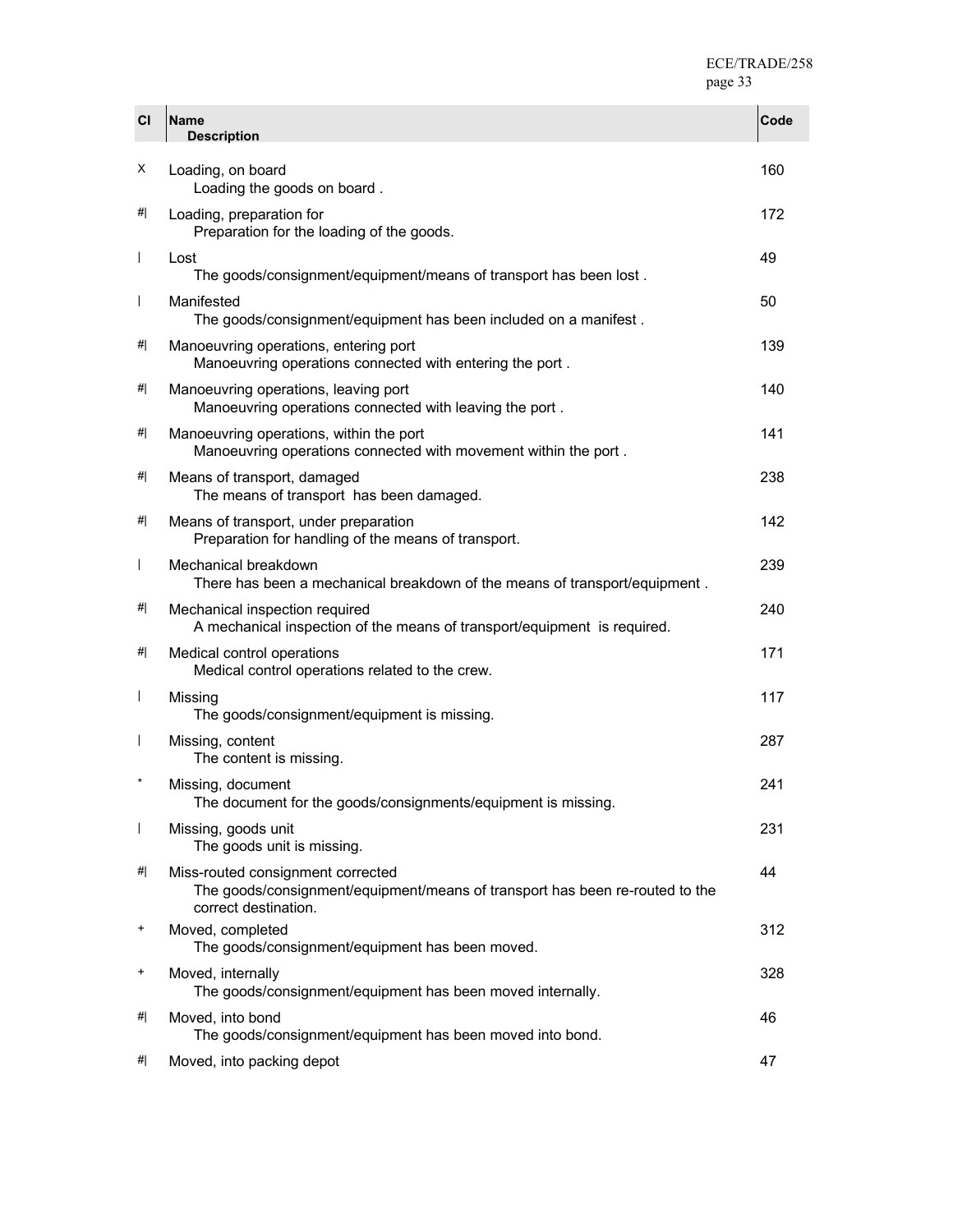| <b>CI</b>                | <b>Name</b><br><b>Description</b>                                                                                      | Code |
|--------------------------|------------------------------------------------------------------------------------------------------------------------|------|
|                          | The goods/consignment/equipment has been moved into a packing depot.                                                   |      |
| <br>#                    | Movement stopped<br>The movement of the goods/consignment/equipment has been stopped.                                  | 90   |
| #                        | New delivery arrangements advised<br>New delivery arrangements have been advised.                                      | 242  |
| $\overline{\phantom{a}}$ | No recipient contact information<br>No contact information available concerning the recipient. .                       | 243  |
| $\overline{\phantom{a}}$ | No status<br>No status information is available.                                                                       | 125  |
| X                        | Not collected<br>The goods/consignments/equipment have not been collected.                                             | 55   |
| $\overline{1}$           | Not found<br>The goods/consignment/equipment/means of transport has not been found.                                    | 36   |
| #                        | Not loaded onto a means of transport<br>The goods/consignment/equipment has not been loaded onto a means of transport. | 57   |
| #                        | Not on package list<br>The goods/consignment is not on the package list                                                | 288  |
| <br>#                    | Obtaining documents from shipping register<br>Operations related to obtaining documents from the shipping register.    | 176  |
| #                        | Obtaining wreckage documentation<br>Operations related to obtaining documents for a wrecked means of transport.        | 177  |
| #                        | Offloaded from a means of transport<br>The consignment has been offloaded from a means of transport.                   | 51   |
| #                        | Operation affected by customer action<br>An operation has been affected by an action of the customer.                  | 225  |
|                          | Outstanding claims settled<br>Outstanding claims in respect of the goods/consignment/equipment have been settled.      | 61   |
| $\overline{1}$           | Over landed<br>Unmanifested goods/consignments/equipment have been discharged.                                         | 62   |
| #                        | Overcarried consignment<br>The consignment has been overcarried.                                                       | 302  |
| <br>#                    | Package not available for collection/pick-up<br>The package is not available for collection/pick-up.                   | 63   |
| $\mathsf{I}$             | Package tracking number unknown<br>The package tracking number is unknown.                                             | 248  |
| $\ddot{}$                | Packaging/equipment opened<br>The packaging/equipment has been opened.                                                 | 309  |
| х                        | Pick-up<br>The goods/consignments/equipment have been picked-up.                                                       | 122  |
| $\overline{1}$           | Plundered<br>The goods/consignment/equipment/means of transport has been plundered.                                    | 66   |
| <br>#                    | Positioned                                                                                                             | 67   |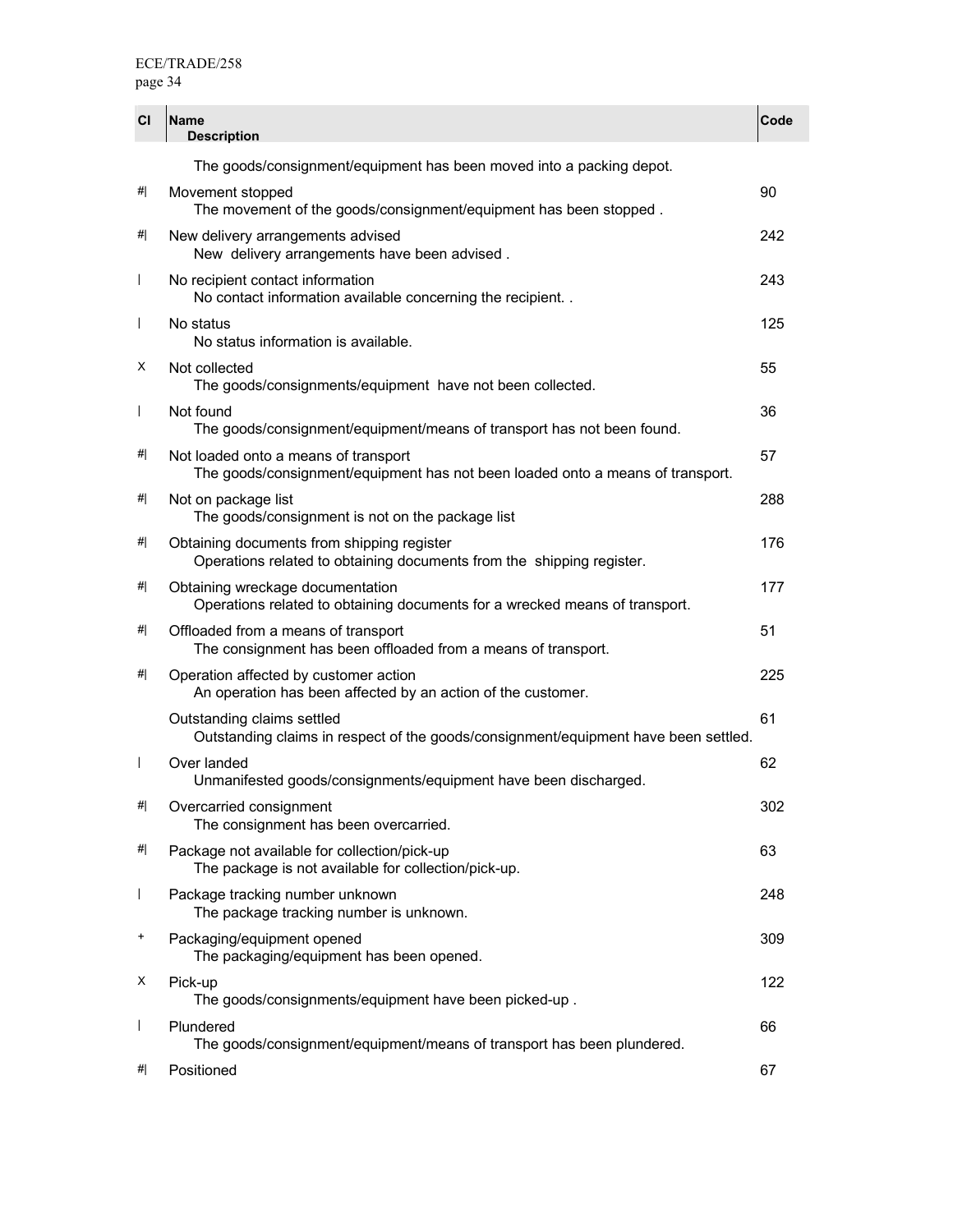| <b>CI</b>                | Name<br><b>Description</b>                                                                                                  | Code |
|--------------------------|-----------------------------------------------------------------------------------------------------------------------------|------|
|                          | The goods/consignment/equipment has been positioned.                                                                        |      |
|                          | Pre-informed<br>The party has been informed in advance                                                                      | 68   |
|                          | Premature off load<br>The goods/consignment/equipment has been offloaded prematurely from a means of<br>transport.          | 59   |
|                          | Process, begun<br>The process has begun.                                                                                    | 5    |
|                          | Process, completed<br>The process has been completed.                                                                       | 14   |
| +                        | Processed as contractually agreed<br>The goods/consignment/equipment has been processed as contractually agreed.            | 310  |
| $\mathbf{I}$             | Provisioning<br>Provision of supplies for a means of transport.                                                             | 146  |
| #                        | Provisioning, food<br>Provision of food for a means of transport.                                                           | 150  |
| 삐                        | Provisioning, fuel<br>Provision of fuel for a means of transport.                                                           | 147  |
| 삐                        | Provisioning, oil<br>Provision of oil for a means of transport.                                                             | 149  |
| 삐                        | Provisioning, water<br>Provision of water for a means of transport.                                                         | 148  |
| $\mathbf{I}$             | Ramped equipment<br>The equipment has been placed above another type of equipment and/or placed on a<br>means of transport. | 70   |
| $\overline{\phantom{a}}$ | Ready for transportation<br>The goods/consignment/equipment is ready for transportation.                                    | 71   |
| #                        | Reason unknown<br>The reason is unknown.                                                                                    | 265  |
| #                        | Receipt of goods fully acknowledged<br>The receipt of goods has been fully acknowledged.                                    | 72   |
| #                        | Receipt of goods partially acknowledged<br>The receipt of goods has been partially acknowledged.                            | 73   |
|                          | Received<br>The goods/consignment/equipment have been received.                                                             | 74   |
| х                        | Refused internally wet parcel<br>A parcel was refused as it spoiled internally by a liquid.                                 | 296  |
|                          | Refused, action<br>The transport action has been refused.                                                                   | 77   |
| 삐                        | Refused, no reason given<br>The transport action/documentation has been refused without a reason given.                     | 253  |
| 삐                        | Refused, non-payment by payer                                                                                               | 251  |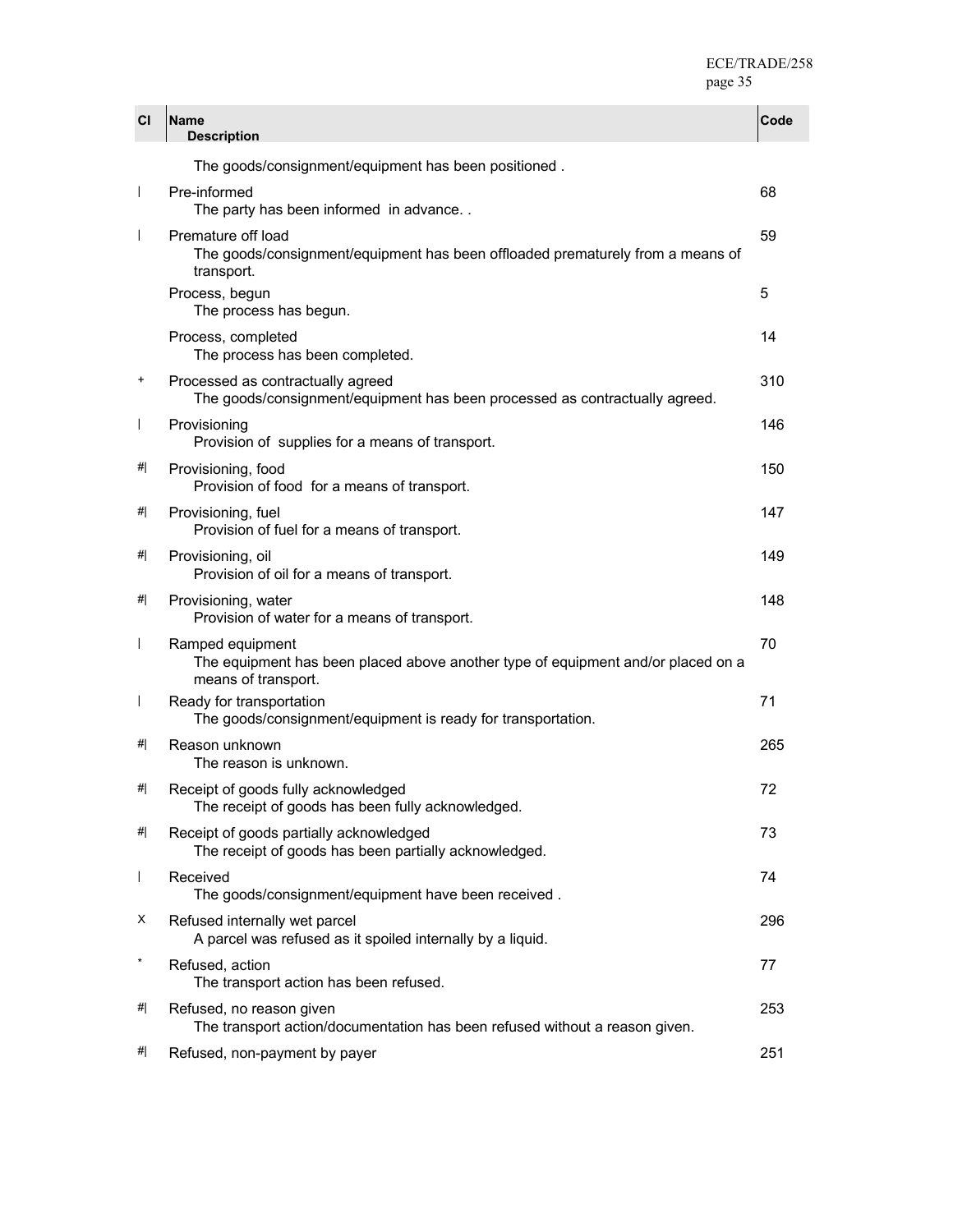| <b>CI</b>                | <b>Name</b><br><b>Description</b>                                                                                            | Code |
|--------------------------|------------------------------------------------------------------------------------------------------------------------------|------|
|                          | Payer refused to make the payment.                                                                                           |      |
| $\overline{1}$           | Released<br>The goods/consignment/equipment has been released.                                                               | 78   |
| #                        | Released from bond<br>The goods/consignment/equipment has been released from bond.                                           | 39   |
| #                        | Reloaded onto a means of transport<br>The goods/consignment/equipment has been reloaded onto a means of transport.           | 79   |
| #                        | Relocation of a means of transport<br>Relocating of a means of transport.                                                    | 138  |
| +                        | Return in progress<br>The goods/consignment/equipment is being returned.                                                     | 323  |
| $\overline{1}$           | Returned<br>The goods/consignment/equipment has been returned.                                                               | 82   |
| #                        | Returned as instructed<br>The goods/consignment/equipment has been returned as instructed.                                   | 80   |
| +                        | Returned by recipient<br>The goods/consignment/equipment has been returned by the recipient.                                 | 313  |
| #                        | Returned wrecked<br>The goods/consignment/equipment/means of transport has been returned in a<br>wrecked condition.          | 81   |
| #                        | Salvage operations<br>Operations related to salvage work.                                                                    | 158  |
| #                        | Sanitary operations<br>Operations related to sanitary conditions.                                                            | 151  |
| $\overline{1}$           | Sealed equipment<br>The equipment has been sealed.                                                                           | 83   |
| +                        | Seals, broken<br>The seals on the equipment have been broken.                                                                | 336  |
| $\ddot{}$                | Seals, damaged<br>The seals on the equipment have been damaged.                                                              | 335  |
| $\star$                  | Seals, replaced<br>The seals on the equipment have been replaced.                                                            | 208  |
| +                        | Seals, tampered<br>The seals on the equipment have been tampered.                                                            | 337  |
| $\overline{\phantom{a}}$ | Service ordered<br>A service has been ordered.                                                                               | 84   |
| $\overline{\phantom{a}}$ | Short landed<br>Goods/consignments/equipment manifested for discharge have not been discharged.                              | 85   |
| $\overline{1}$           | Short shipped<br>The goods/consignment/equipment expected to be sent has not been fully loaded onto<br>a means of transport. | 86   |
|                          | Shunted to siding                                                                                                            | 255  |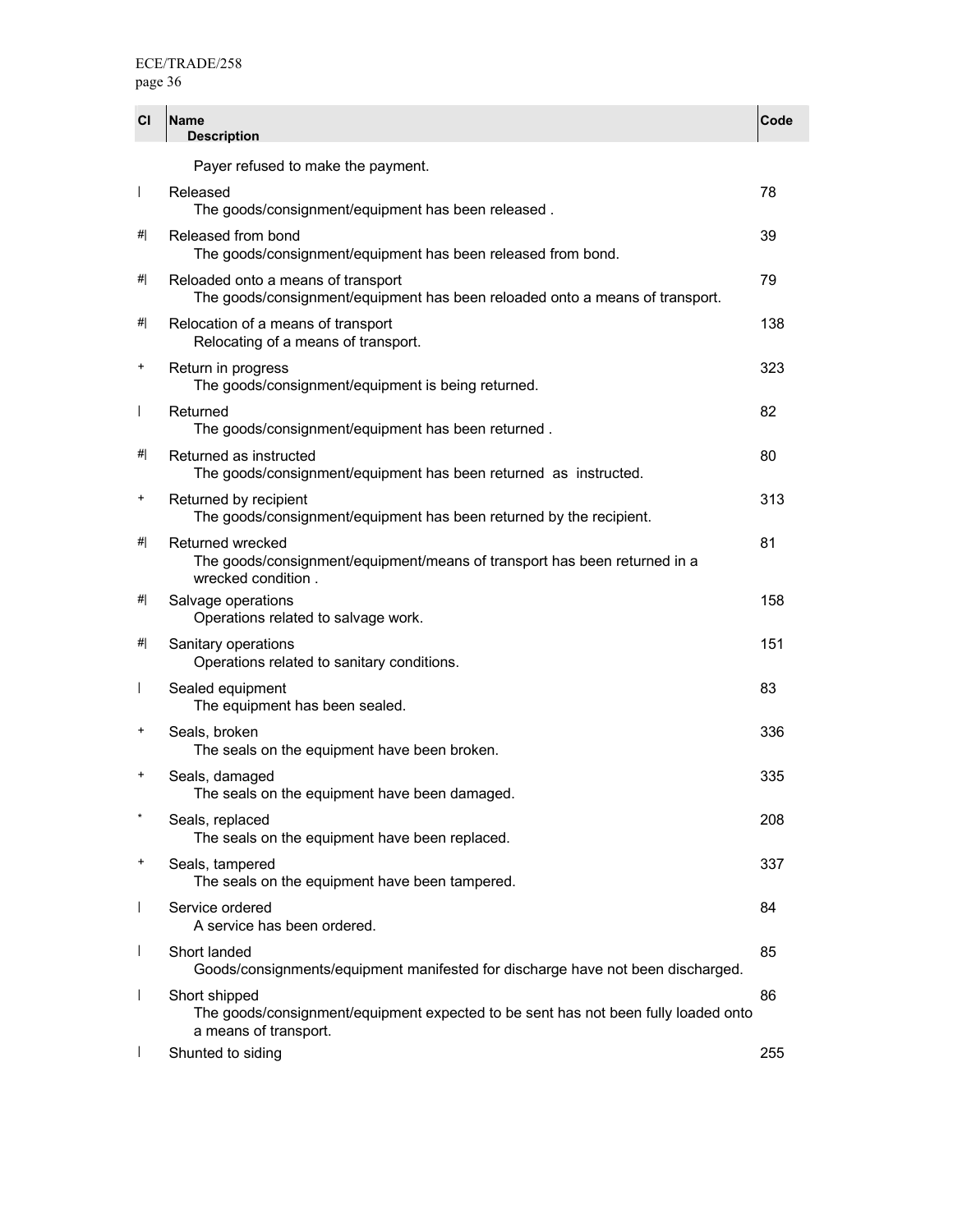| <b>CI</b>      | Name<br><b>Description</b>                                                                                                    | Code |
|----------------|-------------------------------------------------------------------------------------------------------------------------------|------|
|                | The means of transport has been shunted to a siding.                                                                          |      |
|                | Signature not required<br>A signature is not required.                                                                        | 256  |
| #              | Special loading operations<br>Operations related to special loading of goods/consignment/equipment.                           | 133  |
|                | Special service required<br>A special service is required.                                                                    | 258  |
| #              | Special unloading<br>Operations related to special unloading of goods/consignment/equipment.                                  | 136  |
| #              | Split consignment<br>The consignment of goods has been split                                                                  | 88   |
| +              | Spoilt<br>The goods/consignment/equipment is spoilt.                                                                          | 308  |
|                | Steam cleaned<br>The goods/equipment has been steam cleaned.                                                                  | 89   |
| $\mathbf{I}$   | Stored<br>The goods/consignment/equipment has been placed into storage.                                                       | 91   |
|                | Stowed<br>The goods/consignment/equipment has been placed on a means of transport.                                            | 92   |
| #              | Stowed on deck<br>The goods/consignment/equipment has been stowed on/above deck.                                              | 118  |
| #              | Stowed under deck<br>The goods/consignment/equipment has been stowed under/below deck.                                        | 121  |
|                | Stripped<br>The goods/consignment/equipment has been unloaded from a piece of equipment in<br>which they were transported.    | 28   |
|                | Stuffed<br>The goods/consignments have been loaded into a piece of equipment.                                                 | 93   |
|                | Stuffed and sealed<br>The goods/consignments have been loaded into a piece of equipment and the<br>equipment has been sealed. | 94   |
| #              | Sub-lease notice in<br>A sub-lease notice has been sent to the lessor.                                                        | 95   |
| #              | Sub-lease notice out<br>A sub-lease notice has been sent by the lessee.                                                       | 96   |
| $\overline{1}$ | <b>Technical operations</b><br>Operations of a technical nature.                                                              | 167  |
| $\mathsf{I}$   | Tracking information unavailable<br>The tracking information is unavailable.                                                  | 260  |
| #              | Training operations<br>Operations related to training.                                                                        | 157  |
|                | Transferred in                                                                                                                | 98   |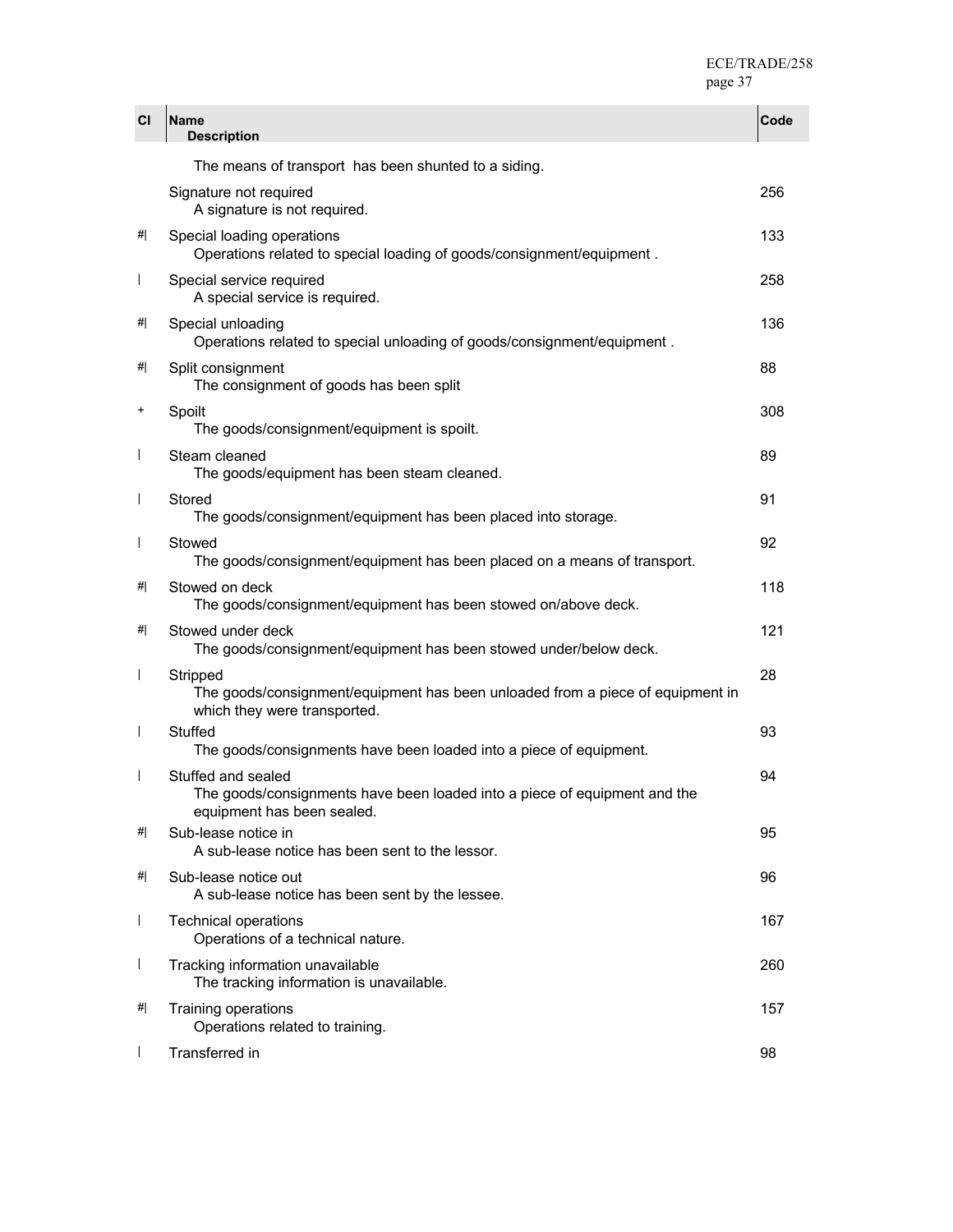| CI                       | Name<br><b>Description</b>                                                                                                                                     | Code |
|--------------------------|----------------------------------------------------------------------------------------------------------------------------------------------------------------|------|
|                          | The goods/consignment/equipment has been transferred in.                                                                                                       |      |
| $\mathbf{I}$             | <b>Transferred out</b><br>The goods/consignment/equipment has been transferred out.                                                                            | 99   |
| $\overline{1}$           | <b>Transit delay</b><br>The goods/consignment/equipment/means of transport has been delayed in transit.                                                        | 101  |
| #                        | Transport payment not received<br>The transport payment has not been received.                                                                                 | 250  |
| #                        | Transport re-arranged<br>The transport of the goods/consignment/equipment has been re-arranged.                                                                | 76   |
| $\overline{\phantom{a}}$ | <b>Transport terminated</b><br>The transport has been terminated.                                                                                              | 111  |
| #                        | Transshipment<br>The goods/consignment/equipment has been transferred to another means of<br>transport.                                                        | 100  |
| #                        | Unable to be located<br>The goods/consignment/equipment cannot be located.                                                                                     | 119  |
| $\overline{\phantom{a}}$ | Unacceptable condition<br>The goods/consignment/equipment/means of transport is in an unacceptable condition                                                   | 120  |
| +                        | Undefined incident attributed to logistic server provider<br>An undefined incident has occurred which has been attributed to the logistic service<br>provider. | 320  |
| #                        | Unidentifiable<br>The goods/consignment/equipment/means of transport cannot be identified.                                                                     | 54   |
| X                        | Unidentified parcel<br>A parcel cannot be identified.                                                                                                          | 290  |
| $\overline{1}$           | Unknown<br>The goods/consignment/equipment/means of transport is not known.                                                                                    | 102  |
| X                        | Unloading on board<br>Unloading the goods from the vessel.                                                                                                     | 163  |
| #                        | Unloading, at anchor<br>Unloading the goods when the means of transport is at anchor.                                                                          | 164  |
| #                        | Unloading, at wharf<br>Unloading the goods when the means of transport is at the wharf.                                                                        | 162  |
| $\ddot{}$                | Unloading, completed from a means of transport<br>The goods/consignment/equipment has been unloaded from a means of transport.                                 | 346  |
| #                        | Unloading, in progress<br>The goods/consignment/equipment is being unloaded from a means of transport.                                                         | 135  |
| #                        | Unloading, polluted ballast<br>Unloading of polluted ballast.                                                                                                  | 175  |
| #                        | Unloading, preparation for<br>Preparation for the unloading of the goods.                                                                                      | 174  |
|                          | Waiting, due to a ban                                                                                                                                          | 185  |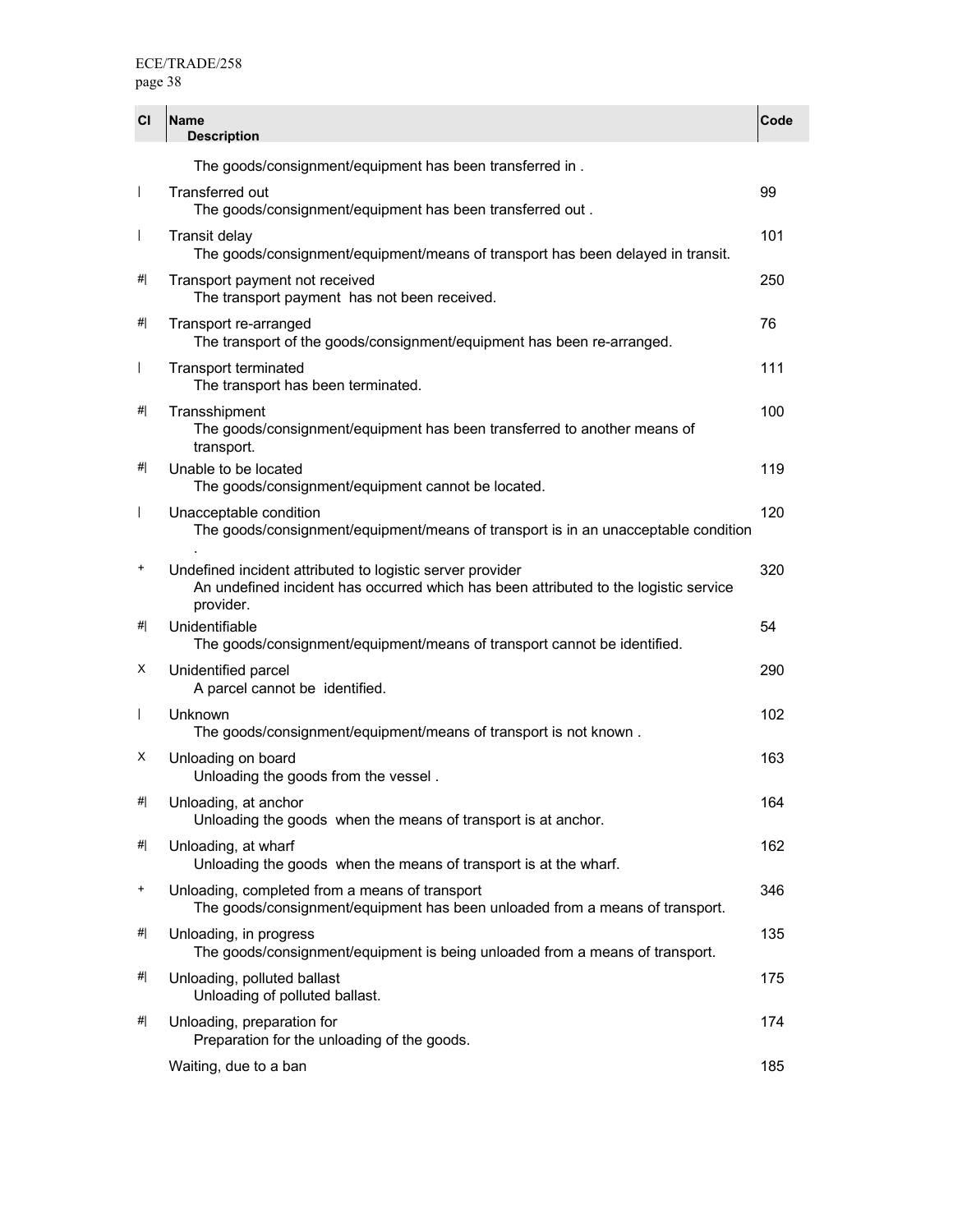| <b>CI</b>                | <b>Name</b><br><b>Description</b>                                                                            | Code |
|--------------------------|--------------------------------------------------------------------------------------------------------------|------|
|                          | Waiting due to a ban.                                                                                        |      |
|                          | Waiting, due to an action taken by authorities<br>Waiting due to an action taken by the authorities          | 187  |
| #                        | Waiting, due to damaged cargo<br>Waiting because cargo was damaged.                                          | 199  |
| #                        | Waiting, due to meteorological circumstances<br>Waiting due to meteorological circumstances.                 | 182  |
| #                        | Waiting, due to the terms of charter<br>Waiting due to terms of the charter.                                 | 188  |
| $\overline{\phantom{a}}$ | Waiting, for a counter convoy to pass<br>Waiting due to passage of counter convoy.                           | 204  |
| $\overline{\phantom{a}}$ | Waiting, for a location<br>Waiting for a location.                                                           | 189  |
|                          | Waiting, for a pilot<br>Waiting for an available pilot.                                                      | 179  |
|                          | Waiting, for a tug<br>Waiting for an available tug.                                                          | 180  |
| #                        | Waiting, for action by authorities<br>Waiting for action to be taken by authorities.                         | 184  |
| #                        | Waiting, for cargo<br>Waiting for cargo.                                                                     | 190  |
| #                        | Waiting, for cargo to be ready for loading<br>Waiting due to the cargo not being ready to be loaded/handled. | 197  |
| #                        | Waiting, for day light<br>Waiting for day light hours.                                                       | 181  |
| #                        | Waiting, for entry permission<br>Waiting for entry permission from the authorities.                          | 186  |
| $\mathbf{I}$             | Waiting, for equipment<br>Waiting for equipment.                                                             | 193  |
| <br>#                    | Waiting, for handling equipment<br>Waiting for handling equipment.                                           | 195  |
| #                        | Waiting, for instructions<br>Waiting for further instructions.                                               | 236  |
| #                        | Waiting, for means of transport to be ready<br>Waiting due to the means of transport not being ready.        | 198  |
| #                        | Waiting, for on board handling equipment<br>Waiting for onboard handling equipment.                          | 196  |
| #                        | Waiting, for operational periods<br>Waiting due to being outside the period of operation.                    | 200  |
| $\overline{\phantom{a}}$ | Waiting, for other means of transport<br>Waiting for other means of transport.                               | 194  |
| #                        | Waiting, for repair and/or maintenance of handling equipment                                                 | 202  |